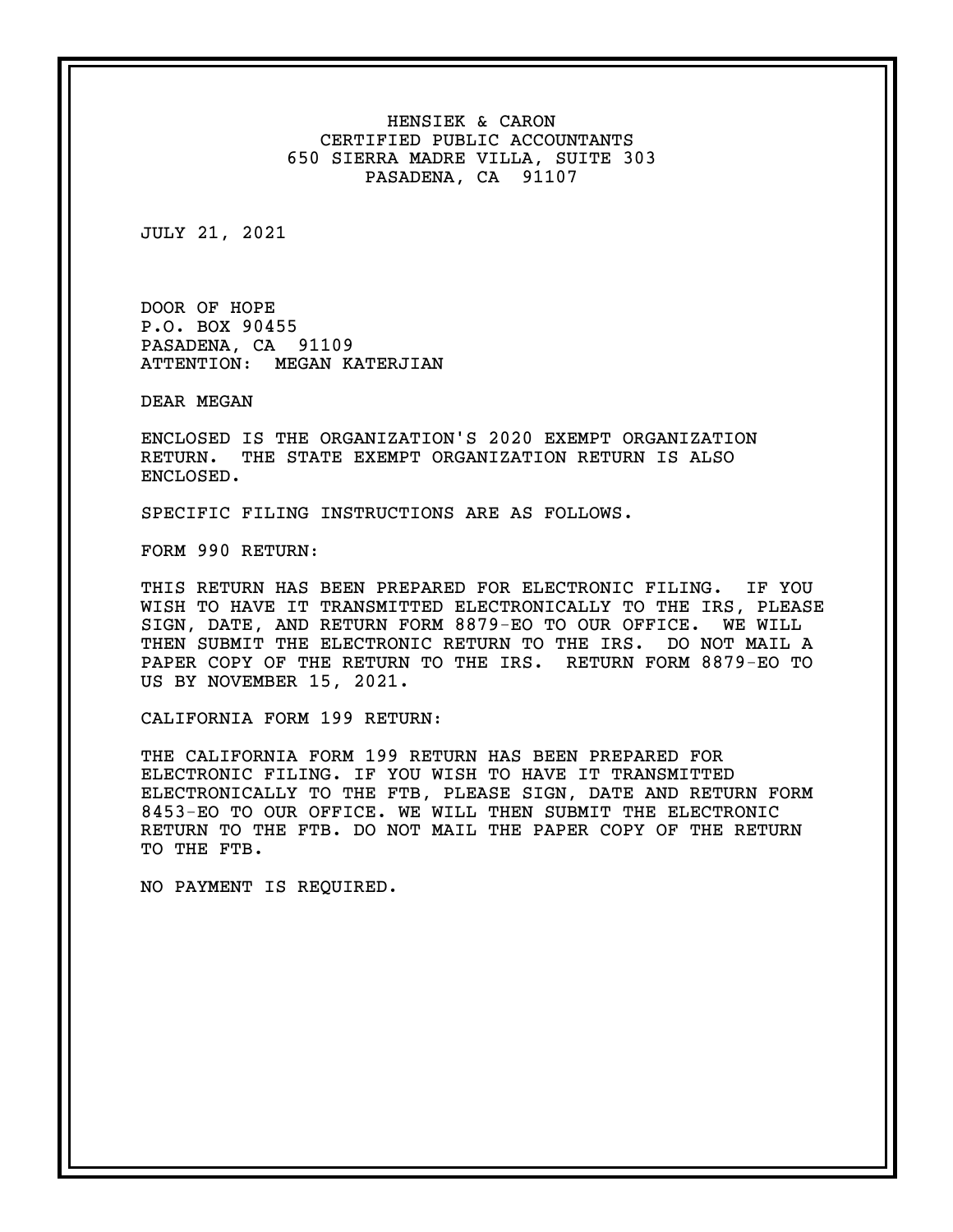COPIES OF ALL THE RETURNS ARE ENCLOSED FOR YOUR FILES. WE SUGGEST THAT YOU RETAIN THESE COPIES INDEFINITELY.

SINCERELY,

SUSAN CARON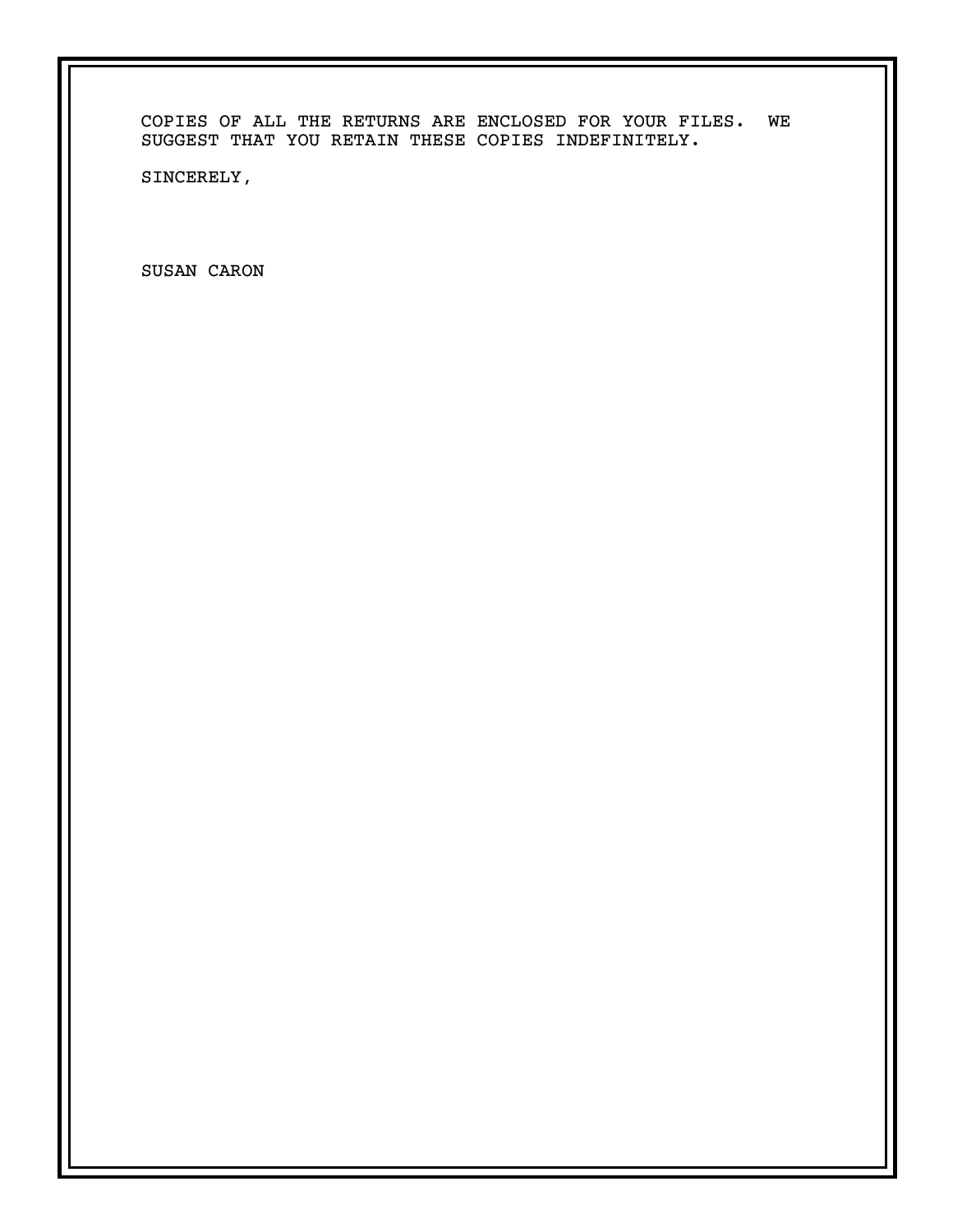|                                                                                                    |   |                                         |                                                            | <b>IRS e-file Signature Authorization</b>                                                                                                                                                                                                                                                                                                                                                                                                                                                                                                                                                                                                                                                               |                 | OMB No. 1545-0047                                 |
|----------------------------------------------------------------------------------------------------|---|-----------------------------------------|------------------------------------------------------------|---------------------------------------------------------------------------------------------------------------------------------------------------------------------------------------------------------------------------------------------------------------------------------------------------------------------------------------------------------------------------------------------------------------------------------------------------------------------------------------------------------------------------------------------------------------------------------------------------------------------------------------------------------------------------------------------------------|-----------------|---------------------------------------------------|
| Form 8879-EO                                                                                       |   |                                         | for an Exempt Organization                                 |                                                                                                                                                                                                                                                                                                                                                                                                                                                                                                                                                                                                                                                                                                         |                 |                                                   |
|                                                                                                    |   |                                         | Do not send to the IRS. Keep for your records.             | For calendar year 2020, or fiscal year beginning [1,2020, and ending state of the state of the state of the state of the state of the state of the state of the state of the state of the state of the state of the state of t                                                                                                                                                                                                                                                                                                                                                                                                                                                                          |                 | 2020                                              |
| Department of the Treasury<br>Internal Revenue Service                                             |   |                                         |                                                            | Go to www.irs.gov/Form8879EO for the latest information.                                                                                                                                                                                                                                                                                                                                                                                                                                                                                                                                                                                                                                                |                 |                                                   |
| Name of exempt organization or person subject to tax                                               |   |                                         |                                                            |                                                                                                                                                                                                                                                                                                                                                                                                                                                                                                                                                                                                                                                                                                         |                 | Taxpayer identification number                    |
|                                                                                                    |   |                                         |                                                            |                                                                                                                                                                                                                                                                                                                                                                                                                                                                                                                                                                                                                                                                                                         |                 | **-***4568                                        |
| DOOR OF HOPE<br>Name and title of officer or person subject to tax                                 |   |                                         |                                                            |                                                                                                                                                                                                                                                                                                                                                                                                                                                                                                                                                                                                                                                                                                         |                 |                                                   |
| MEGAN KATERJIAN                                                                                    |   |                                         |                                                            |                                                                                                                                                                                                                                                                                                                                                                                                                                                                                                                                                                                                                                                                                                         |                 |                                                   |
| EXECUTIVE DIRECTOR                                                                                 |   |                                         |                                                            |                                                                                                                                                                                                                                                                                                                                                                                                                                                                                                                                                                                                                                                                                                         |                 |                                                   |
| Part I                                                                                             |   |                                         | Type of Return and Return Information (Whole Dollars Only) |                                                                                                                                                                                                                                                                                                                                                                                                                                                                                                                                                                                                                                                                                                         |                 |                                                   |
| return, then enter -0- on the applicable line below. Do not complete more than one line in Part I. |   |                                         |                                                            | Check the box for the return for which you are using this Form 8879-EO and enter the applicable amount, if any, from the return. If you<br>check the box on line 1a, 2a, 3a, 4a, 5a, 6a, or 7a below, and the amount on that line for the return being filed with this form was<br>blank, then leave line 1b, 2b, 3b, 4b, 5b, 6b, or 7b, whichever is applicable, blank (do not enter -0-). But, if you entered -0- on the                                                                                                                                                                                                                                                                              |                 |                                                   |
| 1a Form 990 check here $\mathbf{\triangleright} \boxed{\mathbf{X}}$                                |   |                                         |                                                            |                                                                                                                                                                                                                                                                                                                                                                                                                                                                                                                                                                                                                                                                                                         |                 |                                                   |
| 2a Form 990-EZ check here $\blacktriangleright$                                                    |   |                                         |                                                            |                                                                                                                                                                                                                                                                                                                                                                                                                                                                                                                                                                                                                                                                                                         |                 |                                                   |
| 3a Form 1120-POL check here<br>4a Form 990-PF check here                                           | ▶ |                                         |                                                            |                                                                                                                                                                                                                                                                                                                                                                                                                                                                                                                                                                                                                                                                                                         |                 |                                                   |
| 5a Form 8868 check here                                                                            |   |                                         |                                                            | b Tax based on investment income (Form 990-PF, Part VI, line 5)  4b                                                                                                                                                                                                                                                                                                                                                                                                                                                                                                                                                                                                                                     |                 |                                                   |
| 6a Form 990-T check here                                                                           |   |                                         |                                                            |                                                                                                                                                                                                                                                                                                                                                                                                                                                                                                                                                                                                                                                                                                         |                 |                                                   |
| 7a Form 4720 check here                                                                            |   |                                         |                                                            |                                                                                                                                                                                                                                                                                                                                                                                                                                                                                                                                                                                                                                                                                                         |                 |                                                   |
| Part II                                                                                            |   |                                         |                                                            | Declaration and Signature Authorization of Officer or Person Subject to Tax                                                                                                                                                                                                                                                                                                                                                                                                                                                                                                                                                                                                                             |                 |                                                   |
|                                                                                                    |   |                                         |                                                            | Under penalties of perjury, I declare that $\boxed{\mathbf{X}}$ I am an officer of the above organization or $\boxed{\phantom{\mathbf{X}}\phantom{\mathbf{X}}}$ I am a person subject to tax with respect to                                                                                                                                                                                                                                                                                                                                                                                                                                                                                            |                 |                                                   |
| (name of organization)                                                                             |   |                                         |                                                            | of the 2020 electronic return and accompanying schedules and statements, and, to the best of my knowledge and belief, they are                                                                                                                                                                                                                                                                                                                                                                                                                                                                                                                                                                          |                 |                                                   |
| PIN: check one box only                                                                            |   |                                         |                                                            | (settlement) date. I also authorize the financial institutions involved in the processing of the electronic payment of taxes to receive<br>confidential information necessary to answer inquiries and resolve issues related to the payment. I have selected a personal<br>identification number (PIN) as my signature for the electronic return and, if applicable, the consent to electronic funds withdrawal.                                                                                                                                                                                                                                                                                        |                 |                                                   |
| $X$   authorize HENSIEK & CARON, CPA'S                                                             |   |                                         |                                                            |                                                                                                                                                                                                                                                                                                                                                                                                                                                                                                                                                                                                                                                                                                         | to enter my PIN | 91109                                             |
|                                                                                                    |   |                                         | <b>ERO</b> firm name                                       |                                                                                                                                                                                                                                                                                                                                                                                                                                                                                                                                                                                                                                                                                                         |                 | Enter five numbers, but<br>do not enter all zeros |
| PIN on the return's disclosure consent screen.                                                     |   |                                         |                                                            | as my signature on the tax year 2020 electronically filed return. If I have indicated within this return that a copy of the return is being filed with<br>a state agency(ies) regulating charities as part of the IRS Fed/State program, I also authorize the aforementioned ERO to enter my<br>As an officer or person subject to tax with respect to the organization, I will enter my PIN as my signature on the tax year 2020<br>electronically filed return. If I have indicated within this return that a copy of the return is being filed with a state agency(ies)<br>regulating charities as part of the IRS Fed/State program, I will enter my PIN on the return's disclosure consent screen. |                 |                                                   |
|                                                                                                    |   |                                         |                                                            |                                                                                                                                                                                                                                                                                                                                                                                                                                                                                                                                                                                                                                                                                                         |                 |                                                   |
| Signature of officer or person subject to tax<br>Part III                                          |   | <b>Certification and Authentication</b> |                                                            |                                                                                                                                                                                                                                                                                                                                                                                                                                                                                                                                                                                                                                                                                                         |                 | Date $\blacktriangleright$                        |
| ERO's EFIN/PIN. Enter your six-digit electronic filing identification                              |   |                                         |                                                            |                                                                                                                                                                                                                                                                                                                                                                                                                                                                                                                                                                                                                                                                                                         |                 |                                                   |
| number (EFIN) followed by your five-digit self-selected PIN.                                       |   |                                         |                                                            | 95658401440<br>Do not enter all zeros                                                                                                                                                                                                                                                                                                                                                                                                                                                                                                                                                                                                                                                                   |                 |                                                   |
| IRS e-file Providers for Business Returns.                                                         |   |                                         |                                                            | I certify that the above numeric entry is my PIN, which is my signature on the 2020 electronically filed return indicated above. I confirm<br>that I am submitting this return in accordance with the requirements of Pub. 4163, Modernized e-File (MeF) Information for Authorized                                                                                                                                                                                                                                                                                                                                                                                                                     |                 |                                                   |
| ERO's signature $\blacktriangleright$ HENSIEK & CARON, CPA'S                                       |   |                                         |                                                            | Date $\blacktriangleright$                                                                                                                                                                                                                                                                                                                                                                                                                                                                                                                                                                                                                                                                              |                 |                                                   |
|                                                                                                    |   |                                         |                                                            | <b>ERO Must Retain This Form - See Instructions</b><br>Do Not Submit This Form to the IRS Unless Requested To Do So                                                                                                                                                                                                                                                                                                                                                                                                                                                                                                                                                                                     |                 |                                                   |
| LHA For Paperwork Reduction Act Notice, see instructions.                                          |   |                                         |                                                            |                                                                                                                                                                                                                                                                                                                                                                                                                                                                                                                                                                                                                                                                                                         |                 | Form 8879-EO (2020)                               |
| 023051 11-03-20                                                                                    |   |                                         |                                                            |                                                                                                                                                                                                                                                                                                                                                                                                                                                                                                                                                                                                                                                                                                         |                 |                                                   |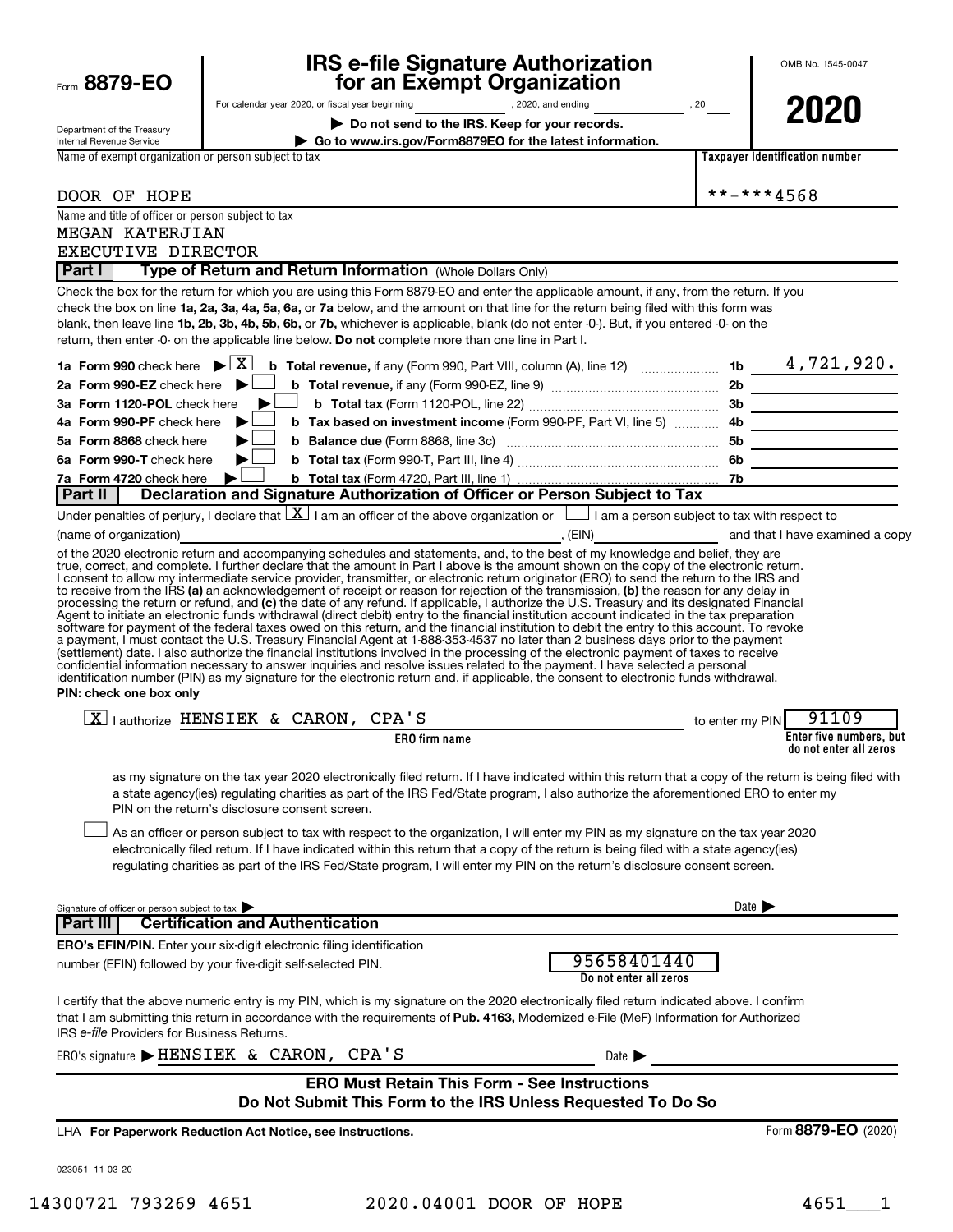| Form | 8868 |
|------|------|
|------|------|

### (Rev. January 2020) **Cxempt Organization Return** Manuary 2020) and the settern **Canadian Exempt Organization Return Form 8868 Application for Automatic Extension of Time To File an**<br>**Exempt Organization Beturn**

Department of the Treasury Internal Revenue Service

| $\triangleright$ File a separate application for each return. |  |
|---------------------------------------------------------------|--|
|---------------------------------------------------------------|--|

**| Go to www.irs.gov/Form8868 for the latest information.**

Contracts, for which an extension request must be sent to the IRS in paper format (see instructions). For more details on the electronic<br>filing of this form, visit www.irs.*gov/e-file-providers/e-file-for-charities-and-non* **Electronic filing (e-file).** You can electronically file Form 8868 to request a 6-month automatic extension of time to file any of the filing of this form, visit www.irs.gov/e-file-providers/e-file-for-charities-and-non-profits. forms listed below with the exception of Form 8870, Information Return for Transfers Associated With Certain Personal Benefit

#### **Automatic 6-Month Extension of Time.** Only submit original (no copies needed).

All corporations required to file an income tax return other than Form 990-T (including 1120-C filers), partnerships, REMICs, and trusts<br>must use Form 7004 to request an extension of time to file income tax returns. must use Form 7004 to request an extension of time to file income tax returns.

| Type or                                    | Name of exempt organization or other filer, see instructions.                                                                                                                                                                                                                                                                                                                                                                                                                                                                                                                   |        |                                                                                                                                                                                    |              | Taxpayer identification number (TIN) |
|--------------------------------------------|---------------------------------------------------------------------------------------------------------------------------------------------------------------------------------------------------------------------------------------------------------------------------------------------------------------------------------------------------------------------------------------------------------------------------------------------------------------------------------------------------------------------------------------------------------------------------------|--------|------------------------------------------------------------------------------------------------------------------------------------------------------------------------------------|--------------|--------------------------------------|
| print                                      | DOOR OF HOPE                                                                                                                                                                                                                                                                                                                                                                                                                                                                                                                                                                    |        |                                                                                                                                                                                    |              | **-***4568                           |
| File by the<br>due date for<br>filing your | Number, street, and room or suite no. If a P.O. box, see instructions.<br>P.O. BOX 90455                                                                                                                                                                                                                                                                                                                                                                                                                                                                                        |        |                                                                                                                                                                                    |              |                                      |
| return. See<br>instructions.               | City, town or post office, state, and ZIP code. For a foreign address, see instructions.<br>PASADENA, CA<br>91109                                                                                                                                                                                                                                                                                                                                                                                                                                                               |        |                                                                                                                                                                                    |              |                                      |
|                                            | Enter the Return Code for the return that this application is for (file a separate application for each return)                                                                                                                                                                                                                                                                                                                                                                                                                                                                 |        |                                                                                                                                                                                    |              | $\overline{0}$<br>1                  |
| <b>Application</b>                         |                                                                                                                                                                                                                                                                                                                                                                                                                                                                                                                                                                                 | Return | Application                                                                                                                                                                        |              | Return                               |
| Is For                                     |                                                                                                                                                                                                                                                                                                                                                                                                                                                                                                                                                                                 | Code   | Is For                                                                                                                                                                             |              | Code                                 |
|                                            | Form 990 or Form 990-EZ                                                                                                                                                                                                                                                                                                                                                                                                                                                                                                                                                         | 01     | Form 990-T (corporation)                                                                                                                                                           |              | 07                                   |
| Form 990-BL                                |                                                                                                                                                                                                                                                                                                                                                                                                                                                                                                                                                                                 | 02     | Form 1041 A                                                                                                                                                                        |              | 08                                   |
|                                            | Form 4720 (individual)                                                                                                                                                                                                                                                                                                                                                                                                                                                                                                                                                          | 03     | Form 4720 (other than individual)                                                                                                                                                  |              | 09                                   |
| Form 990-PF                                |                                                                                                                                                                                                                                                                                                                                                                                                                                                                                                                                                                                 | 04     | Form 5227                                                                                                                                                                          |              | 10                                   |
|                                            | Form 990-T (sec. 401(a) or 408(a) trust)                                                                                                                                                                                                                                                                                                                                                                                                                                                                                                                                        | 05     | Form 6069                                                                                                                                                                          |              | 11                                   |
|                                            | Form 990-T (trust other than above)<br>THE ORGANIZATION                                                                                                                                                                                                                                                                                                                                                                                                                                                                                                                         | 06     | Form 8870                                                                                                                                                                          |              | 12                                   |
| $box \blacktriangleright$<br>1<br>2        | If this is for a Group Return, enter the organization's four digit Group Exemption Number (GEN) [If this is for the whole group, check this<br>. If it is for part of the group, check this box $\blacktriangleright$  <br>I request an automatic 6-month extension of time until<br>the organization named above. The extension is for the organization's return for:<br>$\blacktriangleright$ $\lfloor$ X $\rfloor$ calendar year 2020 or<br>tax year beginning<br>If the tax year entered in line 1 is for less than 12 months, check reason:<br>Change in accounting period |        | and attach a list with the names and TINs of all members the extension is for.<br>NOVEMBER 15, 2021 , to file the exempt organization return for<br>, and ending<br>Initial return | Final return |                                      |
| За                                         | If this application is for Forms 990-BL, 990-PF, 990-T, 4720, or 6069, enter the tentative tax, less<br>any nonrefundable credits. See instructions.                                                                                                                                                                                                                                                                                                                                                                                                                            |        |                                                                                                                                                                                    | За           | \$<br>0.                             |
| b                                          | If this application is for Forms 990-PF, 990-T, 4720, or 6069, enter any refundable credits and<br>estimated tax payments made. Include any prior year overpayment allowed as a credit.                                                                                                                                                                                                                                                                                                                                                                                         |        |                                                                                                                                                                                    | 3b           | \$<br>О.                             |
| c                                          | <b>Balance due.</b> Subtract line 3b from line 3a. Include your payment with this form, if required, by                                                                                                                                                                                                                                                                                                                                                                                                                                                                         |        |                                                                                                                                                                                    |              |                                      |
|                                            | using EFTPS (Electronic Federal Tax Payment System). See instructions.                                                                                                                                                                                                                                                                                                                                                                                                                                                                                                          |        |                                                                                                                                                                                    | Зc           | υ.                                   |
| instructions.                              | Caution: If you are going to make an electronic funds withdrawal (direct debit) with this Form 8868, see Form 8453-EO and Form 8879-EO for payment                                                                                                                                                                                                                                                                                                                                                                                                                              |        |                                                                                                                                                                                    |              |                                      |
| LHA                                        | For Privacy Act and Paperwork Reduction Act Notice, see instructions.                                                                                                                                                                                                                                                                                                                                                                                                                                                                                                           |        |                                                                                                                                                                                    |              | Form 8868 (Rev. 1-2020)              |

023841 04-01-20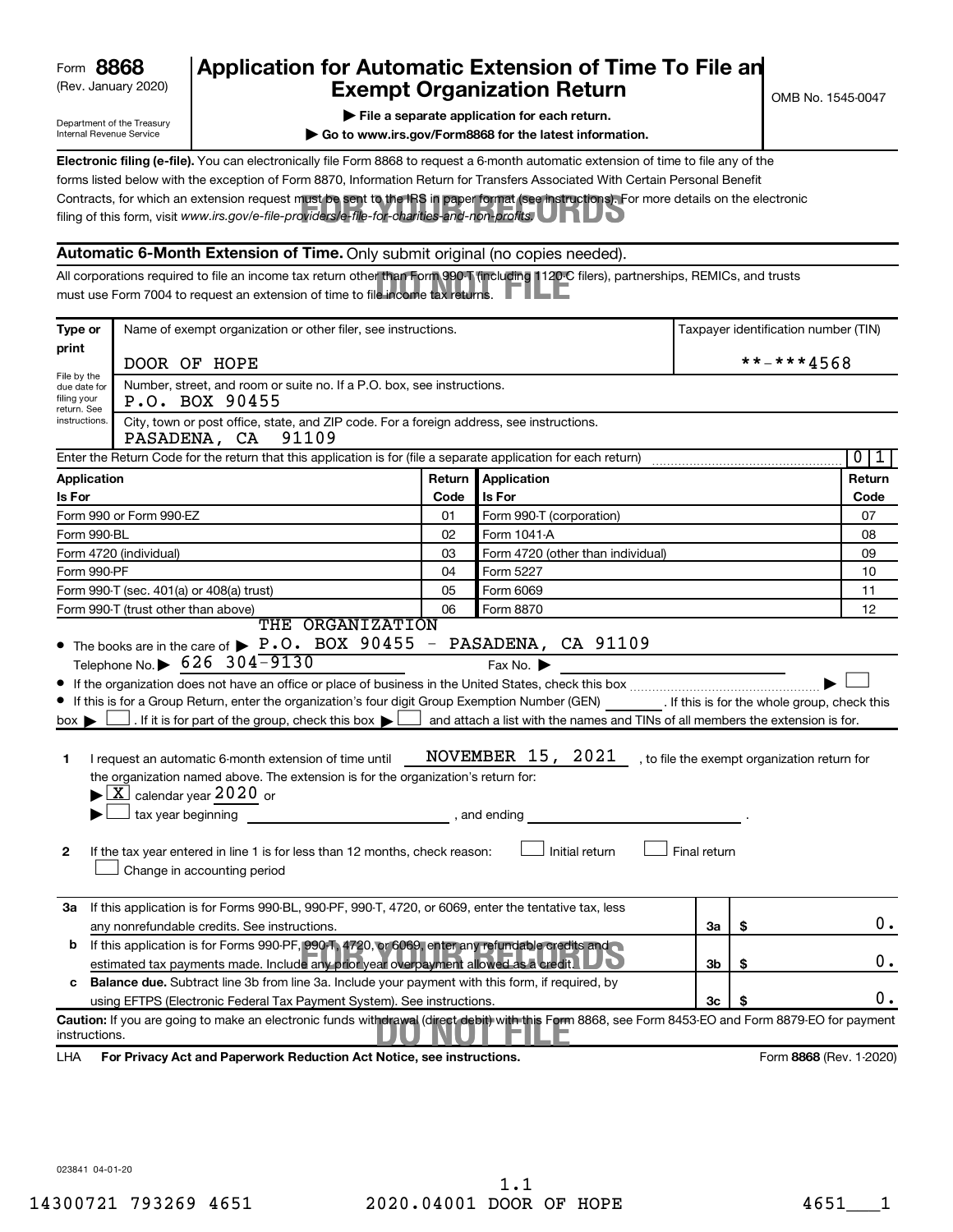Department of the Treasury

## CHANGE OF ACCOUNTING PERIOD

**Under section 501(c), 527, or 4947(a)(1) of the Internal Revenue Code (except private foundations) Return of Organization Exempt From Income Tax** 

**10 Do not enter social security numbers on this form as it may be made public. Open to Public** 

**| Go to www.irs.gov/Form990 for instructions and the latest information. Inspection**

OMB No. 1545-0047

|                         |                         | Internal Revenue Service<br>$\blacktriangleright$ Go to www.irs.gov/Form990 for instructions and the latest information.                                             |                                                      |                                                                    | <b>Inspection</b>                                         |
|-------------------------|-------------------------|----------------------------------------------------------------------------------------------------------------------------------------------------------------------|------------------------------------------------------|--------------------------------------------------------------------|-----------------------------------------------------------|
|                         |                         | A For the 2020 calendar year, or tax year beginning<br>and ending                                                                                                    |                                                      |                                                                    |                                                           |
| В                       | Check if<br>applicable: | <b>C</b> Name of organization                                                                                                                                        |                                                      | D Employer identification number                                   |                                                           |
|                         | Address<br>change       | DOOR OF HOPE                                                                                                                                                         |                                                      |                                                                    |                                                           |
|                         | Name<br>change          | Doing business as                                                                                                                                                    |                                                      | **-***4568                                                         |                                                           |
|                         | Initial<br>return       | Number and street (or P.O. box if mail is not delivered to street address)<br>Room/suite                                                                             | E Telephone number                                   |                                                                    |                                                           |
|                         | Final<br>return/        | P.O. BOX 90455                                                                                                                                                       | 626 304-9130                                         |                                                                    |                                                           |
|                         | termin-<br>ated         | City or town, state or province, country, and ZIP or foreign postal code                                                                                             |                                                      | G Gross receipts \$                                                | 4,721,920.                                                |
|                         | Amended<br>return       |                                                                                                                                                                      | 91109<br>PASADENA, CA<br>H(a) Is this a group return |                                                                    |                                                           |
|                         | Applica-<br>pending     | F Name and address of principal officer: MEGAN KATERJIAN                                                                                                             | for subordinates?                                    | $\sqrt{\mathsf{Yes}\mathord{\;\mathbb{X}}\mathord{\;\mathsf{No}}}$ |                                                           |
|                         |                         | SAME AS C ABOVE                                                                                                                                                      |                                                      | $H(b)$ Are all subordinates included? $\Box$ Yes                   | No.                                                       |
|                         |                         | <b>I</b> Tax-exempt status: $X \ 501(c)(3)$<br>$4947(a)(1)$ or<br>$501(c)$ (<br>$\sim$<br>(insert no.)                                                               | 527                                                  |                                                                    | If "No," attach a list. See instructions                  |
|                         |                         | J Website: WWW.DOOROFHOPE.US                                                                                                                                         |                                                      | $H(c)$ Group exemption number $\blacktriangleright$                |                                                           |
|                         | Part I                  | K Form of organization: $X$ Corporation<br>Other $\blacktriangleright$<br>Trust<br>Association                                                                       |                                                      |                                                                    | L Year of formation: $1985$ M State of legal domicile: CA |
|                         |                         | <b>Summary</b>                                                                                                                                                       |                                                      |                                                                    | IS TO                                                     |
|                         | 1                       | Briefly describe the organization's mission or most significant activities: DOOR OF HOPE'S MISSION<br>"EMPOWER FAMILIES FACING HOMELESSNESS TO REBUILD THEIR LIVES." |                                                      |                                                                    | THE                                                       |
| Activities & Governance |                         |                                                                                                                                                                      |                                                      |                                                                    |                                                           |
|                         | $\mathbf{2}$            | Check this box $\blacktriangleright$ $\Box$ if the organization discontinued its operations or disposed of more than 25% of its net assets.                          |                                                      |                                                                    | 14                                                        |
|                         | з                       | Number of voting members of the governing body (Part VI, line 1a)                                                                                                    |                                                      | 3                                                                  | $\overline{14}$                                           |
|                         | 4                       |                                                                                                                                                                      | 4                                                    |                                                                    |                                                           |
|                         | 5                       |                                                                                                                                                                      |                                                      | $\overline{5}$                                                     | 47                                                        |
|                         | 6                       |                                                                                                                                                                      |                                                      | 6                                                                  | $\overline{26}$                                           |
|                         |                         |                                                                                                                                                                      |                                                      | 7a                                                                 | 0.                                                        |
|                         |                         |                                                                                                                                                                      |                                                      | 7b                                                                 | 0.                                                        |
|                         |                         |                                                                                                                                                                      |                                                      | <b>Prior Year</b>                                                  | <b>Current Year</b>                                       |
|                         | 8                       | Contributions and grants (Part VIII, line 1h)                                                                                                                        |                                                      | 1,180,044.                                                         | 4,690,724.                                                |
|                         | 9                       | Program service revenue (Part VIII, line 2g)                                                                                                                         |                                                      | 8,112.                                                             | 26,058.                                                   |
| Revenue                 | 10                      |                                                                                                                                                                      |                                                      | 2,144.                                                             | 5,138.                                                    |
|                         | 11                      | Other revenue (Part VIII, column (A), lines 5, 6d, 8c, 9c, 10c, and 11e)                                                                                             |                                                      | 0.                                                                 | 0.                                                        |
|                         | 12                      | Total revenue - add lines 8 through 11 (must equal Part VIII, column (A), line 12)                                                                                   |                                                      | 1, 190, 300.                                                       | 4,721,920.                                                |
|                         | 13                      | Grants and similar amounts paid (Part IX, column (A), lines 1-3)                                                                                                     |                                                      | Ο.                                                                 | 0.                                                        |
|                         | 14                      | Benefits paid to or for members (Part IX, column (A), line 4)                                                                                                        |                                                      | Ο.                                                                 | 0.                                                        |
|                         | 15                      | Salaries, other compensation, employee benefits (Part IX, column (A), lines 5-10)                                                                                    |                                                      | 395,011.                                                           | 1,808,526.                                                |
| Expenses                |                         | 16a Professional fundraising fees (Part IX, column (A), line 11e)                                                                                                    |                                                      | Ω.                                                                 | 0.                                                        |
|                         |                         | $\blacktriangleright$ 310,445.<br><b>b</b> Total fundraising expenses (Part IX, column (D), line 25)                                                                 |                                                      |                                                                    |                                                           |
|                         | 17                      |                                                                                                                                                                      |                                                      | 231,854.                                                           | 1,337,144.                                                |
|                         | 18                      | Total expenses. Add lines 13-17 (must equal Part IX, column (A), line 25)                                                                                            |                                                      | 626, 865.                                                          | 3, 145, 670.                                              |
|                         | 19                      |                                                                                                                                                                      |                                                      | 563, 435.                                                          | 1,576,250.                                                |
| ප්රි                    |                         |                                                                                                                                                                      |                                                      | <b>Beginning of Current Year</b>                                   | <b>End of Year</b>                                        |
| Assets<br>Balanc        | 20                      | Total assets (Part X, line 16)                                                                                                                                       |                                                      | 2,784,485.                                                         | 4,618,572.                                                |
|                         | 21                      | Total liabilities (Part X, line 26)                                                                                                                                  |                                                      | 129, 184.                                                          | 387,021.                                                  |
|                         | 22                      |                                                                                                                                                                      |                                                      | 2,655,301.                                                         | 4, 231, 551.                                              |
|                         | Part II                 | Signature Block                                                                                                                                                      |                                                      |                                                                    |                                                           |

Under penalties of perjury, I declare that I have examined this return, including accompanying schedules and statements, and to the best of my knowledge and belief, it is true, correct, and complete. Declaration of preparer (other than officer) is based on all information of which preparer has any knowledge.

| Sign<br>Here | Signature of officer<br>MEGAN KATERJIAN,<br>Type or print name and title                                     | EXECUTIVE DIRECTOR                          |      | Date                                              |  |  |  |  |  |
|--------------|--------------------------------------------------------------------------------------------------------------|---------------------------------------------|------|---------------------------------------------------|--|--|--|--|--|
| Paid         | Print/Type preparer's name<br><b>SUSAN CARON</b>                                                             | Preparer's signature<br><b>ISUSAN CARON</b> | Date | PTIN<br>Check<br>if<br>P00163651<br>self-emploved |  |  |  |  |  |
| Preparer     | HENSIEK & CARON,<br>Firm's name<br>$\mathbf{r}$                                                              | CPA'S                                       |      | $***$ $***$ 1603<br>Firm's $EIN$                  |  |  |  |  |  |
| Use Only     | Firm's address 650 SIERRA MADRE VILLA #303                                                                   |                                             |      |                                                   |  |  |  |  |  |
|              | PASADENA, CA 91107                                                                                           |                                             |      | Phone no. (626) 792-9988                          |  |  |  |  |  |
|              | ΧI<br><b>No</b><br>Yes<br>May the IRS discuss this return with the preparer shown above? See instructions    |                                             |      |                                                   |  |  |  |  |  |
|              | Form 990 (2020)<br>LHA For Paperwork Reduction Act Notice, see the separate instructions.<br>032001 12-23-20 |                                             |      |                                                   |  |  |  |  |  |

SEE SCHEDULE O FOR ORGANIZATION MISSION STATEMENT CONTINUATION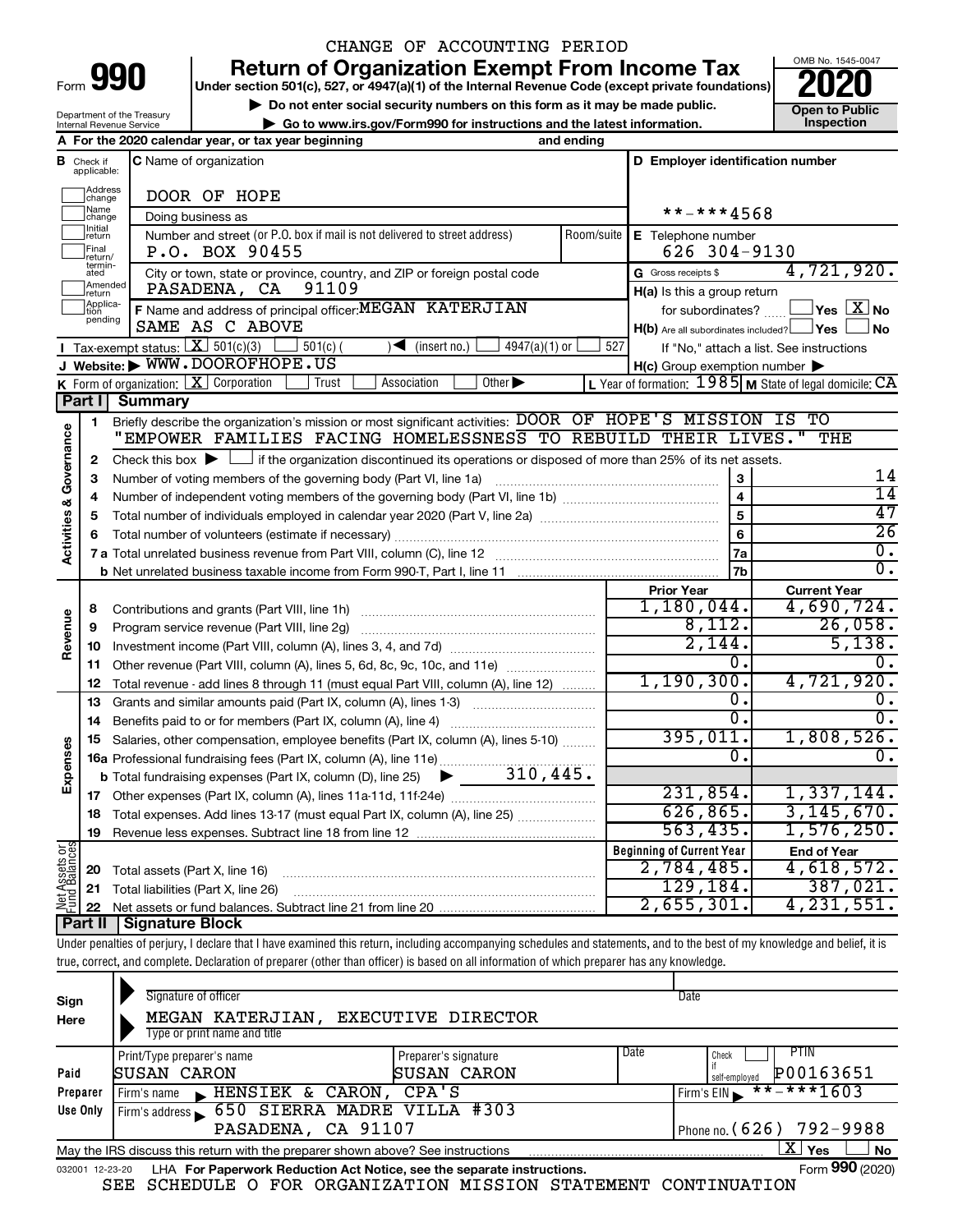|    | DOOR OF HOPE<br>Form 990 (2020)                                                                                                                   | **-***4568                                     | Page 2 |
|----|---------------------------------------------------------------------------------------------------------------------------------------------------|------------------------------------------------|--------|
|    | <b>Statement of Program Service Accomplishments</b><br>Part III                                                                                   |                                                |        |
|    |                                                                                                                                                   |                                                |        |
| 1  | Briefly describe the organization's mission:                                                                                                      |                                                |        |
|    | THE ORGANIZATION PROVIDES TEMPORARY SHELTER AND PROGRAM SERVICES TO                                                                               |                                                |        |
|    | FAMILIES FACING HOMELESSNESS INCLUDING HOUSING AND FOOD ASSISTANCE,                                                                               |                                                |        |
|    | REHABILITATION AND VOCATIONAL TRAINING.                                                                                                           |                                                |        |
| 2  | Did the organization undertake any significant program services during the year which were not listed on the                                      |                                                |        |
|    | prior Form 990 or 990-EZ?                                                                                                                         | $\overline{\ }$ Yes $\overline{\ \text{X}}$ No |        |
|    | If "Yes," describe these new services on Schedule O.                                                                                              |                                                |        |
| 3  | Did the organization cease conducting, or make significant changes in how it conducts, any program services?                                      | $\exists$ Yes $\boxed{\text{X}}$ No            |        |
|    | If "Yes," describe these changes on Schedule O.                                                                                                   |                                                |        |
| 4  | Describe the organization's program service accomplishments for each of its three largest program services, as measured by expenses.              |                                                |        |
|    | Section 501(c)(3) and 501(c)(4) organizations are required to report the amount of grants and allocations to others, the total expenses, and      |                                                |        |
|    | revenue, if any, for each program service reported.                                                                                               |                                                |        |
| 4a | $\overline{2,668,771}$ . including grants of \$<br>) (Expenses \$<br>) (Revenue \$<br>(Code:                                                      | 26,058.                                        |        |
|    | DOOR OF HOPE IS A NONPROFIT, FAITH BASED ORGANIZATION WHOSE MISSION IS<br>TO EMPOWER FAMILIES FACING HOMELESSNESS TO REBUILD THEIR LIVES, THROUGH |                                                |        |
|    | ITS COMPREHENSIVE HOUSING PROGRAM AND SERVICES. DOOR OF HOPE PROVIDES A                                                                           |                                                |        |
|    | COMPASSIONATE PATHWAY TO LONG-TERM LIFE CHANGE FOR FAMILIES FACING                                                                                |                                                |        |
|    | HOMELESSNESS IN THE GREATER SAN GABRIEL VALLEY AREA. SERVING MORE THAN                                                                            |                                                |        |
|    | 750 FAMILIES SINCE 1985, DOOR OF HOPE TRANSITIONS FAMILIES FROM                                                                                   |                                                |        |
|    | HOMELESSNESS TO SELF-SUFFICIENCY AND PERMANENT HOUSING.                                                                                           |                                                |        |
|    |                                                                                                                                                   |                                                |        |
|    |                                                                                                                                                   |                                                |        |
|    |                                                                                                                                                   |                                                |        |
|    |                                                                                                                                                   |                                                |        |
|    |                                                                                                                                                   |                                                |        |
| 4b | (Code: ) (Expenses \$                                                                                                                             |                                                |        |
|    |                                                                                                                                                   |                                                |        |
|    |                                                                                                                                                   |                                                |        |
|    |                                                                                                                                                   |                                                |        |
|    |                                                                                                                                                   |                                                |        |
|    |                                                                                                                                                   |                                                |        |
|    |                                                                                                                                                   |                                                |        |
|    |                                                                                                                                                   |                                                |        |
|    |                                                                                                                                                   |                                                |        |
|    |                                                                                                                                                   |                                                |        |
|    |                                                                                                                                                   |                                                |        |
|    |                                                                                                                                                   |                                                |        |
| 4с | (Code: ) (Expenses \$<br>including grants of \$<br>) (Revenue \$                                                                                  |                                                |        |
|    |                                                                                                                                                   |                                                |        |
|    |                                                                                                                                                   |                                                |        |
|    |                                                                                                                                                   |                                                |        |
|    |                                                                                                                                                   |                                                |        |
|    |                                                                                                                                                   |                                                |        |
|    |                                                                                                                                                   |                                                |        |
|    |                                                                                                                                                   |                                                |        |
|    |                                                                                                                                                   |                                                |        |
|    |                                                                                                                                                   |                                                |        |
|    |                                                                                                                                                   |                                                |        |
|    |                                                                                                                                                   |                                                |        |
|    |                                                                                                                                                   |                                                |        |
| 4d | Other program services (Describe on Schedule O.)<br>(Expenses \$<br>Revenue \$                                                                    |                                                |        |
|    | including grants of \$<br>2,668,771.<br>4e Total program service expenses                                                                         |                                                |        |
|    |                                                                                                                                                   | Form 990 (2020)                                |        |
|    | 032002 12-23-20                                                                                                                                   |                                                |        |
|    | 3                                                                                                                                                 |                                                |        |
|    | 14300721 793269 4651<br>2020.04001 DOOR OF HOPE                                                                                                   | 4651                                           |        |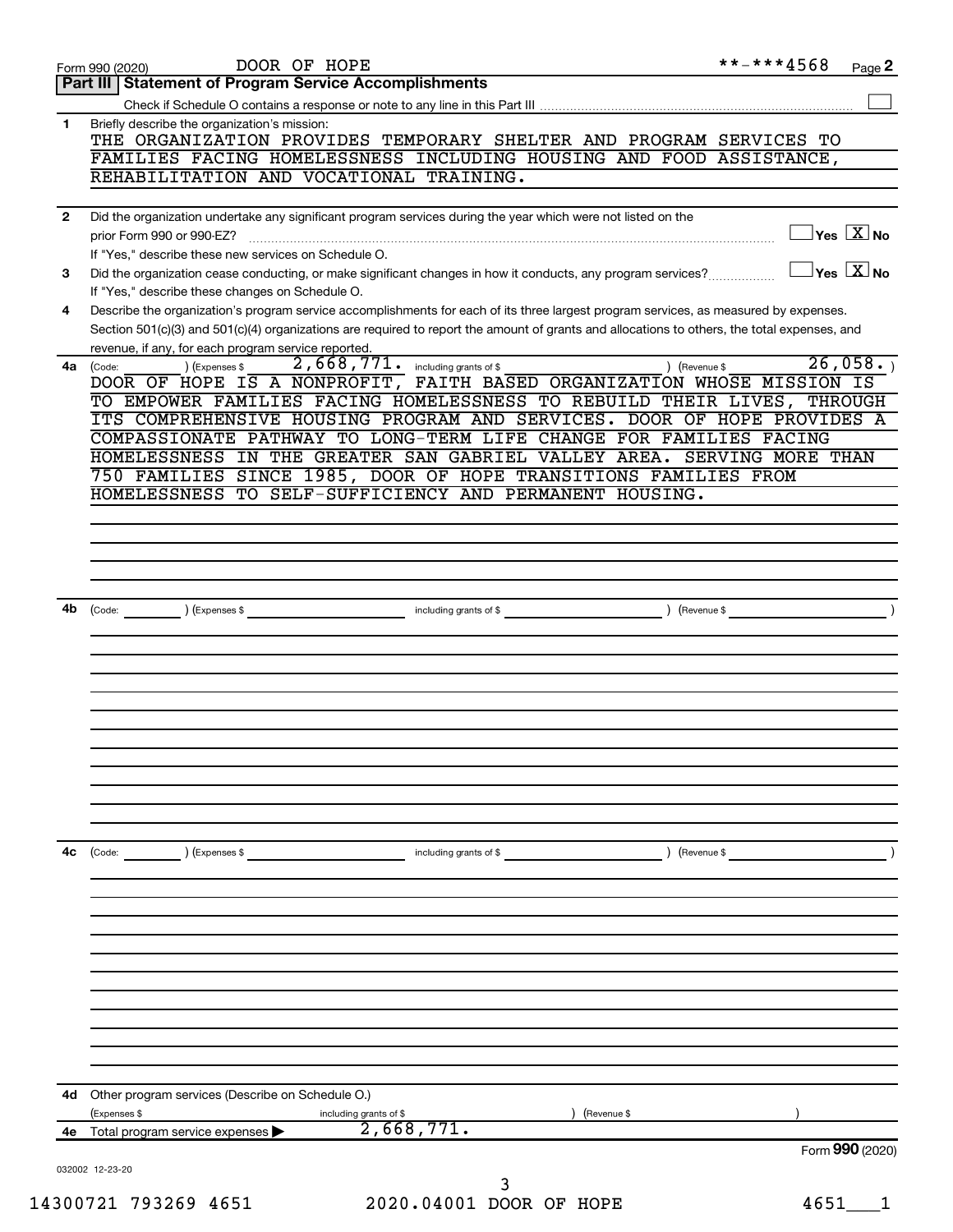|  | Form 990 (2020) |  |
|--|-----------------|--|
|  |                 |  |

**Part IV Checklist of Required Schedules**

|     |                                                                                                                                                                  |                 | Yes | No                      |
|-----|------------------------------------------------------------------------------------------------------------------------------------------------------------------|-----------------|-----|-------------------------|
| 1.  | Is the organization described in section $501(c)(3)$ or $4947(a)(1)$ (other than a private foundation)?                                                          |                 |     |                         |
|     |                                                                                                                                                                  | 1               | х   |                         |
| 2   | Is the organization required to complete Schedule B, Schedule of Contributors? [111] The organization required to complete Schedule B, Schedule of Contributors? | $\mathbf{2}$    | х   |                         |
| З   | Did the organization engage in direct or indirect political campaign activities on behalf of or in opposition to candidates for                                  |                 |     |                         |
|     | public office? If "Yes," complete Schedule C, Part I                                                                                                             | 3               |     | x.                      |
| 4   | Section 501(c)(3) organizations. Did the organization engage in lobbying activities, or have a section 501(h) election in effect                                 |                 |     |                         |
|     |                                                                                                                                                                  | 4               |     | х                       |
| 5   | Is the organization a section 501(c)(4), 501(c)(5), or 501(c)(6) organization that receives membership dues, assessments, or                                     |                 |     |                         |
|     |                                                                                                                                                                  | 5               |     | х                       |
| 6   | Did the organization maintain any donor advised funds or any similar funds or accounts for which donors have the right to                                        |                 |     |                         |
|     | provide advice on the distribution or investment of amounts in such funds or accounts? If "Yes," complete Schedule D, Part I                                     | 6               |     | х                       |
| 7   | Did the organization receive or hold a conservation easement, including easements to preserve open space,                                                        |                 |     | х                       |
|     |                                                                                                                                                                  | $\overline{7}$  |     |                         |
| 8   | Did the organization maintain collections of works of art, historical treasures, or other similar assets? If "Yes," complete                                     |                 |     | x                       |
|     |                                                                                                                                                                  | 8               |     |                         |
| 9   | Did the organization report an amount in Part X, line 21, for escrow or custodial account liability, serve as a custodian for                                    |                 |     |                         |
|     | amounts not listed in Part X; or provide credit counseling, debt management, credit repair, or debt negotiation services?                                        | 9               |     | x                       |
| 10  | Did the organization, directly or through a related organization, hold assets in donor-restricted endowments                                                     |                 |     |                         |
|     |                                                                                                                                                                  | 10              |     | x                       |
| 11  | If the organization's answer to any of the following questions is "Yes," then complete Schedule D, Parts VI, VII, VIII, IX, or X                                 |                 |     |                         |
|     | as applicable.                                                                                                                                                   |                 |     |                         |
|     | a Did the organization report an amount for land, buildings, and equipment in Part X, line 10? If "Yes," complete Schedule D,                                    |                 |     |                         |
|     | Part VI                                                                                                                                                          | 11a             | X   |                         |
|     | <b>b</b> Did the organization report an amount for investments - other securities in Part X, line 12, that is 5% or more of its total                            |                 |     |                         |
|     |                                                                                                                                                                  | 11b             |     | х                       |
|     | c Did the organization report an amount for investments - program related in Part X, line 13, that is 5% or more of its total                                    |                 |     |                         |
|     |                                                                                                                                                                  | 11c             |     | х                       |
|     | d Did the organization report an amount for other assets in Part X, line 15, that is 5% or more of its total assets reported in                                  |                 |     |                         |
|     |                                                                                                                                                                  | 11d             |     | x                       |
|     |                                                                                                                                                                  | 11e             | x   |                         |
| f   | Did the organization's separate or consolidated financial statements for the tax year include a footnote that addresses                                          |                 |     |                         |
|     | the organization's liability for uncertain tax positions under FIN 48 (ASC 740)? If "Yes," complete Schedule D, Part X                                           | 11f             |     | x                       |
|     | 12a Did the organization obtain separate, independent audited financial statements for the tax year? If "Yes," complete                                          |                 |     |                         |
|     |                                                                                                                                                                  | 12a             | X   |                         |
|     | <b>b</b> Was the organization included in consolidated, independent audited financial statements for the tax year?                                               |                 |     |                         |
|     | If "Yes," and if the organization answered "No" to line 12a, then completing Schedule D, Parts XI and XII is optional                                            | 12 <sub>b</sub> |     | х                       |
| 13  |                                                                                                                                                                  | 13              |     | $\overline{\textbf{x}}$ |
| 14a |                                                                                                                                                                  | 14a             |     | x                       |
|     | <b>b</b> Did the organization have aggregate revenues or expenses of more than \$10,000 from grantmaking, fundraising, business,                                 |                 |     |                         |
|     | investment, and program service activities outside the United States, or aggregate foreign investments valued at \$100,000                                       |                 |     |                         |
|     |                                                                                                                                                                  | 14b             |     | х                       |
| 15  | Did the organization report on Part IX, column (A), line 3, more than \$5,000 of grants or other assistance to or for any                                        |                 |     |                         |
|     |                                                                                                                                                                  | 15              |     | х                       |
| 16  | Did the organization report on Part IX, column (A), line 3, more than \$5,000 of aggregate grants or other assistance to                                         |                 |     | х                       |
|     |                                                                                                                                                                  | 16              |     |                         |
| 17  | Did the organization report a total of more than \$15,000 of expenses for professional fundraising services on Part IX,                                          | 17              |     | х                       |
|     | Did the organization report more than \$15,000 total of fundraising event gross income and contributions on Part VIII, lines                                     |                 |     |                         |
| 18  |                                                                                                                                                                  | 18              |     | х                       |
| 19  | Did the organization report more than \$15,000 of gross income from gaming activities on Part VIII, line 9a? If "Yes,"                                           |                 |     |                         |
|     |                                                                                                                                                                  | 19              |     | x                       |
|     |                                                                                                                                                                  | 20a             |     | x                       |
|     |                                                                                                                                                                  | 20 <sub>b</sub> |     |                         |
| 21  | Did the organization report more than \$5,000 of grants or other assistance to any domestic organization or                                                      |                 |     |                         |
|     |                                                                                                                                                                  | 21              |     | x.                      |
|     | 032003 12-23-20                                                                                                                                                  |                 |     | Form 990 (2020)         |

14300721 793269 4651 2020.04001 DOOR OF HOPE 4651\_\_\_1 4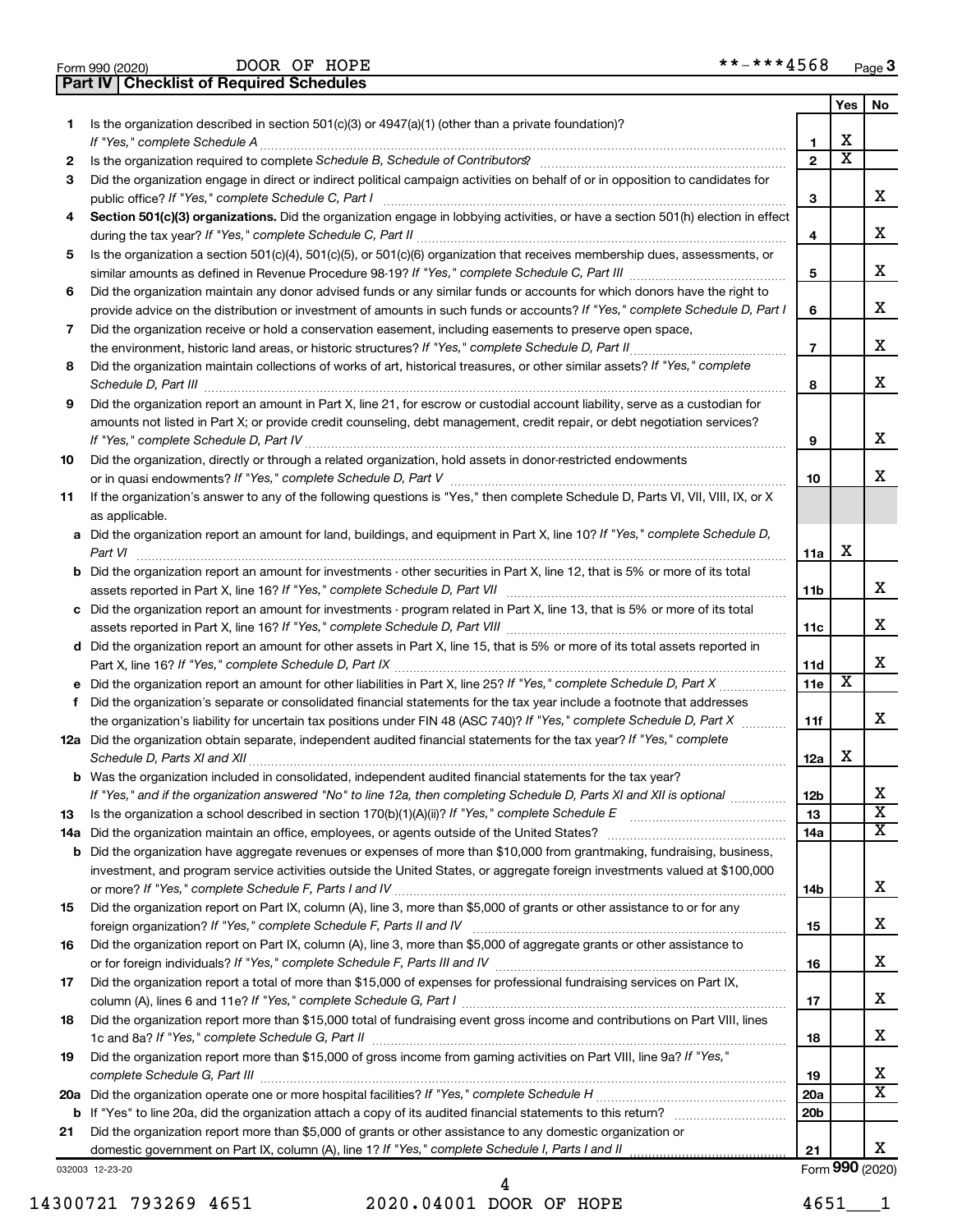|  | Form 990 (2020) |
|--|-----------------|
|  |                 |

DOOR OF HOPE \*\*-\*\*\*4568

**Part IV Checklist of Required Schedules**

*(continued)*

|          |                                                                                                                                                                                                                                                              |                 | Yes        | No                           |
|----------|--------------------------------------------------------------------------------------------------------------------------------------------------------------------------------------------------------------------------------------------------------------|-----------------|------------|------------------------------|
| 22       | Did the organization report more than \$5,000 of grants or other assistance to or for domestic individuals on                                                                                                                                                |                 |            |                              |
|          |                                                                                                                                                                                                                                                              | 22              |            | x                            |
| 23       | Did the organization answer "Yes" to Part VII, Section A, line 3, 4, or 5 about compensation of the organization's current                                                                                                                                   |                 |            |                              |
|          | and former officers, directors, trustees, key employees, and highest compensated employees? If "Yes," complete                                                                                                                                               |                 |            | x                            |
|          | Schedule J <b>Example 2 Contract 2 Contract 2 Contract 2 Contract 2 Contract 2 Contract 2 Contract 2 Contract 2 Contract 2 Contract 2 Contract 2 Contract 2 Contract 2 Contract 2 Contract 2 Con</b>                                                         | 23              |            |                              |
|          | 24a Did the organization have a tax-exempt bond issue with an outstanding principal amount of more than \$100,000 as of the<br>last day of the year, that was issued after December 31, 2002? If "Yes," answer lines 24b through 24d and complete            |                 |            |                              |
|          |                                                                                                                                                                                                                                                              | 24a             |            | x                            |
|          | <b>b</b> Did the organization invest any proceeds of tax-exempt bonds beyond a temporary period exception?                                                                                                                                                   | 24b             |            |                              |
|          | c Did the organization maintain an escrow account other than a refunding escrow at any time during the year to defease                                                                                                                                       |                 |            |                              |
|          |                                                                                                                                                                                                                                                              | 24c             |            |                              |
|          |                                                                                                                                                                                                                                                              | 24d             |            |                              |
|          | 25a Section 501(c)(3), 501(c)(4), and 501(c)(29) organizations. Did the organization engage in an excess benefit                                                                                                                                             |                 |            |                              |
|          |                                                                                                                                                                                                                                                              | 25a             |            | x                            |
|          | <b>b</b> Is the organization aware that it engaged in an excess benefit transaction with a disqualified person in a prior year, and<br>that the transaction has not been reported on any of the organization's prior Forms 990 or 990-EZ? If "Yes," complete |                 |            |                              |
|          | Schedule L, Part I                                                                                                                                                                                                                                           | 25b             |            | x                            |
| 26       | Did the organization report any amount on Part X, line 5 or 22, for receivables from or payables to any current                                                                                                                                              |                 |            |                              |
|          | or former officer, director, trustee, key employee, creator or founder, substantial contributor, or 35%                                                                                                                                                      |                 |            |                              |
|          | controlled entity or family member of any of these persons? If "Yes," complete Schedule L, Part II                                                                                                                                                           | 26              |            | x                            |
| 27       | Did the organization provide a grant or other assistance to any current or former officer, director, trustee, key employee,                                                                                                                                  |                 |            |                              |
|          | creator or founder, substantial contributor or employee thereof, a grant selection committee member, or to a 35% controlled                                                                                                                                  |                 |            |                              |
|          | entity (including an employee thereof) or family member of any of these persons? If "Yes," complete Schedule L, Part III                                                                                                                                     | 27              |            | x                            |
| 28       | Was the organization a party to a business transaction with one of the following parties (see Schedule L, Part IV                                                                                                                                            |                 |            |                              |
|          | instructions, for applicable filing thresholds, conditions, and exceptions):<br>a A current or former officer, director, trustee, key employee, creator or founder, or substantial contributor? If                                                           |                 |            |                              |
|          |                                                                                                                                                                                                                                                              | 28a             |            | x                            |
|          |                                                                                                                                                                                                                                                              | 28b             |            | $\overline{\mathbf{x}}$      |
|          | c A 35% controlled entity of one or more individuals and/or organizations described in lines 28a or 28b?If                                                                                                                                                   |                 |            |                              |
|          |                                                                                                                                                                                                                                                              | 28c             |            | x                            |
| 29       |                                                                                                                                                                                                                                                              | 29              | X          |                              |
| 30       | Did the organization receive contributions of art, historical treasures, or other similar assets, or qualified conservation                                                                                                                                  |                 |            |                              |
|          |                                                                                                                                                                                                                                                              | 30              |            | X<br>$\overline{\mathbf{x}}$ |
| 31<br>32 | Did the organization liquidate, terminate, or dissolve and cease operations? If "Yes," complete Schedule N, Part I<br>Did the organization sell, exchange, dispose of, or transfer more than 25% of its net assets? If "Yes," complete                       | 31              |            |                              |
|          |                                                                                                                                                                                                                                                              | 32              |            | x                            |
| 33       | Did the organization own 100% of an entity disregarded as separate from the organization under Regulations                                                                                                                                                   |                 |            |                              |
|          |                                                                                                                                                                                                                                                              | 33              |            | х                            |
| 34       | Was the organization related to any tax-exempt or taxable entity? If "Yes," complete Schedule R, Part II, III, or IV, and                                                                                                                                    |                 |            |                              |
|          | Part V, line 1                                                                                                                                                                                                                                               | 34              |            | X                            |
|          |                                                                                                                                                                                                                                                              | 35a             |            | $\overline{\texttt{x}}$      |
|          | b If "Yes" to line 35a, did the organization receive any payment from or engage in any transaction with a controlled entity                                                                                                                                  | 35 <sub>b</sub> |            |                              |
| 36       | Section 501(c)(3) organizations. Did the organization make any transfers to an exempt non-charitable related organization?                                                                                                                                   |                 |            |                              |
|          |                                                                                                                                                                                                                                                              | 36              |            | X                            |
| 37       | Did the organization conduct more than 5% of its activities through an entity that is not a related organization                                                                                                                                             |                 |            |                              |
|          |                                                                                                                                                                                                                                                              | 37              |            | X                            |
| 38       | Did the organization complete Schedule O and provide explanations in Schedule O for Part VI, lines 11b and 19?                                                                                                                                               |                 |            |                              |
|          |                                                                                                                                                                                                                                                              | 38              | х          |                              |
| Part V   |                                                                                                                                                                                                                                                              |                 |            |                              |
|          |                                                                                                                                                                                                                                                              |                 | <b>Yes</b> | No                           |
|          | 1a                                                                                                                                                                                                                                                           |                 |            |                              |
|          | <b>b</b> Enter the number of Forms W-2G included in line 1a. Enter -0- if not applicable<br>1b                                                                                                                                                               |                 |            |                              |
|          | c Did the organization comply with backup withholding rules for reportable payments to vendors and reportable gaming                                                                                                                                         |                 |            |                              |
|          |                                                                                                                                                                                                                                                              | 1c              |            |                              |
|          | 032004 12-23-20                                                                                                                                                                                                                                              |                 |            | Form 990 (2020)              |

14300721 793269 4651 2020.04001 DOOR OF HOPE 4651 1 5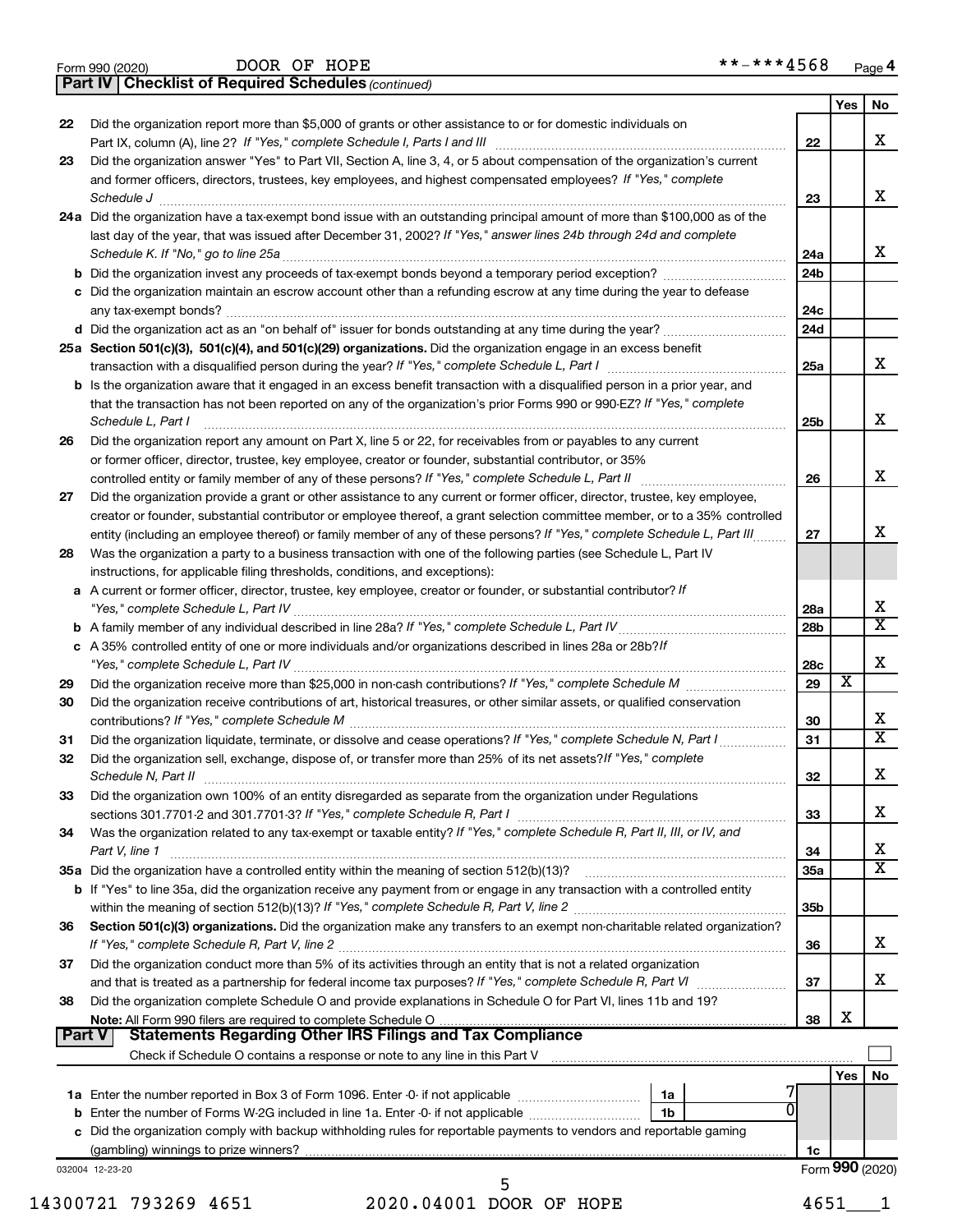| Part V | Statements Regarding Other IRS Filings and Tax Compliance (continued)                                                                                                         |                |     |    |
|--------|-------------------------------------------------------------------------------------------------------------------------------------------------------------------------------|----------------|-----|----|
|        |                                                                                                                                                                               |                | Yes | No |
|        | 2a Enter the number of employees reported on Form W-3, Transmittal of Wage and Tax Statements,                                                                                |                |     |    |
|        | 47<br>filed for the calendar year ending with or within the year covered by this return<br>2a                                                                                 |                |     |    |
|        |                                                                                                                                                                               | 2 <sub>b</sub> | X   |    |
|        | Note: If the sum of lines 1a and 2a is greater than 250, you may be required to e-file (see instructions) <i></i>                                                             |                |     |    |
|        | 3a Did the organization have unrelated business gross income of \$1,000 or more during the year?                                                                              | За             |     | х  |
| b      |                                                                                                                                                                               | Зb             |     |    |
|        | 4a At any time during the calendar year, did the organization have an interest in, or a signature or other authority over, a                                                  |                |     |    |
|        | financial account in a foreign country (such as a bank account, securities account, or other financial account)?                                                              | 4a             |     | x  |
|        | <b>b</b> If "Yes," enter the name of the foreign country ▶                                                                                                                    |                |     |    |
|        | See instructions for filing requirements for FinCEN Form 114, Report of Foreign Bank and Financial Accounts (FBAR).                                                           |                |     |    |
| 5a     |                                                                                                                                                                               | 5a             |     | х  |
| b      |                                                                                                                                                                               | 5b             |     | X  |
| с      |                                                                                                                                                                               | 5c             |     |    |
|        | 6a Does the organization have annual gross receipts that are normally greater than \$100,000, and did the organization solicit                                                |                |     |    |
|        |                                                                                                                                                                               | 6a             |     | x  |
|        | <b>b</b> If "Yes," did the organization include with every solicitation an express statement that such contributions or gifts                                                 |                |     |    |
|        |                                                                                                                                                                               | 6b             |     |    |
| 7      | Organizations that may receive deductible contributions under section 170(c).                                                                                                 |                |     |    |
| а      | Did the organization receive a payment in excess of \$75 made partly as a contribution and partly for goods and services provided to the payor?                               | 7a             |     | x  |
| b      |                                                                                                                                                                               | 7b             |     |    |
|        | c Did the organization sell, exchange, or otherwise dispose of tangible personal property for which it was required                                                           |                |     |    |
|        |                                                                                                                                                                               | 7c             |     | х  |
|        | 7d                                                                                                                                                                            |                |     |    |
| е      | Did the organization receive any funds, directly or indirectly, to pay premiums on a personal benefit contract?                                                               | 7е             |     | х  |
| f.     |                                                                                                                                                                               | 7f             |     | X  |
| g      | If the organization received a contribution of qualified intellectual property, did the organization file Form 8899 as required?                                              | 7g             |     |    |
| h      | If the organization received a contribution of cars, boats, airplanes, or other vehicles, did the organization file a Form 1098-C?                                            | 7h             |     |    |
| 8      | Sponsoring organizations maintaining donor advised funds. Did a donor advised fund maintained by the                                                                          |                |     |    |
|        |                                                                                                                                                                               | 8              |     |    |
| 9      | Sponsoring organizations maintaining donor advised funds.                                                                                                                     |                |     |    |
| а      | Did the sponsoring organization make any taxable distributions under section 4966?                                                                                            | 9а             |     |    |
| b      |                                                                                                                                                                               | 9b             |     |    |
| 10     | Section 501(c)(7) organizations. Enter:                                                                                                                                       |                |     |    |
| а      | 10a                                                                                                                                                                           |                |     |    |
|        | 10 <sub>b</sub><br>b Gross receipts, included on Form 990, Part VIII, line 12, for public use of club facilities                                                              |                |     |    |
| 11     | Section 501(c)(12) organizations. Enter:                                                                                                                                      |                |     |    |
| а      | 11a                                                                                                                                                                           |                |     |    |
|        | b Gross income from other sources (Do not net amounts due or paid to other sources against                                                                                    |                |     |    |
|        | 11b                                                                                                                                                                           |                |     |    |
|        | 12a Section 4947(a)(1) non-exempt charitable trusts. Is the organization filing Form 990 in lieu of Form 1041?                                                                | 12a            |     |    |
|        | <b>b</b> If "Yes," enter the amount of tax-exempt interest received or accrued during the year<br>12b                                                                         |                |     |    |
| 13     | Section 501(c)(29) qualified nonprofit health insurance issuers.                                                                                                              |                |     |    |
| а      | Is the organization licensed to issue qualified health plans in more than one state?                                                                                          | 13a            |     |    |
|        | Note: See the instructions for additional information the organization must report on Schedule O.                                                                             |                |     |    |
|        | <b>b</b> Enter the amount of reserves the organization is required to maintain by the states in which the                                                                     |                |     |    |
|        | 13b                                                                                                                                                                           |                |     |    |
| с      | 13 <sub>c</sub>                                                                                                                                                               |                |     | x  |
| 14a    | Did the organization receive any payments for indoor tanning services during the tax year?                                                                                    | 14a            |     |    |
| b      | If "Yes," has it filed a Form 720 to report these payments? If "No," provide an explanation on Schedule O                                                                     | 14b            |     |    |
| 15     | Is the organization subject to the section 4960 tax on payment(s) of more than \$1,000,000 in remuneration or                                                                 |                |     | x  |
|        |                                                                                                                                                                               | 15             |     |    |
| 16     | If "Yes," see instructions and file Form 4720, Schedule N.<br>Is the organization an educational institution subject to the section 4968 excise tax on net investment income? | 16             |     | х  |
|        | If "Yes," complete Form 4720, Schedule O.                                                                                                                                     |                |     |    |
|        |                                                                                                                                                                               |                |     |    |

Form 990 (2020) DOOR OF HOPE \* \* – \* \* \* 4 5 6 8 <sub>Page</sub>

Form (2020) **990**

**5**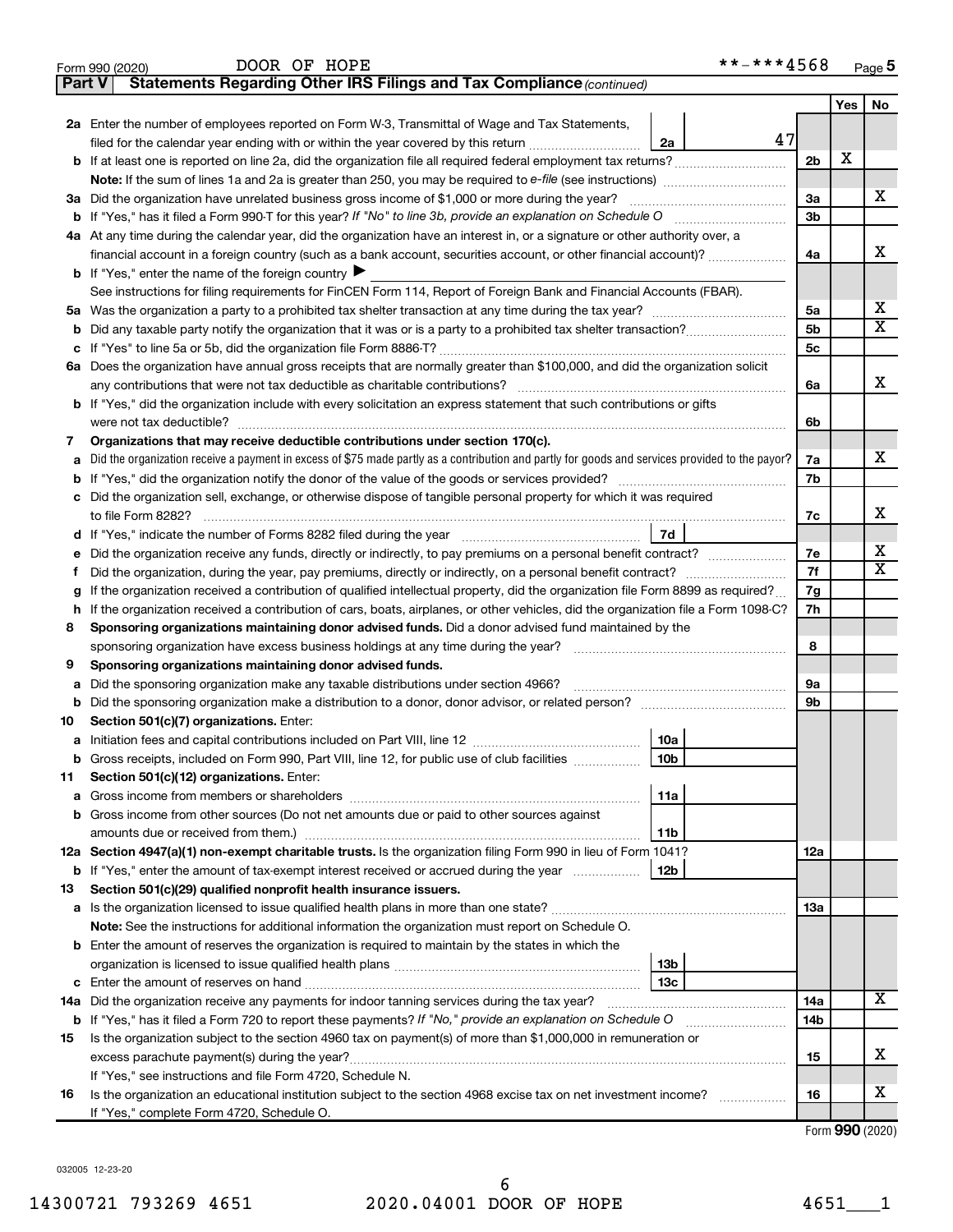|        | DOOR OF HOPE<br>Form 990 (2020)                                                                                                                                                                                                                 |    | **-***4568 |                        |                 | Page 6                  |
|--------|-------------------------------------------------------------------------------------------------------------------------------------------------------------------------------------------------------------------------------------------------|----|------------|------------------------|-----------------|-------------------------|
|        | Part VI Governance, Management, and Disclosure For each "Yes" response to lines 2 through 7b below, and for a "No" response<br>to line 8a, 8b, or 10b below, describe the circumstances, processes, or changes on Schedule O. See instructions. |    |            |                        |                 |                         |
|        |                                                                                                                                                                                                                                                 |    |            |                        |                 | $\overline{\mathbf{x}}$ |
|        | <b>Section A. Governing Body and Management</b>                                                                                                                                                                                                 |    |            |                        |                 |                         |
|        |                                                                                                                                                                                                                                                 |    | 14         |                        | Yes             | No                      |
|        | <b>1a</b> Enter the number of voting members of the governing body at the end of the tax year<br>If there are material differences in voting rights among members of the governing body, or if the governing                                    | 1a |            |                        |                 |                         |
|        | body delegated broad authority to an executive committee or similar committee, explain on Schedule O.                                                                                                                                           |    |            |                        |                 |                         |
|        | <b>b</b> Enter the number of voting members included on line 1a, above, who are independent                                                                                                                                                     | 1b | 14         |                        |                 |                         |
| 2      | Did any officer, director, trustee, or key employee have a family relationship or a business relationship with any other                                                                                                                        |    |            |                        |                 | х                       |
|        | Did the organization delegate control over management duties customarily performed by or under the direct supervision                                                                                                                           |    |            | 2                      |                 |                         |
| 3      |                                                                                                                                                                                                                                                 |    |            | 3                      |                 |                         |
| 4      | Did the organization make any significant changes to its governing documents since the prior Form 990 was filed?                                                                                                                                |    |            | 4                      |                 |                         |
| 5      |                                                                                                                                                                                                                                                 |    |            | 5                      |                 |                         |
| 6      |                                                                                                                                                                                                                                                 |    |            | 6                      |                 | $\overline{\mathbf{X}}$ |
| 7a     | Did the organization have members, stockholders, or other persons who had the power to elect or appoint one or                                                                                                                                  |    |            |                        |                 |                         |
|        | more members of the governing body?                                                                                                                                                                                                             |    |            | 7a                     |                 | х                       |
|        | b Are any governance decisions of the organization reserved to (or subject to approval by) members, stockholders, or                                                                                                                            |    |            |                        |                 |                         |
|        | persons other than the governing body?<br>Did the organization contemporaneously document the meetings held or written actions undertaken during the year by the following:                                                                     |    |            | 7b                     |                 | х                       |
| 8<br>a |                                                                                                                                                                                                                                                 |    |            | 8a                     | х               |                         |
|        | <b>b</b> Each committee with authority to act on behalf of the governing body?                                                                                                                                                                  |    |            | 8b                     | х               |                         |
| 9      | Is there any officer, director, trustee, or key employee listed in Part VII, Section A, who cannot be reached at the                                                                                                                            |    |            |                        |                 |                         |
|        |                                                                                                                                                                                                                                                 |    |            | 9                      |                 |                         |
|        | <b>Section B. Policies</b> (This Section B requests information about policies not required by the Internal Revenue Code.)                                                                                                                      |    |            |                        |                 |                         |
|        |                                                                                                                                                                                                                                                 |    |            |                        | Yes             | No                      |
|        |                                                                                                                                                                                                                                                 |    |            | 10a                    |                 |                         |
|        | b If "Yes," did the organization have written policies and procedures governing the activities of such chapters, affiliates,                                                                                                                    |    |            |                        |                 |                         |
|        |                                                                                                                                                                                                                                                 |    |            | 10 <sub>b</sub><br>11a |                 |                         |
|        | 11a Has the organization provided a complete copy of this Form 990 to all members of its governing body before filing the form?<br><b>b</b> Describe in Schedule O the process, if any, used by the organization to review this Form 990.       |    |            |                        |                 |                         |
|        |                                                                                                                                                                                                                                                 |    |            | 12a                    | х               |                         |
|        | <b>b</b> Were officers, directors, or trustees, and key employees required to disclose annually interests that could give rise to conflicts?                                                                                                    |    |            | 12 <sub>b</sub>        | х               |                         |
|        | c Did the organization regularly and consistently monitor and enforce compliance with the policy? If "Yes," describe                                                                                                                            |    |            |                        |                 |                         |
|        | in Schedule O how this was done                                                                                                                                                                                                                 |    |            | 12c                    | х               |                         |
| 13     | Did the organization have a written whistleblower policy?                                                                                                                                                                                       |    |            | 13                     | х               |                         |
| 14     | Did the organization have a written document retention and destruction policy? [11] manufaction in the organization have a written document retention and destruction policy?                                                                   |    |            | 14                     | х               |                         |
| 15     | Did the process for determining compensation of the following persons include a review and approval by independent                                                                                                                              |    |            |                        |                 |                         |
|        | persons, comparability data, and contemporaneous substantiation of the deliberation and decision?                                                                                                                                               |    |            |                        |                 |                         |
|        | a The organization's CEO, Executive Director, or top management official manufactured content of the organization's CEO, Executive Director, or top management official manufactured and the state of the state of the state o                  |    |            | <b>15a</b>             |                 |                         |
|        |                                                                                                                                                                                                                                                 |    |            | 15 <sub>b</sub>        |                 | $\overline{\mathbf{X}}$ |
|        | If "Yes" to line 15a or 15b, describe the process in Schedule O (see instructions).<br>16a Did the organization invest in, contribute assets to, or participate in a joint venture or similar arrangement with a                                |    |            |                        |                 |                         |
|        | taxable entity during the year?                                                                                                                                                                                                                 |    |            | 16a                    |                 | х                       |
|        | b If "Yes," did the organization follow a written policy or procedure requiring the organization to evaluate its participation                                                                                                                  |    |            |                        |                 |                         |
|        | in joint venture arrangements under applicable federal tax law, and take steps to safeguard the organization's                                                                                                                                  |    |            |                        |                 |                         |
|        |                                                                                                                                                                                                                                                 |    |            | 16 <sub>b</sub>        |                 |                         |
|        | <b>Section C. Disclosure</b>                                                                                                                                                                                                                    |    |            |                        |                 |                         |
| 17     | List the states with which a copy of this Form 990 is required to be filed ${\blacktriangleright}{\rm CA}$                                                                                                                                      |    |            |                        |                 |                         |
| 18     | Section 6104 requires an organization to make its Forms 1023 (1024 or 1024-A, if applicable), 990, and 990-T (Section 501(c)(3)s only) available                                                                                                |    |            |                        |                 |                         |
|        | for public inspection. Indicate how you made these available. Check all that apply.                                                                                                                                                             |    |            |                        |                 |                         |
|        | $\lfloor x \rfloor$ Upon request<br>$\lfloor \underline{X} \rfloor$ Another's website<br>Own website<br>Other (explain on Schedule O)                                                                                                           |    |            |                        |                 |                         |
| 19     | Describe on Schedule O whether (and if so, how) the organization made its governing documents, conflict of interest policy, and financial<br>statements available to the public during the tax year.                                            |    |            |                        |                 |                         |
| 20     | State the name, address, and telephone number of the person who possesses the organization's books and records $\blacktriangleright$                                                                                                            |    |            |                        |                 |                         |
|        | THE ORGANIZATION - 626 304-9130                                                                                                                                                                                                                 |    |            |                        |                 |                         |
|        | P.O. BOX 90455, PASADENA, CA<br>91109                                                                                                                                                                                                           |    |            |                        |                 |                         |
|        | 032006 12-23-20                                                                                                                                                                                                                                 |    |            |                        | Form 990 (2020) |                         |
|        |                                                                                                                                                                                                                                                 |    |            |                        |                 |                         |
|        | 14300721 793269 4651<br>2020.04001 DOOR OF HOPE                                                                                                                                                                                                 |    |            | 4651                   |                 |                         |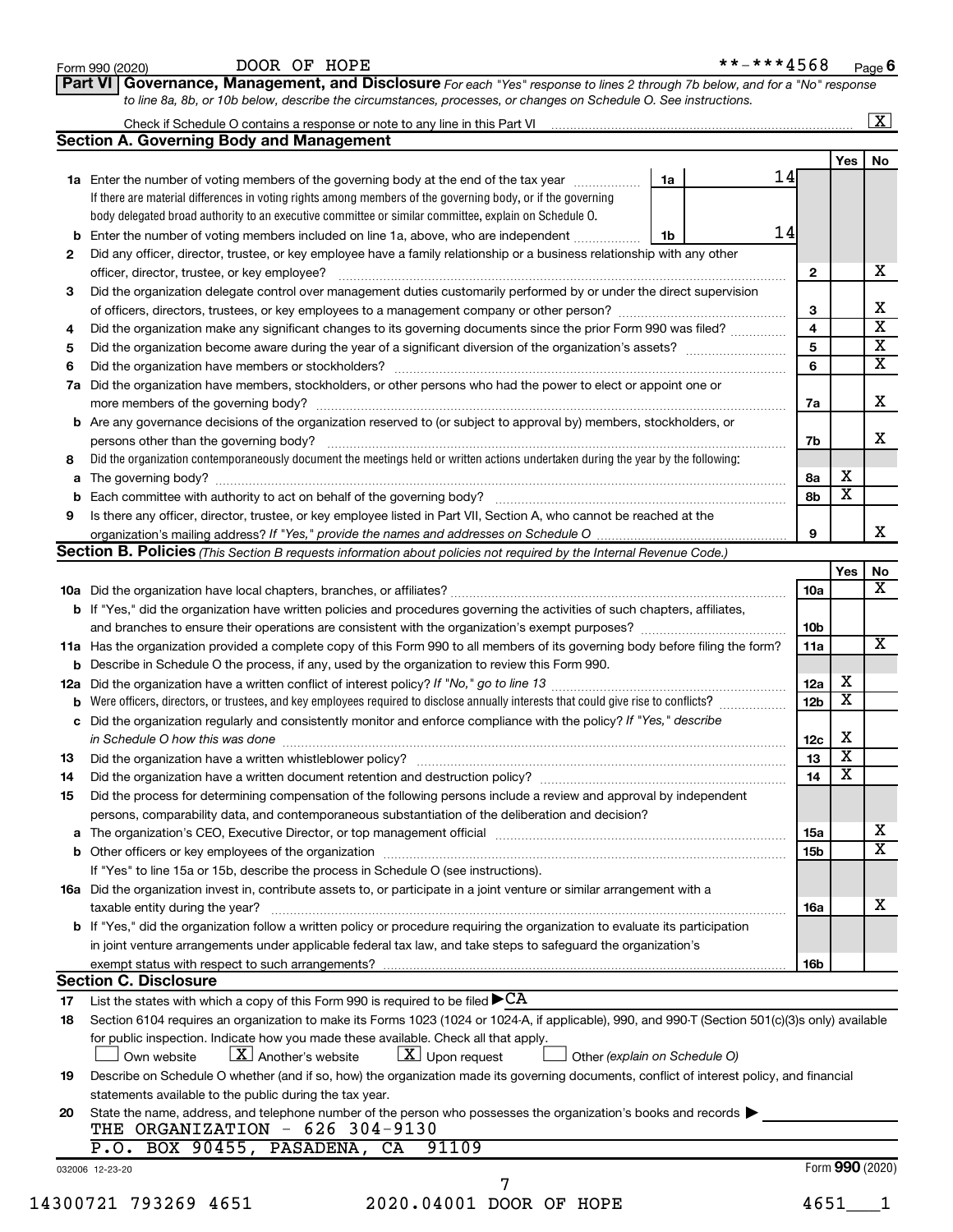$\Box$ 

| Part VII Compensation of Officers, Directors, Trustees, Key Employees, Highest Compensated |  |  |
|--------------------------------------------------------------------------------------------|--|--|
| <b>Employees, and Independent Contractors</b>                                              |  |  |

Check if Schedule O contains a response or note to any line in this Part VII

**Section A. Officers, Directors, Trustees, Key Employees, and Highest Compensated Employees**

**1a**  Complete this table for all persons required to be listed. Report compensation for the calendar year ending with or within the organization's tax year.  $\bullet$  List all of the organization's current officers, directors, trustees (whether individuals or organizations), regardless of amount of compensation.

Enter -0- in columns (D), (E), and (F) if no compensation was paid.

**•** List all of the organization's current key employees, if any. See instructions for definition of "key employee."

• List the organization's five *current* highest compensated employees (other than an officer, director, trustee, or key employee) who received reportable compensation (Box 5 of Form W-2 and/or Box 7 of Form 1099-MISC) of more than \$100,000 from the organization and any related organizations.

 $\bullet$  List all of the organization's former officers, key employees, and highest compensated employees who received more than \$100,000 of reportable compensation from the organization and any related organizations.

**•** List all of the organization's former directors or trustees that received, in the capacity as a former director or trustee of the organization, more than \$10,000 of reportable compensation from the organization and any related organizations.

See instructions for the order in which to list the persons above.

 $\boxed{\textbf{X}}$  Check this box if neither the organization nor any related organization compensated any current officer, director, or trustee.

| (A)                               | (B)                    | (C)                           |                                                                  |             |              |                                 |        | (D)                 | (E)                              | (F)                      |
|-----------------------------------|------------------------|-------------------------------|------------------------------------------------------------------|-------------|--------------|---------------------------------|--------|---------------------|----------------------------------|--------------------------|
| Name and title                    | Average                |                               | (do not check more than one                                      | Position    |              |                                 |        | Reportable          | Reportable                       | Estimated                |
|                                   | hours per              |                               | box, unless person is both an<br>officer and a director/trustee) |             |              |                                 |        | compensation        | compensation                     | amount of                |
|                                   | week                   |                               |                                                                  |             |              |                                 |        | from                | from related                     | other                    |
|                                   | (list any<br>hours for |                               |                                                                  |             |              |                                 |        | the<br>organization | organizations<br>(W-2/1099-MISC) | compensation<br>from the |
|                                   | related                |                               |                                                                  |             |              |                                 |        | (W-2/1099-MISC)     |                                  | organization             |
|                                   | organizations          |                               |                                                                  |             |              |                                 |        |                     |                                  | and related              |
|                                   | below                  | ndividual trustee or director | Institutional trustee                                            |             | Key employee | Highest compensated<br>employee |        |                     |                                  | organizations            |
|                                   | line)                  |                               |                                                                  | Officer     |              |                                 | Former |                     |                                  |                          |
| (1)<br>ROBERT LAGACE              | 5.00                   |                               |                                                                  |             |              |                                 |        |                     |                                  |                          |
| <b>CHAIR</b>                      |                        |                               |                                                                  | $\mathbf X$ |              |                                 |        | $\mathbf 0$ .       | $\mathbf 0$ .                    | $\mathbf 0$ .            |
| (2)<br>DICK KLEINERT              | 5.00                   |                               |                                                                  |             |              |                                 |        |                     |                                  |                          |
| SECRETARY                         |                        |                               |                                                                  | X           |              |                                 |        | 0.                  | $\mathbf 0$                      | $\mathbf 0$ .            |
| (3)<br>CAMILLA HARTMAN            | 3.00                   |                               |                                                                  |             |              |                                 |        |                     |                                  |                          |
| <b>DIRECTOR</b>                   |                        | $\mathbf X$                   |                                                                  |             |              |                                 |        | $\mathbf 0$ .       | $\mathbf 0$                      | $\mathbf 0$ .            |
| (4)<br>CARL CLAUSON               | 5.00                   |                               |                                                                  |             |              |                                 |        |                     |                                  |                          |
| TREASURER                         |                        |                               |                                                                  | X           |              |                                 |        | $\mathbf 0$ .       | 0.                               | $\mathbf 0$ .            |
| DAVID BUNN<br>(5)                 | 3.00                   |                               |                                                                  |             |              |                                 |        |                     |                                  |                          |
| <b>DIRECTOR</b>                   |                        | $\mathbf X$                   |                                                                  |             |              |                                 |        | 0.                  | 0.                               | $\mathbf 0$ .            |
| (6)<br><b>JANNETTE FUNDERBURK</b> | 3.00                   |                               |                                                                  |             |              |                                 |        |                     |                                  |                          |
| <b>DIRECTOR</b>                   |                        | X                             |                                                                  |             |              |                                 |        | $\mathbf 0$ .       | $\mathbf 0$ .                    | $\mathbf 0$ .            |
| KAY WOLKING<br>(7)                | 3.00                   |                               |                                                                  |             |              |                                 |        |                     |                                  |                          |
| <b>DIRECTOR</b>                   |                        | X                             |                                                                  |             |              |                                 |        | $\mathbf 0$ .       | 0.                               | $\mathbf 0$ .            |
| LISA SOMMERS<br>(8)               | 5.00                   |                               |                                                                  |             |              |                                 |        |                     |                                  |                          |
| VICE CHAIR                        |                        | X                             |                                                                  | X           |              |                                 |        | $\mathbf 0$ .       | $\mathbf 0$ .                    | $\mathbf 0$ .            |
| MARC HENDERSON<br>(9)             | 3.00                   |                               |                                                                  |             |              |                                 |        |                     |                                  |                          |
| <b>DIRECTOR</b>                   |                        | $\mathbf X$                   |                                                                  |             |              |                                 |        | $\mathbf 0$ .       | $\mathbf 0$ .                    | $\mathbf 0$ .            |
| (10) TONY LANCASTER               | 3.00                   |                               |                                                                  |             |              |                                 |        |                     |                                  |                          |
| <b>DIRECTOR</b>                   |                        | X                             |                                                                  |             |              |                                 |        | $\mathbf 0$ .       | $\mathbf 0$ .                    | $\mathbf 0$ .            |
| (11) CHARLIE PLOWMAN              | 3.00                   |                               |                                                                  |             |              |                                 |        |                     |                                  |                          |
| <b>DIRECTOR</b>                   |                        | $\mathbf X$                   |                                                                  |             |              |                                 |        | $\mathbf{0}$ .      | $\mathbf 0$ .                    | $\mathbf 0$ .            |
| (12) WENDI GAINES                 | 3.00                   |                               |                                                                  |             |              |                                 |        |                     |                                  |                          |
| <b>DIRECTOR</b>                   |                        | X                             |                                                                  |             |              |                                 |        | 0.                  | О.                               | $\mathbf 0$ .            |
| (13) TYLER LAZARIAN               | 3.00                   |                               |                                                                  |             |              |                                 |        |                     |                                  |                          |
| <b>DIRECTOR</b>                   |                        | $\mathbf X$                   |                                                                  |             |              |                                 |        | 0.                  | О.                               | $\mathbf 0$ .            |
| (14) MICHELE PRINCE               | 5.00                   |                               |                                                                  |             |              |                                 |        |                     |                                  |                          |
| CHAIR - DEVELOPMENT COMMITTEE     |                        | $\mathbf x$                   |                                                                  | $\mathbf X$ |              |                                 |        | 0.                  | 0.                               | $\mathbf 0$ .            |
|                                   |                        |                               |                                                                  |             |              |                                 |        |                     |                                  |                          |
|                                   |                        |                               |                                                                  |             |              |                                 |        |                     |                                  |                          |
|                                   |                        |                               |                                                                  |             |              |                                 |        |                     |                                  |                          |
|                                   |                        |                               |                                                                  |             |              |                                 |        |                     |                                  |                          |
|                                   |                        |                               |                                                                  |             |              |                                 |        |                     |                                  |                          |
|                                   |                        |                               |                                                                  |             |              |                                 |        |                     |                                  |                          |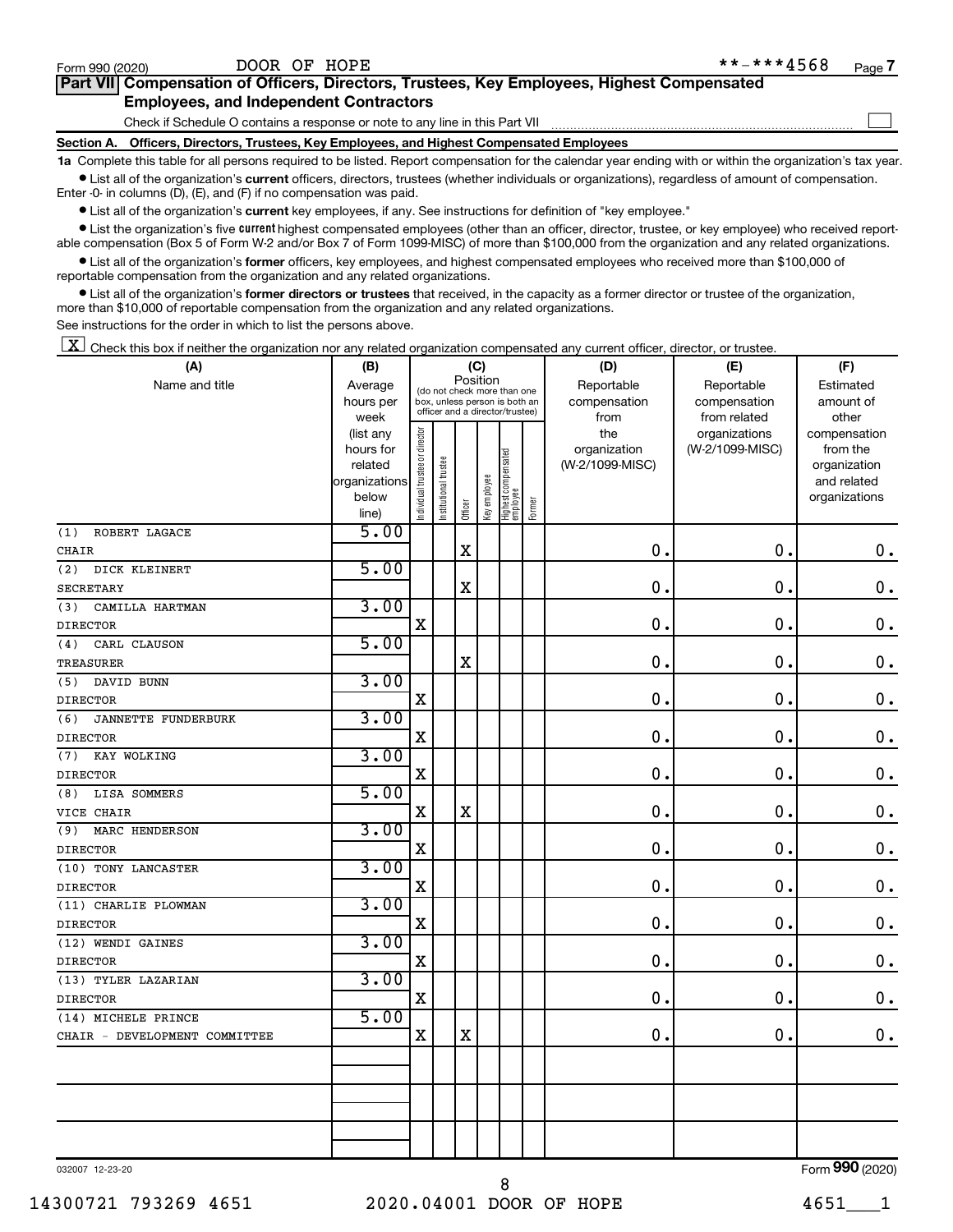|   | DOOR OF HOPE<br>Form 990 (2020)                                                                                                                                                                                                                        |                                                         |                                                                                                                    |                       |         |              |                                         |        |                                                  | **-***4568                                                         |                             |                     |                                                          | Page 8                 |
|---|--------------------------------------------------------------------------------------------------------------------------------------------------------------------------------------------------------------------------------------------------------|---------------------------------------------------------|--------------------------------------------------------------------------------------------------------------------|-----------------------|---------|--------------|-----------------------------------------|--------|--------------------------------------------------|--------------------------------------------------------------------|-----------------------------|---------------------|----------------------------------------------------------|------------------------|
|   | <b>Part VII</b><br>Section A. Officers, Directors, Trustees, Key Employees, and Highest Compensated Employees (continued)                                                                                                                              |                                                         |                                                                                                                    |                       |         |              |                                         |        |                                                  |                                                                    |                             |                     |                                                          |                        |
|   | (A)<br>Name and title                                                                                                                                                                                                                                  | (B)<br>Average<br>hours per<br>week<br>(list any        | (C)<br>Position<br>(do not check more than one<br>box, unless person is both an<br>officer and a director/trustee) |                       |         |              |                                         |        | (D)<br>Reportable<br>compensation<br>from<br>the | (E)<br>Reportable<br>compensation<br>from related<br>organizations |                             |                     | (F)<br>Estimated<br>amount of<br>other<br>compensation   |                        |
|   |                                                                                                                                                                                                                                                        | hours for<br>related<br>organizations<br>below<br>line) | Individual trustee or director                                                                                     | Institutional trustee | Officer | Key employee | <br>  Highest compensated<br>  employee | Former | organization<br>(W-2/1099-MISC)                  | (W-2/1099-MISC)                                                    |                             |                     | from the<br>organization<br>and related<br>organizations |                        |
|   |                                                                                                                                                                                                                                                        |                                                         |                                                                                                                    |                       |         |              |                                         |        |                                                  |                                                                    |                             |                     |                                                          |                        |
|   |                                                                                                                                                                                                                                                        |                                                         |                                                                                                                    |                       |         |              |                                         |        |                                                  |                                                                    |                             |                     |                                                          |                        |
|   |                                                                                                                                                                                                                                                        |                                                         |                                                                                                                    |                       |         |              |                                         |        |                                                  |                                                                    |                             |                     |                                                          |                        |
|   |                                                                                                                                                                                                                                                        |                                                         |                                                                                                                    |                       |         |              |                                         |        |                                                  |                                                                    |                             |                     |                                                          |                        |
|   |                                                                                                                                                                                                                                                        |                                                         |                                                                                                                    |                       |         |              |                                         |        |                                                  |                                                                    |                             |                     |                                                          |                        |
|   |                                                                                                                                                                                                                                                        |                                                         |                                                                                                                    |                       |         |              |                                         |        |                                                  |                                                                    |                             |                     |                                                          |                        |
|   |                                                                                                                                                                                                                                                        |                                                         |                                                                                                                    |                       |         |              |                                         |        |                                                  |                                                                    |                             |                     |                                                          |                        |
|   |                                                                                                                                                                                                                                                        |                                                         |                                                                                                                    |                       |         |              |                                         |        |                                                  |                                                                    |                             |                     |                                                          |                        |
|   |                                                                                                                                                                                                                                                        |                                                         |                                                                                                                    |                       |         |              |                                         |        | 0.                                               |                                                                    | $\overline{0}$ .            |                     |                                                          |                        |
|   | 1b Subtotal                                                                                                                                                                                                                                            |                                                         |                                                                                                                    |                       |         |              |                                         |        | 0.                                               |                                                                    | $\overline{0}$ .            |                     |                                                          | 0.<br>$\overline{0}$ . |
|   |                                                                                                                                                                                                                                                        |                                                         |                                                                                                                    |                       |         |              |                                         |        | о.                                               |                                                                    | $\overline{\mathfrak{o}}$ . |                     |                                                          | $\overline{0}$ .       |
| 2 | Total number of individuals (including but not limited to those listed above) who received more than \$100,000 of reportable<br>compensation from the organization $\blacktriangleright$                                                               |                                                         |                                                                                                                    |                       |         |              |                                         |        |                                                  |                                                                    |                             |                     |                                                          | 0                      |
|   |                                                                                                                                                                                                                                                        |                                                         |                                                                                                                    |                       |         |              |                                         |        |                                                  |                                                                    |                             |                     | Yes                                                      | No                     |
| З | Did the organization list any former officer, director, trustee, key employee, or highest compensated employee on<br>line 1a? If "Yes," complete Schedule J for such individual                                                                        |                                                         |                                                                                                                    |                       |         |              |                                         |        |                                                  |                                                                    |                             | 3                   |                                                          | x                      |
| 4 | For any individual listed on line 1a, is the sum of reportable compensation and other compensation from the organization                                                                                                                               |                                                         |                                                                                                                    |                       |         |              |                                         |        |                                                  |                                                                    |                             | 4                   |                                                          | x                      |
| 5 | Did any person listed on line 1a receive or accrue compensation from any unrelated organization or individual for services                                                                                                                             |                                                         |                                                                                                                    |                       |         |              |                                         |        |                                                  |                                                                    |                             | 5                   |                                                          | x                      |
|   | <b>Section B. Independent Contractors</b>                                                                                                                                                                                                              |                                                         |                                                                                                                    |                       |         |              |                                         |        |                                                  |                                                                    |                             |                     |                                                          |                        |
| 1 | Complete this table for your five highest compensated independent contractors that received more than \$100,000 of compensation from<br>the organization. Report compensation for the calendar year ending with or within the organization's tax year. |                                                         |                                                                                                                    |                       |         |              |                                         |        |                                                  |                                                                    |                             |                     |                                                          |                        |
|   | (A)<br>Name and business address                                                                                                                                                                                                                       |                                                         |                                                                                                                    | <b>NONE</b>           |         |              |                                         |        | (B)<br>Description of services                   |                                                                    |                             | (C)<br>Compensation |                                                          |                        |
|   |                                                                                                                                                                                                                                                        |                                                         |                                                                                                                    |                       |         |              |                                         |        |                                                  |                                                                    |                             |                     |                                                          |                        |
|   |                                                                                                                                                                                                                                                        |                                                         |                                                                                                                    |                       |         |              |                                         |        |                                                  |                                                                    |                             |                     |                                                          |                        |
|   |                                                                                                                                                                                                                                                        |                                                         |                                                                                                                    |                       |         |              |                                         |        |                                                  |                                                                    |                             |                     |                                                          |                        |
|   |                                                                                                                                                                                                                                                        |                                                         |                                                                                                                    |                       |         |              |                                         |        |                                                  |                                                                    |                             |                     |                                                          |                        |
| 2 | Total number of independent contractors (including but not limited to those listed above) who received more than                                                                                                                                       |                                                         |                                                                                                                    |                       |         |              |                                         |        |                                                  |                                                                    |                             |                     |                                                          |                        |
|   | \$100,000 of compensation from the organization                                                                                                                                                                                                        |                                                         |                                                                                                                    |                       |         |              | 0                                       |        |                                                  |                                                                    |                             | Form 990 (2020)     |                                                          |                        |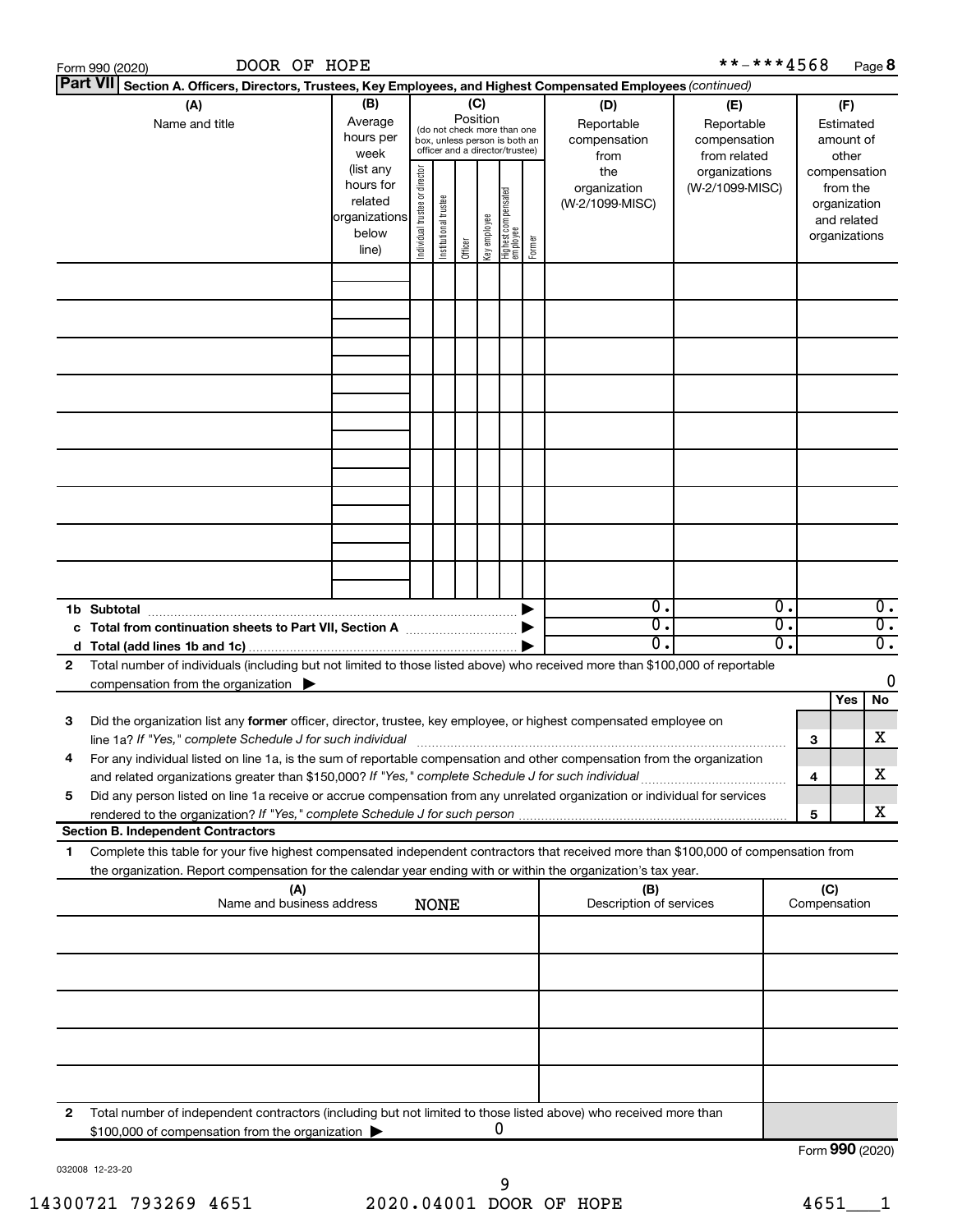| <b>Part VIII</b>                                                                        |             |                                  | <b>Statement of Revenue</b>                                                                                                                                                                                                                                                                                           |                                                                                               |                                                                                 |                                  |                                              |                                               |                                           |
|-----------------------------------------------------------------------------------------|-------------|----------------------------------|-----------------------------------------------------------------------------------------------------------------------------------------------------------------------------------------------------------------------------------------------------------------------------------------------------------------------|-----------------------------------------------------------------------------------------------|---------------------------------------------------------------------------------|----------------------------------|----------------------------------------------|-----------------------------------------------|-------------------------------------------|
|                                                                                         |             |                                  | Check if Schedule O contains a response or note to any line in this Part VIII                                                                                                                                                                                                                                         |                                                                                               |                                                                                 |                                  |                                              |                                               |                                           |
|                                                                                         |             |                                  |                                                                                                                                                                                                                                                                                                                       |                                                                                               |                                                                                 | Total revenue                    | (B)<br>Related or exempt<br>function revenue | $\mathbf{C}$<br>Unrelated<br>business revenue | (D)<br>Revenue excluded<br>from tax under |
| Contributions, Gifts, Grants<br>and Other Similar Amounts<br>Program Service<br>Revenue | 2a          | b<br>с<br>d<br>е<br>g<br>h.<br>b | <b>1 a</b> Federated campaigns<br>Membership dues<br>Fundraising events<br>Related organizations<br>Government grants (contributions)<br>All other contributions, gifts, grants, and<br>similar amounts not included above<br>Noncash contributions included in lines 1a-1f<br>RENTAL INCOME<br><b>PROGRAM INCOME</b> | 1a<br>1 <sub>b</sub><br>1 <sub>c</sub><br>1 <sub>d</sub><br>$\cdots$<br>1e<br>1f<br>$ 1g $ \$ | 191,832.<br>4,498,892.<br>350, 261.<br><b>Business Code</b><br>624100<br>624100 | 4,690,724.<br>15, 116.<br>6,066. | 15, 116.<br>6,066.                           |                                               | sections 512 - 514                        |
|                                                                                         |             | C                                | OTHER INCOME                                                                                                                                                                                                                                                                                                          |                                                                                               | 624100                                                                          | 4,876.                           | 4,876.                                       |                                               |                                           |
|                                                                                         |             | d                                |                                                                                                                                                                                                                                                                                                                       |                                                                                               |                                                                                 |                                  |                                              |                                               |                                           |
|                                                                                         |             | e                                |                                                                                                                                                                                                                                                                                                                       |                                                                                               |                                                                                 |                                  |                                              |                                               |                                           |
|                                                                                         |             | f                                | All other program service revenue                                                                                                                                                                                                                                                                                     |                                                                                               |                                                                                 |                                  |                                              |                                               |                                           |
|                                                                                         |             | a                                |                                                                                                                                                                                                                                                                                                                       |                                                                                               |                                                                                 | 26,058.                          |                                              |                                               |                                           |
|                                                                                         | 3<br>4<br>5 |                                  | Investment income (including dividends, interest, and<br>Income from investment of tax-exempt bond proceeds                                                                                                                                                                                                           |                                                                                               |                                                                                 | 5,138.                           |                                              |                                               | 5,138.                                    |
|                                                                                         |             |                                  |                                                                                                                                                                                                                                                                                                                       | (i) Real                                                                                      | (ii) Personal                                                                   |                                  |                                              |                                               |                                           |
|                                                                                         | 6а          | b<br>с<br>d                      | Gross rents<br>Less: rental expenses<br>Rental income or (loss)<br>Net rental income or (loss)                                                                                                                                                                                                                        | 6a<br>6b<br>6c                                                                                |                                                                                 |                                  |                                              |                                               |                                           |
|                                                                                         |             |                                  | 7 a Gross amount from sales of                                                                                                                                                                                                                                                                                        | (i) Securities                                                                                | (ii) Other                                                                      |                                  |                                              |                                               |                                           |
|                                                                                         |             |                                  | assets other than inventory                                                                                                                                                                                                                                                                                           | 7a                                                                                            |                                                                                 |                                  |                                              |                                               |                                           |
| Revenue                                                                                 |             |                                  | <b>b</b> Less: cost or other basis<br>and sales expenses<br>Gain or (loss)                                                                                                                                                                                                                                            | 7b<br><b>7c</b>                                                                               |                                                                                 |                                  |                                              |                                               |                                           |
|                                                                                         |             |                                  |                                                                                                                                                                                                                                                                                                                       |                                                                                               |                                                                                 |                                  |                                              |                                               |                                           |
| 눎<br>$\check{\bar{\epsilon}}$                                                           |             |                                  | 8 a Gross income from fundraising events (not<br>including \$<br>$\mathcal{L}^{\mathcal{L}}(\mathcal{L}^{\mathcal{L}})$ and $\mathcal{L}^{\mathcal{L}}(\mathcal{L}^{\mathcal{L}})$ and $\mathcal{L}^{\mathcal{L}}(\mathcal{L}^{\mathcal{L}})$<br>contributions reported on line 1c). See                              | οf                                                                                            | 8a                                                                              |                                  |                                              |                                               |                                           |
|                                                                                         |             | b                                | Less: direct expenses                                                                                                                                                                                                                                                                                                 |                                                                                               | 8b                                                                              |                                  |                                              |                                               |                                           |
|                                                                                         |             | с                                | Net income or (loss) from fundraising events                                                                                                                                                                                                                                                                          |                                                                                               |                                                                                 |                                  |                                              |                                               |                                           |
|                                                                                         |             | b                                | 9 a Gross income from gaming activities. See                                                                                                                                                                                                                                                                          |                                                                                               | 9a<br>l 9bl                                                                     |                                  |                                              |                                               |                                           |
|                                                                                         |             |                                  | c Net income or (loss) from gaming activities                                                                                                                                                                                                                                                                         |                                                                                               |                                                                                 |                                  |                                              |                                               |                                           |
|                                                                                         |             |                                  | 10 a Gross sales of inventory, less returns                                                                                                                                                                                                                                                                           |                                                                                               |                                                                                 |                                  |                                              |                                               |                                           |
|                                                                                         |             |                                  | <b>b</b> Less: cost of goods sold                                                                                                                                                                                                                                                                                     |                                                                                               | 10 <sub>b</sub>                                                                 |                                  |                                              |                                               |                                           |
|                                                                                         |             |                                  | c Net income or (loss) from sales of inventory                                                                                                                                                                                                                                                                        |                                                                                               |                                                                                 |                                  |                                              |                                               |                                           |
|                                                                                         |             |                                  |                                                                                                                                                                                                                                                                                                                       |                                                                                               | <b>Business Code</b>                                                            |                                  |                                              |                                               |                                           |
|                                                                                         | 11a         |                                  | the control of the control of the control of the control of the control of                                                                                                                                                                                                                                            |                                                                                               |                                                                                 |                                  |                                              |                                               |                                           |
| Miscellaneous<br>Revenue                                                                |             | b                                |                                                                                                                                                                                                                                                                                                                       |                                                                                               |                                                                                 |                                  |                                              |                                               |                                           |
|                                                                                         |             | с                                |                                                                                                                                                                                                                                                                                                                       |                                                                                               |                                                                                 |                                  |                                              |                                               |                                           |
|                                                                                         |             |                                  |                                                                                                                                                                                                                                                                                                                       |                                                                                               |                                                                                 |                                  |                                              |                                               |                                           |
|                                                                                         | 12          |                                  |                                                                                                                                                                                                                                                                                                                       |                                                                                               |                                                                                 | 4, 721, 920.                     | 26,058.                                      | $\overline{0}$ .                              | 5,138.                                    |
| 032009 12-23-20                                                                         |             |                                  |                                                                                                                                                                                                                                                                                                                       |                                                                                               |                                                                                 |                                  |                                              |                                               | Form 990 (2020)                           |

DOOR OF HOPE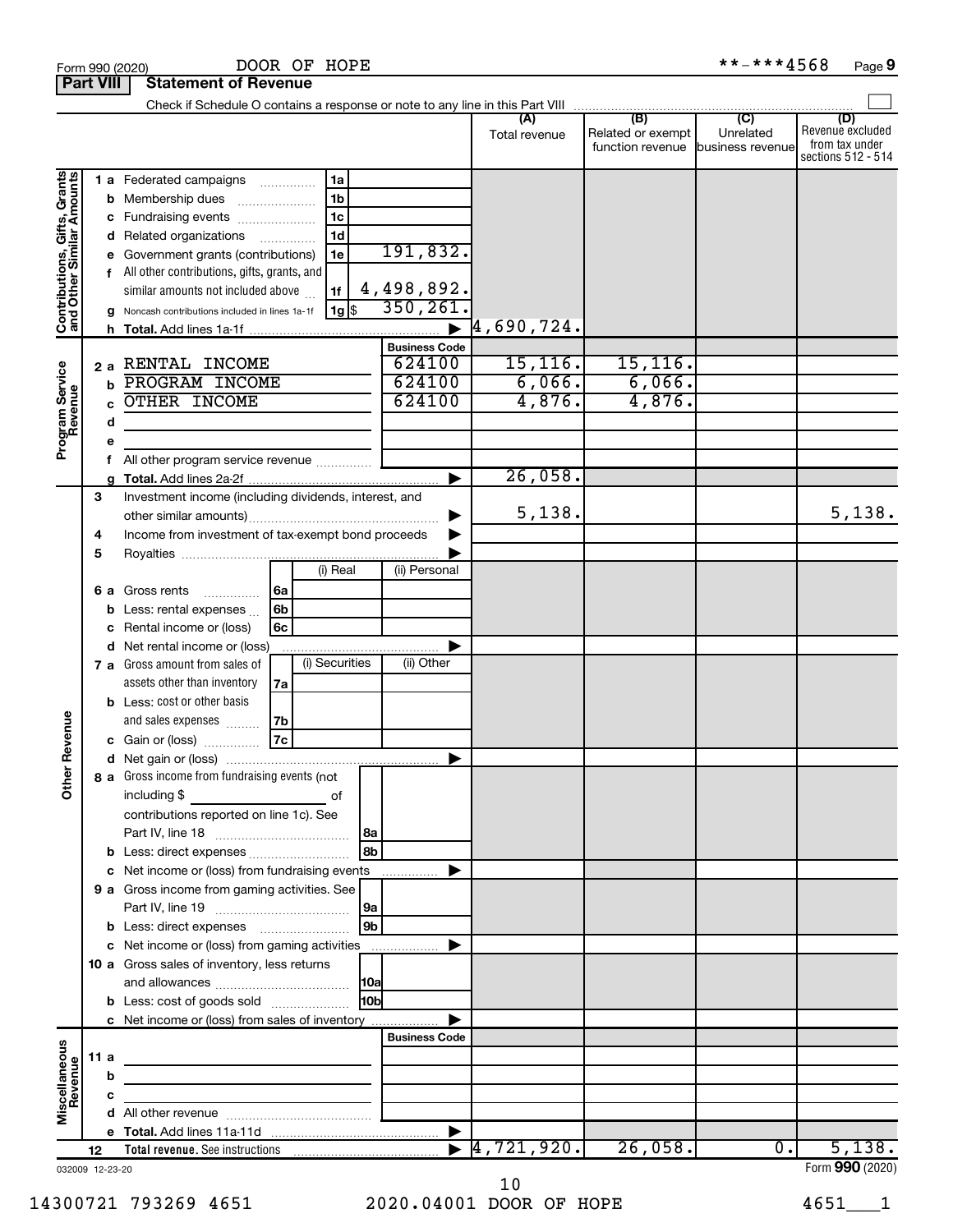#### DOOR OF HOPE

**Part IX Statement of Functional Expenses**

*Section 501(c)(3) and 501(c)(4) organizations must complete all columns. All other organizations must complete column (A).*

|    | Check if Schedule O contains a response or note to any line in this Part IX                                                                                                                                |                       |                                    |                                           |                                |
|----|------------------------------------------------------------------------------------------------------------------------------------------------------------------------------------------------------------|-----------------------|------------------------------------|-------------------------------------------|--------------------------------|
|    | Do not include amounts reported on lines 6b,<br>7b, 8b, 9b, and 10b of Part VIII.                                                                                                                          | (A)<br>Total expenses | (B)<br>Program service<br>expenses | (C)<br>Management and<br>general expenses | (D)<br>Fundraising<br>expenses |
| 1. | Grants and other assistance to domestic organizations                                                                                                                                                      |                       |                                    |                                           |                                |
|    | and domestic governments. See Part IV, line 21                                                                                                                                                             |                       |                                    |                                           |                                |
| 2  | Grants and other assistance to domestic                                                                                                                                                                    |                       |                                    |                                           |                                |
|    | individuals. See Part IV, line 22                                                                                                                                                                          |                       |                                    |                                           |                                |
| 3  | Grants and other assistance to foreign                                                                                                                                                                     |                       |                                    |                                           |                                |
|    | organizations, foreign governments, and foreign                                                                                                                                                            |                       |                                    |                                           |                                |
|    | individuals. See Part IV, lines 15 and 16                                                                                                                                                                  |                       |                                    |                                           |                                |
| 4  | Benefits paid to or for members                                                                                                                                                                            |                       |                                    |                                           |                                |
| 5  | Compensation of current officers, directors,                                                                                                                                                               |                       |                                    |                                           |                                |
|    | trustees, and key employees                                                                                                                                                                                | 34, 259.              | 20,555.                            | 5,139.                                    | 8,565.                         |
| 6  | Compensation not included above to disqualified                                                                                                                                                            |                       |                                    |                                           |                                |
|    | persons (as defined under section 4958(f)(1)) and                                                                                                                                                          |                       |                                    |                                           |                                |
|    | persons described in section 4958(c)(3)(B)                                                                                                                                                                 |                       |                                    |                                           |                                |
| 7  |                                                                                                                                                                                                            | 1,462,210.            | 1, 248, 455.                       | 88, 133.                                  | 125,622.                       |
| 8  | Pension plan accruals and contributions (include                                                                                                                                                           |                       |                                    |                                           |                                |
|    | section 401(k) and 403(b) employer contributions)                                                                                                                                                          |                       |                                    |                                           |                                |
| 9  |                                                                                                                                                                                                            | 190, 320.             | 139,981.                           | 24,955.                                   | 25,384.                        |
| 10 |                                                                                                                                                                                                            | 121,737.              | 104, 752.                          | 6, 317.                                   | 10,668.                        |
| 11 | Fees for services (nonemployees):                                                                                                                                                                          |                       |                                    |                                           |                                |
| a  |                                                                                                                                                                                                            |                       |                                    |                                           |                                |
| b  |                                                                                                                                                                                                            | 16,585.               |                                    | 16,585.                                   |                                |
|    |                                                                                                                                                                                                            |                       |                                    |                                           |                                |
| d  |                                                                                                                                                                                                            |                       |                                    |                                           |                                |
|    | Professional fundraising services. See Part IV, line 17                                                                                                                                                    |                       |                                    |                                           |                                |
| f  | Investment management fees<br>Other. (If line 11g amount exceeds 10% of line 25,                                                                                                                           |                       |                                    |                                           |                                |
| a  | column (A) amount, list line 11g expenses on Sch O.)                                                                                                                                                       | 54,534.               |                                    | 4,937.                                    | 41,454.                        |
| 12 |                                                                                                                                                                                                            | 9,078.                | $\frac{8,143}{1,417}$              | $\overline{24}$                           | 7,637.                         |
| 13 |                                                                                                                                                                                                            | 48,868.               | 4,166.                             | 1,774.                                    | 42,928.                        |
| 14 |                                                                                                                                                                                                            | 27,720.               | 23,900.                            | 1,410.                                    | 2,410.                         |
| 15 |                                                                                                                                                                                                            |                       |                                    |                                           |                                |
| 16 |                                                                                                                                                                                                            | 443,687.              | 438,136.                           | 4,008.                                    | 1,543.                         |
| 17 | Travel                                                                                                                                                                                                     | 5,257.                | 3,389.                             | 531.                                      | 1,337.                         |
| 18 | Payments of travel or entertainment expenses                                                                                                                                                               |                       |                                    |                                           |                                |
|    | for any federal, state, or local public officials                                                                                                                                                          |                       |                                    |                                           |                                |
| 19 | Conferences, conventions, and meetings                                                                                                                                                                     | 12,738.               | 2,403.                             | 8,178.                                    | 2,157.                         |
| 20 | Interest                                                                                                                                                                                                   |                       |                                    |                                           |                                |
| 21 |                                                                                                                                                                                                            |                       |                                    |                                           |                                |
| 22 | Depreciation, depletion, and amortization                                                                                                                                                                  | 108,905.              | 108,905.                           |                                           |                                |
| 23 | Insurance                                                                                                                                                                                                  | 25,586.               | 25,181                             | 405.                                      |                                |
| 24 | Other expenses. Itemize expenses not covered<br>above (List miscellaneous expenses on line 24e. If<br>line 24e amount exceeds 10% of line 25, column (A)<br>amount, list line 24e expenses on Schedule O.) |                       |                                    |                                           |                                |
| a  | RENTAL ASSISTANCE                                                                                                                                                                                          | 343,030.              | 343,030.                           |                                           |                                |
| b  | <b>PROGRAM COSTS</b>                                                                                                                                                                                       | 161, 501.             | 157, 312.                          | 2,672.                                    | 1,517.                         |
| C  | <b>BAD DEBTS</b>                                                                                                                                                                                           | 38,925.               | 38,925.                            |                                           |                                |
| d  | PRINTING,<br><b>COPYING AND</b><br>$\mathbf{P}$                                                                                                                                                            | 23,256.               | 30.                                | 106.                                      | 23,120.                        |
|    | e All other expenses                                                                                                                                                                                       | 17,474.               | 91.                                | 1,280.                                    | 16, 103.                       |
| 25 | Total functional expenses. Add lines 1 through 24e                                                                                                                                                         | 3, 145, 670.          | 2,668,771.                         | 166, 454.                                 | 310, 445.                      |
| 26 | Joint costs. Complete this line only if the organization                                                                                                                                                   |                       |                                    |                                           |                                |
|    | reported in column (B) joint costs from a combined                                                                                                                                                         |                       |                                    |                                           |                                |
|    | educational campaign and fundraising solicitation.                                                                                                                                                         |                       |                                    |                                           |                                |
|    | Check here $\blacktriangleright$<br>if following SOP 98-2 (ASC 958-720)                                                                                                                                    |                       |                                    |                                           |                                |

032010 12-23-20

Form (2020) **990**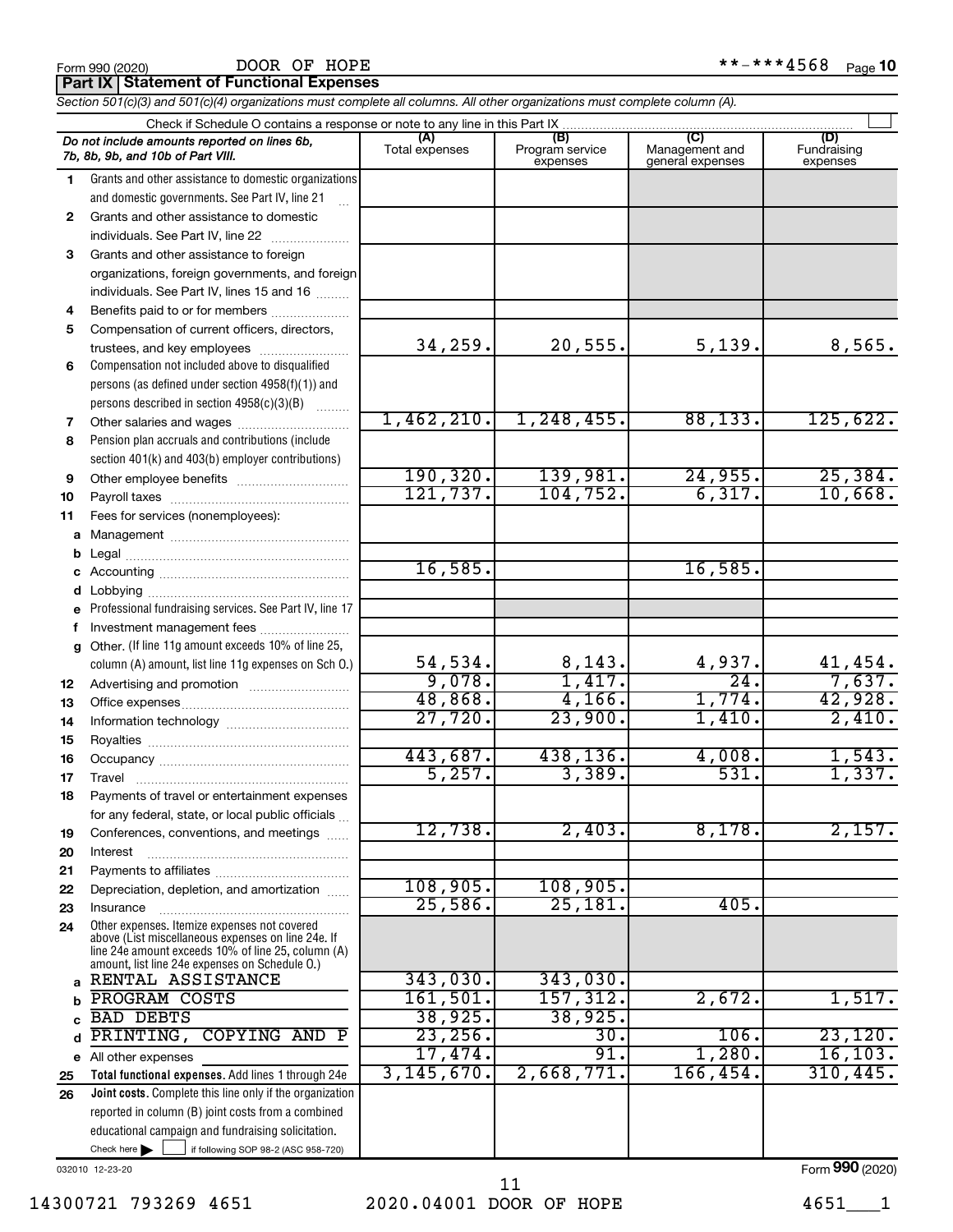DOOR OF HOPE

|                             | Part X | <b>Balance Sheet</b>                                                                                                                                                                                                          |  |                          |                         |                              |
|-----------------------------|--------|-------------------------------------------------------------------------------------------------------------------------------------------------------------------------------------------------------------------------------|--|--------------------------|-------------------------|------------------------------|
|                             |        |                                                                                                                                                                                                                               |  |                          |                         |                              |
|                             |        |                                                                                                                                                                                                                               |  | (A)<br>Beginning of year |                         | (B)<br>End of year           |
|                             | 1      |                                                                                                                                                                                                                               |  | 150, 610.                | $\mathbf{1}$            | 1,070,847.                   |
|                             | 2      |                                                                                                                                                                                                                               |  | 1, 114, 828.             | $\overline{2}$          | 1,580,135.                   |
|                             | з      |                                                                                                                                                                                                                               |  | 547,595.                 | $\mathbf{3}$            | 915,686.                     |
|                             | 4      |                                                                                                                                                                                                                               |  | 15,837.                  | $\overline{\mathbf{4}}$ | 52,794.                      |
|                             | 5      | Loans and other receivables from any current or former officer, director,                                                                                                                                                     |  |                          |                         |                              |
|                             |        | trustee, key employee, creator or founder, substantial contributor, or 35%                                                                                                                                                    |  |                          |                         |                              |
|                             |        | controlled entity or family member of any of these persons                                                                                                                                                                    |  |                          | 5                       |                              |
|                             | 6      | Loans and other receivables from other disqualified persons (as defined                                                                                                                                                       |  |                          |                         |                              |
|                             |        | under section 4958(f)(1)), and persons described in section 4958(c)(3)(B)                                                                                                                                                     |  |                          | 6                       |                              |
|                             | 7      |                                                                                                                                                                                                                               |  | $\overline{7}$           |                         |                              |
| Assets                      | 8      |                                                                                                                                                                                                                               |  |                          | 8                       |                              |
|                             | 9      | Prepaid expenses and deferred charges [11] [11] Prepaid expenses and deferred charges [11] [11] Martin Marian Marian Marian Marian Marian Marian Marian Marian Marian Marian Marian Marian Marian Marian Marian Marian Marian |  | 41,287.                  | 9                       | 55, 160.                     |
|                             |        | 10a Land, buildings, and equipment: cost or other                                                                                                                                                                             |  |                          |                         |                              |
|                             |        | basis. Complete Part VI of Schedule D    10a   2, 107, 990.                                                                                                                                                                   |  |                          |                         |                              |
|                             |        |                                                                                                                                                                                                                               |  | 914,328.                 | 10 <sub>c</sub>         | 943,950.                     |
|                             | 11     |                                                                                                                                                                                                                               |  |                          | 11                      |                              |
|                             | 12     |                                                                                                                                                                                                                               |  |                          | 12                      |                              |
|                             | 13     |                                                                                                                                                                                                                               |  | 13                       |                         |                              |
|                             | 14     |                                                                                                                                                                                                                               |  | 14                       |                         |                              |
|                             | 15     |                                                                                                                                                                                                                               |  |                          | 15                      |                              |
|                             | 16     |                                                                                                                                                                                                                               |  | 2,784,485.               | 16                      | 4,618,572.                   |
|                             | 17     |                                                                                                                                                                                                                               |  | 122,534.                 | 17                      | 191,621.                     |
|                             | 18     |                                                                                                                                                                                                                               |  | 18                       |                         |                              |
|                             | 19     |                                                                                                                                                                                                                               |  |                          | 19                      |                              |
|                             | 20     |                                                                                                                                                                                                                               |  |                          | 20                      |                              |
|                             | 21     | Escrow or custodial account liability. Complete Part IV of Schedule D                                                                                                                                                         |  |                          | 21                      |                              |
|                             | 22     | Loans and other payables to any current or former officer, director,                                                                                                                                                          |  |                          |                         |                              |
|                             |        | trustee, key employee, creator or founder, substantial contributor, or 35%                                                                                                                                                    |  |                          |                         |                              |
| Liabilities                 |        | controlled entity or family member of any of these persons                                                                                                                                                                    |  |                          | 22                      |                              |
|                             | 23     | Secured mortgages and notes payable to unrelated third parties                                                                                                                                                                |  |                          | 23                      |                              |
|                             | 24     |                                                                                                                                                                                                                               |  |                          | 24                      |                              |
|                             | 25     | Other liabilities (including federal income tax, payables to related third                                                                                                                                                    |  |                          |                         |                              |
|                             |        | parties, and other liabilities not included on lines 17-24). Complete Part X                                                                                                                                                  |  |                          |                         |                              |
|                             |        | of Schedule D                                                                                                                                                                                                                 |  | 6,650.                   | 25                      | 195,400.                     |
|                             | 26     | Total liabilities. Add lines 17 through 25                                                                                                                                                                                    |  | 129, 184.                | 26                      | 387,021.                     |
|                             |        | Organizations that follow FASB ASC 958, check here $\blacktriangleright \boxed{X}$                                                                                                                                            |  |                          |                         |                              |
|                             |        | and complete lines 27, 28, 32, and 33.                                                                                                                                                                                        |  |                          |                         |                              |
|                             | 27     | Net assets without donor restrictions                                                                                                                                                                                         |  | 2,589,704.               | 27                      | $\frac{4,188,270.}{43,281.}$ |
|                             | 28     |                                                                                                                                                                                                                               |  | 65,597.                  | 28                      |                              |
|                             |        | Organizations that do not follow FASB ASC 958, check here $\blacktriangleright$                                                                                                                                               |  |                          |                         |                              |
|                             |        | and complete lines 29 through 33.                                                                                                                                                                                             |  |                          |                         |                              |
| Net Assets or Fund Balances | 29     |                                                                                                                                                                                                                               |  |                          | 29                      |                              |
|                             | 30     | Paid-in or capital surplus, or land, building, or equipment fund                                                                                                                                                              |  |                          | 30                      |                              |
|                             | 31     | Retained earnings, endowment, accumulated income, or other funds                                                                                                                                                              |  |                          | 31                      |                              |
|                             | 32     |                                                                                                                                                                                                                               |  | 2,655,301.               | 32                      | 4, 231, 551.                 |
|                             | 33     |                                                                                                                                                                                                                               |  | 2,784,485.               | 33                      | 4,618,572.                   |

Form (2020) **990**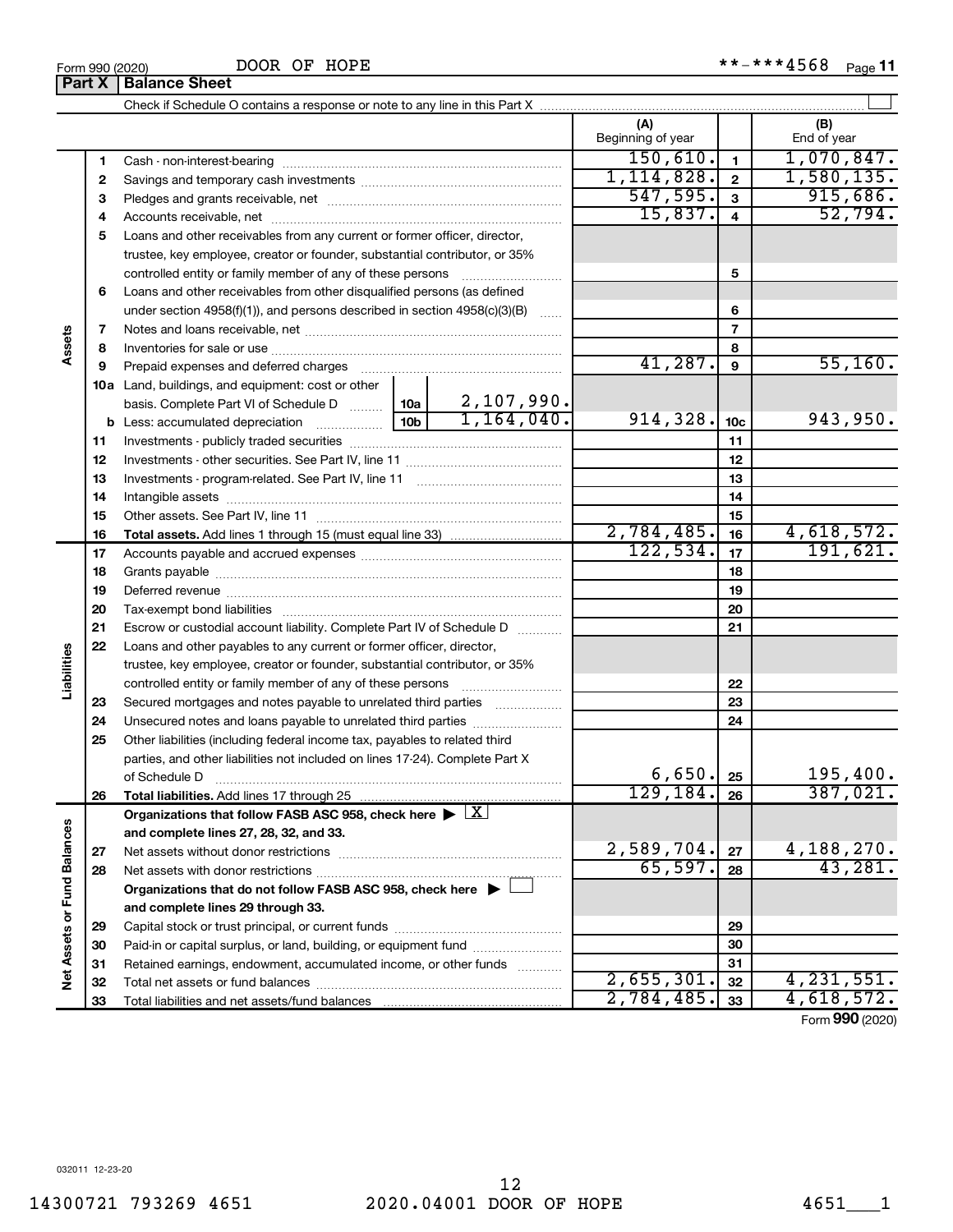|    | DOOR OF HOPE<br>Form 990 (2020)                                                                                                 | **-***4568     |                |     | Page 12          |
|----|---------------------------------------------------------------------------------------------------------------------------------|----------------|----------------|-----|------------------|
|    | Part XI<br><b>Reconciliation of Net Assets</b>                                                                                  |                |                |     |                  |
|    |                                                                                                                                 |                |                |     |                  |
|    |                                                                                                                                 |                |                |     |                  |
| 1  |                                                                                                                                 | $\mathbf{1}$   | 4,721,920.     |     |                  |
| 2  |                                                                                                                                 | $\mathfrak{p}$ | 3,145,670.     |     |                  |
| З  | Revenue less expenses. Subtract line 2 from line 1                                                                              | 3              | 1,576,250.     |     |                  |
| 4  |                                                                                                                                 | $\overline{4}$ | 2,655,301.     |     |                  |
| 5  |                                                                                                                                 | 5              |                |     |                  |
| 6  |                                                                                                                                 | 6              |                |     |                  |
| 7  | Investment expenses www.communication.com/www.communication.com/www.communication.com/www.com                                   | $\overline{7}$ |                |     |                  |
| 8  | Prior period adjustments www.communication.communication.communication.com/                                                     | 8              |                |     |                  |
| 9  | Other changes in net assets or fund balances (explain on Schedule O)                                                            | 9              |                |     | $\overline{0}$ . |
| 10 | Net assets or fund balances at end of year. Combine lines 3 through 9 (must equal Part X, line 32,                              |                |                |     |                  |
|    |                                                                                                                                 | 10             | 4, 231, 551.   |     |                  |
|    | Part XII Financial Statements and Reporting                                                                                     |                |                |     |                  |
|    |                                                                                                                                 |                |                |     |                  |
|    |                                                                                                                                 |                |                | Yes | <b>No</b>        |
| 1  | $\boxed{\text{X}}$ Accrual<br>Accounting method used to prepare the Form 990: [130] Cash<br>$\Box$ Other                        |                |                |     |                  |
|    | If the organization changed its method of accounting from a prior year or checked "Other," explain in Schedule O.               |                |                |     |                  |
|    |                                                                                                                                 |                | 2a             |     | x                |
|    | If "Yes," check a box below to indicate whether the financial statements for the year were compiled or reviewed on a            |                |                |     |                  |
|    | separate basis, consolidated basis, or both:                                                                                    |                |                |     |                  |
|    | Both consolidated and separate basis<br>Separate basis<br>Consolidated basis                                                    |                |                |     |                  |
|    |                                                                                                                                 |                | 2 <sub>b</sub> | X   |                  |
|    | If "Yes," check a box below to indicate whether the financial statements for the year were audited on a separate basis,         |                |                |     |                  |
|    | consolidated basis, or both:                                                                                                    |                |                |     |                  |
|    | $\lfloor \underline{X} \rfloor$ Separate basis<br>Consolidated basis<br>Both consolidated and separate basis                    |                |                |     |                  |
|    | c If "Yes" to line 2a or 2b, does the organization have a committee that assumes responsibility for oversight of the audit,     |                |                |     |                  |
|    |                                                                                                                                 |                | 2c             | х   |                  |
|    | If the organization changed either its oversight process or selection process during the tax year, explain on Schedule O.       |                |                |     |                  |
|    | 3a As a result of a federal award, was the organization required to undergo an audit or audits as set forth in the Single Audit |                |                |     |                  |
|    |                                                                                                                                 |                | 3a             |     | х                |
|    | b If "Yes," did the organization undergo the required audit or audits? If the organization did not undergo the required audit   |                |                |     |                  |
|    |                                                                                                                                 |                | 3b             |     |                  |

Form (2020) **990**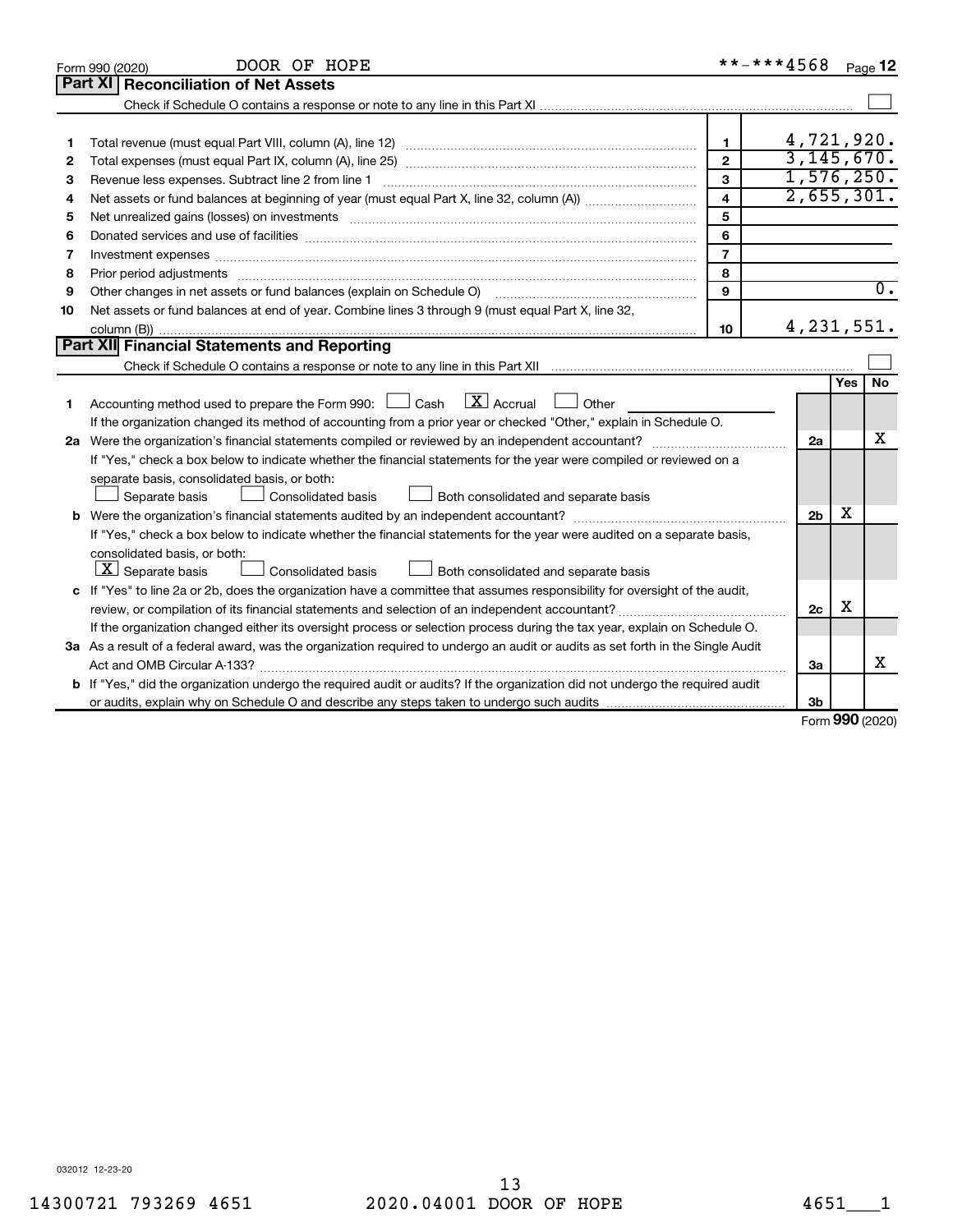**SCHEDULE A**

Department of the Treasury

# Form 990 or 990-EZ) **Public Charity Status and Public Support**<br>
Complete if the organization is a section 501(c)(3) organization or a section<br> **2020**

**4947(a)(1) nonexempt charitable trust.**

**| Attach to Form 990 or Form 990-EZ. | Go to www.irs.gov/Form990 for instructions and the latest information.**

| <b>Open to Public</b><br>Inspection |
|-------------------------------------|
| er identification numbe             |

OMB No. 1545-0047

|                |                     | Internal Revenue Service              |                                                                        | <b>AUGUI IV LUI 11 230 01 LUI 11 330</b><br>Go to www.irs.gov/Form990 for instructions and the latest information.                           |     |                                                                |                                                      |  | Inspection                                         |
|----------------|---------------------|---------------------------------------|------------------------------------------------------------------------|----------------------------------------------------------------------------------------------------------------------------------------------|-----|----------------------------------------------------------------|------------------------------------------------------|--|----------------------------------------------------|
|                |                     | Name of the organization              |                                                                        |                                                                                                                                              |     |                                                                |                                                      |  | <b>Employer identification number</b>              |
|                |                     |                                       | DOOR OF HOPE                                                           |                                                                                                                                              |     |                                                                |                                                      |  | **-***4568                                         |
|                | Part I              |                                       |                                                                        | Reason for Public Charity Status. (All organizations must complete this part.) See instructions.                                             |     |                                                                |                                                      |  |                                                    |
|                |                     |                                       |                                                                        | The organization is not a private foundation because it is: (For lines 1 through 12, check only one box.)                                    |     |                                                                |                                                      |  |                                                    |
| 1              |                     |                                       |                                                                        | A church, convention of churches, or association of churches described in section 170(b)(1)(A)(i).                                           |     |                                                                |                                                      |  |                                                    |
| 2              |                     |                                       |                                                                        | A school described in section 170(b)(1)(A)(ii). (Attach Schedule E (Form 990 or 990-EZ).)                                                    |     |                                                                |                                                      |  |                                                    |
| 3              |                     |                                       |                                                                        | A hospital or a cooperative hospital service organization described in section 170(b)(1)(A)(iii).                                            |     |                                                                |                                                      |  |                                                    |
| 4              |                     |                                       |                                                                        | A medical research organization operated in conjunction with a hospital described in section 170(b)(1)(A)(iii). Enter the hospital's name,   |     |                                                                |                                                      |  |                                                    |
|                |                     | city, and state:                      |                                                                        |                                                                                                                                              |     |                                                                |                                                      |  |                                                    |
| 5              |                     |                                       |                                                                        | An organization operated for the benefit of a college or university owned or operated by a governmental unit described in                    |     |                                                                |                                                      |  |                                                    |
|                |                     |                                       | section 170(b)(1)(A)(iv). (Complete Part II.)                          |                                                                                                                                              |     |                                                                |                                                      |  |                                                    |
| 6              | $\lfloor x \rfloor$ |                                       |                                                                        | A federal, state, or local government or governmental unit described in section 170(b)(1)(A)(v).                                             |     |                                                                |                                                      |  |                                                    |
| $\overline{7}$ |                     |                                       |                                                                        | An organization that normally receives a substantial part of its support from a governmental unit or from the general public described in    |     |                                                                |                                                      |  |                                                    |
| 8              |                     |                                       | section 170(b)(1)(A)(vi). (Complete Part II.)                          | A community trust described in section 170(b)(1)(A)(vi). (Complete Part II.)                                                                 |     |                                                                |                                                      |  |                                                    |
| 9              |                     |                                       |                                                                        | An agricultural research organization described in section 170(b)(1)(A)(ix) operated in conjunction with a land-grant college                |     |                                                                |                                                      |  |                                                    |
|                |                     |                                       |                                                                        | or university or a non-land-grant college of agriculture (see instructions). Enter the name, city, and state of the college or               |     |                                                                |                                                      |  |                                                    |
|                |                     | university:                           |                                                                        |                                                                                                                                              |     |                                                                |                                                      |  |                                                    |
| 10             |                     |                                       |                                                                        | An organization that normally receives (1) more than 33 1/3% of its support from contributions, membership fees, and gross receipts from     |     |                                                                |                                                      |  |                                                    |
|                |                     |                                       |                                                                        | activities related to its exempt functions, subject to certain exceptions; and (2) no more than 33 1/3% of its support from gross investment |     |                                                                |                                                      |  |                                                    |
|                |                     |                                       |                                                                        | income and unrelated business taxable income (less section 511 tax) from businesses acquired by the organization after June 30, 1975.        |     |                                                                |                                                      |  |                                                    |
|                |                     |                                       | See section 509(a)(2). (Complete Part III.)                            |                                                                                                                                              |     |                                                                |                                                      |  |                                                    |
| 11             |                     |                                       |                                                                        | An organization organized and operated exclusively to test for public safety. See section 509(a)(4).                                         |     |                                                                |                                                      |  |                                                    |
| 12             |                     |                                       |                                                                        | An organization organized and operated exclusively for the benefit of, to perform the functions of, or to carry out the purposes of one or   |     |                                                                |                                                      |  |                                                    |
|                |                     |                                       |                                                                        | more publicly supported organizations described in section 509(a)(1) or section 509(a)(2). See section 509(a)(3). Check the box in           |     |                                                                |                                                      |  |                                                    |
|                |                     |                                       |                                                                        | lines 12a through 12d that describes the type of supporting organization and complete lines 12e, 12f, and 12g.                               |     |                                                                |                                                      |  |                                                    |
| а              |                     |                                       |                                                                        | Type I. A supporting organization operated, supervised, or controlled by its supported organization(s), typically by giving                  |     |                                                                |                                                      |  |                                                    |
|                |                     |                                       |                                                                        | the supported organization(s) the power to regularly appoint or elect a majority of the directors or trustees of the supporting              |     |                                                                |                                                      |  |                                                    |
|                |                     |                                       | organization. You must complete Part IV, Sections A and B.             |                                                                                                                                              |     |                                                                |                                                      |  |                                                    |
| b              |                     |                                       |                                                                        | Type II. A supporting organization supervised or controlled in connection with its supported organization(s), by having                      |     |                                                                |                                                      |  |                                                    |
|                |                     |                                       | organization(s). You must complete Part IV, Sections A and C.          | control or management of the supporting organization vested in the same persons that control or manage the supported                         |     |                                                                |                                                      |  |                                                    |
| с              |                     |                                       |                                                                        | Type III functionally integrated. A supporting organization operated in connection with, and functionally integrated with,                   |     |                                                                |                                                      |  |                                                    |
|                |                     |                                       |                                                                        | its supported organization(s) (see instructions). You must complete Part IV, Sections A, D, and E.                                           |     |                                                                |                                                      |  |                                                    |
| d              |                     |                                       |                                                                        | Type III non-functionally integrated. A supporting organization operated in connection with its supported organization(s)                    |     |                                                                |                                                      |  |                                                    |
|                |                     |                                       |                                                                        | that is not functionally integrated. The organization generally must satisfy a distribution requirement and an attentiveness                 |     |                                                                |                                                      |  |                                                    |
|                |                     |                                       |                                                                        | requirement (see instructions). You must complete Part IV, Sections A and D, and Part V.                                                     |     |                                                                |                                                      |  |                                                    |
| е              |                     |                                       |                                                                        | Check this box if the organization received a written determination from the IRS that it is a Type I, Type II, Type III                      |     |                                                                |                                                      |  |                                                    |
|                |                     |                                       |                                                                        | functionally integrated, or Type III non-functionally integrated supporting organization.                                                    |     |                                                                |                                                      |  |                                                    |
|                |                     |                                       |                                                                        |                                                                                                                                              |     |                                                                |                                                      |  |                                                    |
| g              |                     |                                       | Provide the following information about the supported organization(s). |                                                                                                                                              |     |                                                                |                                                      |  |                                                    |
|                |                     | (i) Name of supported<br>organization | (ii) EIN                                                               | (iii) Type of organization<br>(described on lines 1-10                                                                                       |     | (iv) Is the organization listed<br>in your governing document? | (v) Amount of monetary<br>support (see instructions) |  | (vi) Amount of other<br>support (see instructions) |
|                |                     |                                       |                                                                        | above (see instructions))                                                                                                                    | Yes | No                                                             |                                                      |  |                                                    |
|                |                     |                                       |                                                                        |                                                                                                                                              |     |                                                                |                                                      |  |                                                    |
|                |                     |                                       |                                                                        |                                                                                                                                              |     |                                                                |                                                      |  |                                                    |
|                |                     |                                       |                                                                        |                                                                                                                                              |     |                                                                |                                                      |  |                                                    |
|                |                     |                                       |                                                                        |                                                                                                                                              |     |                                                                |                                                      |  |                                                    |
|                |                     |                                       |                                                                        |                                                                                                                                              |     |                                                                |                                                      |  |                                                    |
|                |                     |                                       |                                                                        |                                                                                                                                              |     |                                                                |                                                      |  |                                                    |
|                |                     |                                       |                                                                        |                                                                                                                                              |     |                                                                |                                                      |  |                                                    |
|                |                     |                                       |                                                                        |                                                                                                                                              |     |                                                                |                                                      |  |                                                    |
|                |                     |                                       |                                                                        |                                                                                                                                              |     |                                                                |                                                      |  |                                                    |
| Total          |                     |                                       |                                                                        |                                                                                                                                              |     |                                                                |                                                      |  |                                                    |

LHA For Paperwork Reduction Act Notice, see the Instructions for Form 990 or 990-EZ. 032021 01-25-21 Schedule A (Form 990 or 990-EZ) 2020 14

14300721 793269 4651 2020.04001 DOOR OF HOPE 4651 1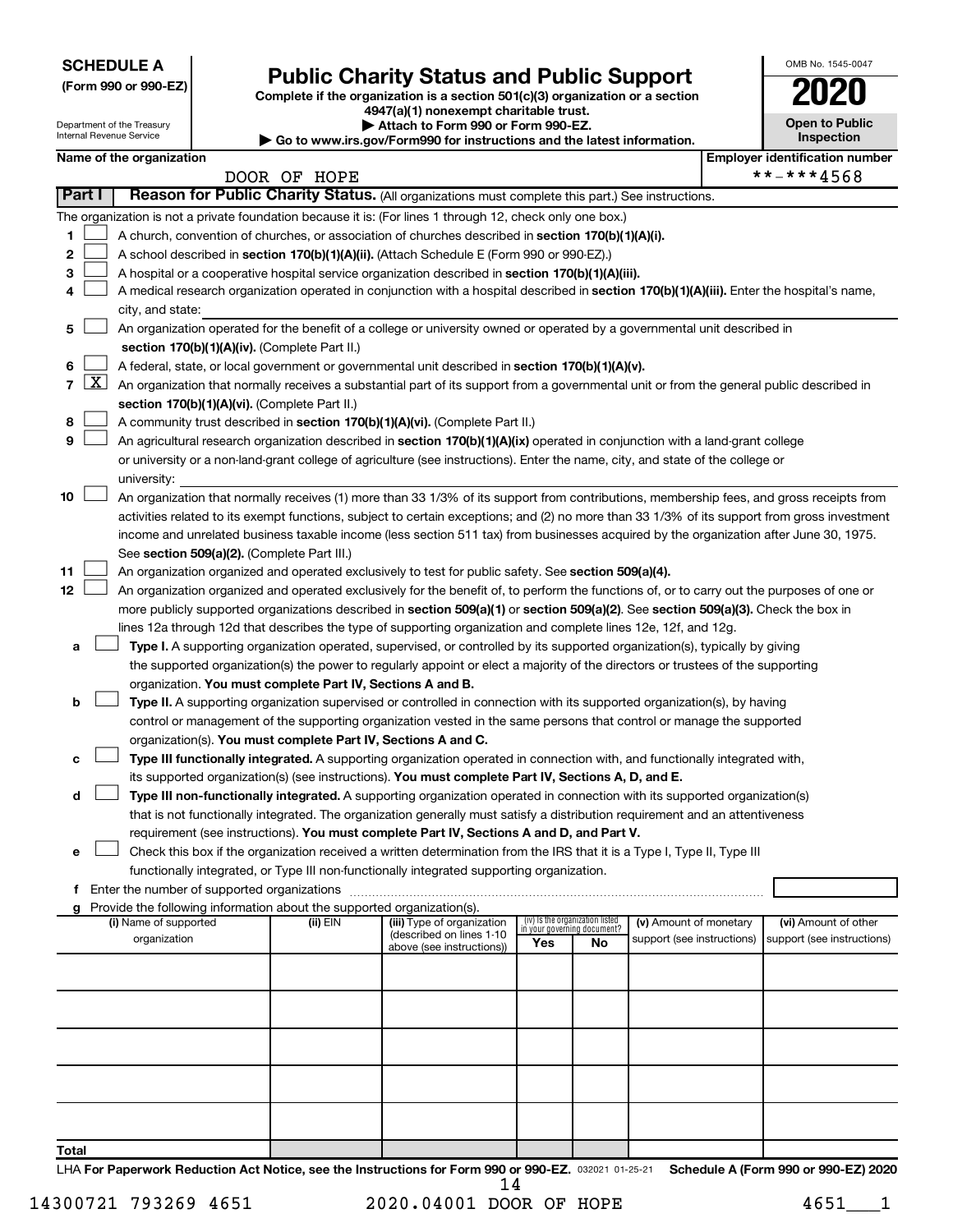#### Schedule A (Form 990 or 990-EZ) 2020 DOOR OF HOPE  $***-*+**4568$  Page

**Part II Support Schedule for Organizations Described in Sections 170(b)(1)(A)(iv) and 170(b)(1)(A)(vi)**

(Complete only if you checked the box on line 5, 7, or 8 of Part I or if the organization failed to qualify under Part III. If the organization fails to qualify under the tests listed below, please complete Part III.)

| <b>Section A. Public Support</b>                                                                                                                                                                                                    |            |            |            |                          |                                      |                                    |  |  |  |  |
|-------------------------------------------------------------------------------------------------------------------------------------------------------------------------------------------------------------------------------------|------------|------------|------------|--------------------------|--------------------------------------|------------------------------------|--|--|--|--|
| Calendar year (or fiscal year beginning in)                                                                                                                                                                                         | (a) 2016   | (b) 2017   | $(c)$ 2018 | $(d)$ 2019               | (e) 2020                             | (f) Total                          |  |  |  |  |
| 1 Gifts, grants, contributions, and                                                                                                                                                                                                 |            |            |            |                          |                                      |                                    |  |  |  |  |
| membership fees received. (Do not                                                                                                                                                                                                   |            |            |            |                          |                                      |                                    |  |  |  |  |
| include any "unusual grants.")                                                                                                                                                                                                      | 1,826,475. | 3,021,258. | 2,544,590. | 1,087,594.               | 4,690,724.                           | 13, 170, 641.                      |  |  |  |  |
| 2 Tax revenues levied for the organ-                                                                                                                                                                                                |            |            |            |                          |                                      |                                    |  |  |  |  |
| ization's benefit and either paid to                                                                                                                                                                                                |            |            |            |                          |                                      |                                    |  |  |  |  |
| or expended on its behalf                                                                                                                                                                                                           |            |            |            |                          |                                      |                                    |  |  |  |  |
| 3 The value of services or facilities                                                                                                                                                                                               |            |            |            |                          |                                      |                                    |  |  |  |  |
| furnished by a governmental unit to                                                                                                                                                                                                 |            |            |            |                          |                                      |                                    |  |  |  |  |
| the organization without charge                                                                                                                                                                                                     |            |            |            |                          |                                      |                                    |  |  |  |  |
| 4 Total. Add lines 1 through 3                                                                                                                                                                                                      | 1,826,475  | 3,021,258. | 2,544,590  | 1,087,594.               | 4,690,724.                           | 13, 170, 641.                      |  |  |  |  |
| 5 The portion of total contributions                                                                                                                                                                                                |            |            |            |                          |                                      |                                    |  |  |  |  |
| by each person (other than a                                                                                                                                                                                                        |            |            |            |                          |                                      |                                    |  |  |  |  |
| governmental unit or publicly                                                                                                                                                                                                       |            |            |            |                          |                                      |                                    |  |  |  |  |
| supported organization) included                                                                                                                                                                                                    |            |            |            |                          |                                      |                                    |  |  |  |  |
| on line 1 that exceeds 2% of the                                                                                                                                                                                                    |            |            |            |                          |                                      |                                    |  |  |  |  |
| amount shown on line 11,                                                                                                                                                                                                            |            |            |            |                          |                                      |                                    |  |  |  |  |
| column (f)                                                                                                                                                                                                                          |            |            |            |                          |                                      |                                    |  |  |  |  |
|                                                                                                                                                                                                                                     |            |            |            |                          |                                      | 13, 170, 641.                      |  |  |  |  |
| 6 Public support. Subtract line 5 from line 4.<br><b>Section B. Total Support</b>                                                                                                                                                   |            |            |            |                          |                                      |                                    |  |  |  |  |
|                                                                                                                                                                                                                                     |            |            |            |                          |                                      |                                    |  |  |  |  |
| Calendar year (or fiscal year beginning in)                                                                                                                                                                                         | (a) 2016   | (b) 2017   | $(c)$ 2018 | $(d)$ 2019<br>1,087,594. | (e) 2020                             | (f) Total                          |  |  |  |  |
| <b>7</b> Amounts from line 4                                                                                                                                                                                                        | 1,826,475  | 3,021,258. | 2,544,590  |                          | 4,690,724.                           | 13, 170, 641.                      |  |  |  |  |
| 8 Gross income from interest,                                                                                                                                                                                                       |            |            |            |                          |                                      |                                    |  |  |  |  |
| dividends, payments received on                                                                                                                                                                                                     |            |            |            |                          |                                      |                                    |  |  |  |  |
| securities loans, rents, royalties,                                                                                                                                                                                                 |            |            |            |                          |                                      |                                    |  |  |  |  |
| and income from similar sources                                                                                                                                                                                                     | 1,131.     | 1,226.     | 7,983.     | 2,144.                   | 20,254.                              | 32,738.                            |  |  |  |  |
| 9 Net income from unrelated business                                                                                                                                                                                                |            |            |            |                          |                                      |                                    |  |  |  |  |
| activities, whether or not the                                                                                                                                                                                                      |            |            |            |                          |                                      |                                    |  |  |  |  |
| business is regularly carried on                                                                                                                                                                                                    |            |            |            |                          |                                      |                                    |  |  |  |  |
| 10 Other income. Do not include gain                                                                                                                                                                                                |            |            |            |                          |                                      |                                    |  |  |  |  |
| or loss from the sale of capital                                                                                                                                                                                                    |            |            |            |                          |                                      |                                    |  |  |  |  |
| assets (Explain in Part VI.)                                                                                                                                                                                                        |            |            |            |                          |                                      |                                    |  |  |  |  |
| 11 Total support. Add lines 7 through 10                                                                                                                                                                                            |            |            |            |                          |                                      | 13, 203, 379.                      |  |  |  |  |
| <b>12</b> Gross receipts from related activities, etc. (see instructions)                                                                                                                                                           |            |            |            |                          | 12                                   | 97,320.                            |  |  |  |  |
| 13 First 5 years. If the Form 990 is for the organization's first, second, third, fourth, or fifth tax year as a section 501(c)(3)                                                                                                  |            |            |            |                          |                                      |                                    |  |  |  |  |
| organization, check this box and stop here <b>construction and construction</b> construction of the state of the state of the state of the state of the state of the state of the state of the state of the state of the state of t |            |            |            |                          |                                      |                                    |  |  |  |  |
| <b>Section C. Computation of Public Support Percentage</b>                                                                                                                                                                          |            |            |            |                          |                                      |                                    |  |  |  |  |
|                                                                                                                                                                                                                                     |            |            |            |                          | 14                                   | 99.75<br>%                         |  |  |  |  |
|                                                                                                                                                                                                                                     |            |            |            |                          | 15                                   | 99.87<br>%                         |  |  |  |  |
| 16a 33 1/3% support test - 2020. If the organization did not check the box on line 13, and line 14 is 33 1/3% or more, check this box and                                                                                           |            |            |            |                          |                                      |                                    |  |  |  |  |
| stop here. The organization qualifies as a publicly supported organization manufactured content and the organization manufactured and the state of the state of the state of the state of the state of the state of the state       |            |            |            |                          |                                      | $\blacktriangleright$ $\mathbf{X}$ |  |  |  |  |
| b 33 1/3% support test - 2019. If the organization did not check a box on line 13 or 16a, and line 15 is 33 1/3% or more, check this box                                                                                            |            |            |            |                          |                                      |                                    |  |  |  |  |
|                                                                                                                                                                                                                                     |            |            |            |                          |                                      |                                    |  |  |  |  |
| 17a 10% -facts-and-circumstances test - 2020. If the organization did not check a box on line 13, 16a, or 16b, and line 14 is 10% or more,                                                                                          |            |            |            |                          |                                      |                                    |  |  |  |  |
| and if the organization meets the facts-and-circumstances test, check this box and stop here. Explain in Part VI how the organization                                                                                               |            |            |            |                          |                                      |                                    |  |  |  |  |
| meets the facts-and-circumstances test. The organization qualifies as a publicly supported organization                                                                                                                             |            |            |            |                          |                                      |                                    |  |  |  |  |
| <b>b 10%</b> -facts-and-circumstances test - 2019. If the organization did not check a box on line 13, 16a, 16b, or 17a, and line 15 is 10% or                                                                                      |            |            |            |                          |                                      |                                    |  |  |  |  |
| more, and if the organization meets the facts-and-circumstances test, check this box and stop here. Explain in Part VI how the                                                                                                      |            |            |            |                          |                                      |                                    |  |  |  |  |
| organization meets the facts-and-circumstances test. The organization qualifies as a publicly supported organization                                                                                                                |            |            |            |                          |                                      |                                    |  |  |  |  |
| 18 Private foundation. If the organization did not check a box on line 13, 16a, 16b, 17a, or 17b, check this box and see instructions.                                                                                              |            |            |            |                          |                                      |                                    |  |  |  |  |
|                                                                                                                                                                                                                                     |            |            |            |                          | Schodule A (Form 000 or 000 EZ) 2020 |                                    |  |  |  |  |

**Schedule A (Form 990 or 990-EZ) 2020**

032022 01-25-21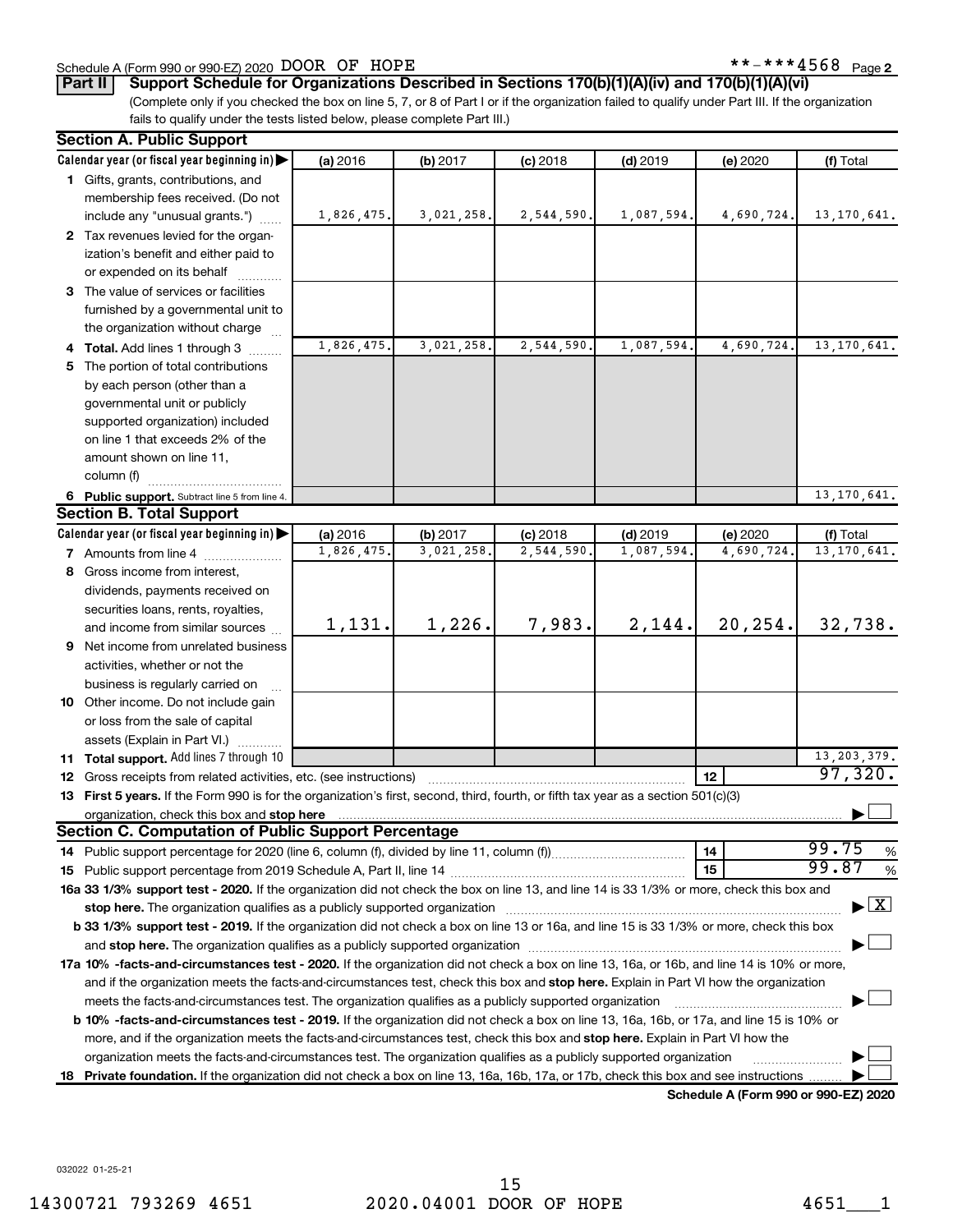#### Schedule A (Form 990 or 990-EZ) 2020 DOOR OF HOPE  $***-*+**4568$  Page

#### **Part III Support Schedule for Organizations Described in Section 509(a)(2)**

(Complete only if you checked the box on line 10 of Part I or if the organization failed to qualify under Part II. If the organization fails to qualify under the tests listed below, please complete Part II.)

| <b>Section A. Public Support</b>                                                                                                                                                                                                    |          |          |          |            |          |                                      |
|-------------------------------------------------------------------------------------------------------------------------------------------------------------------------------------------------------------------------------------|----------|----------|----------|------------|----------|--------------------------------------|
| Calendar year (or fiscal year beginning in)                                                                                                                                                                                         | (a) 2016 | (b) 2017 | (c) 2018 | $(d)$ 2019 | (e) 2020 | (f) Total                            |
| 1 Gifts, grants, contributions, and                                                                                                                                                                                                 |          |          |          |            |          |                                      |
| membership fees received. (Do not                                                                                                                                                                                                   |          |          |          |            |          |                                      |
| include any "unusual grants.")                                                                                                                                                                                                      |          |          |          |            |          |                                      |
| <b>2</b> Gross receipts from admissions,<br>merchandise sold or services per-<br>formed, or facilities furnished in<br>any activity that is related to the<br>organization's tax-exempt purpose                                     |          |          |          |            |          |                                      |
| 3 Gross receipts from activities that                                                                                                                                                                                               |          |          |          |            |          |                                      |
| are not an unrelated trade or bus-                                                                                                                                                                                                  |          |          |          |            |          |                                      |
| iness under section 513                                                                                                                                                                                                             |          |          |          |            |          |                                      |
| 4 Tax revenues levied for the organ-                                                                                                                                                                                                |          |          |          |            |          |                                      |
| ization's benefit and either paid to<br>or expended on its behalf                                                                                                                                                                   |          |          |          |            |          |                                      |
| .<br>5 The value of services or facilities                                                                                                                                                                                          |          |          |          |            |          |                                      |
| furnished by a governmental unit to                                                                                                                                                                                                 |          |          |          |            |          |                                      |
| the organization without charge                                                                                                                                                                                                     |          |          |          |            |          |                                      |
| <b>6 Total.</b> Add lines 1 through 5                                                                                                                                                                                               |          |          |          |            |          |                                      |
| 7a Amounts included on lines 1, 2, and                                                                                                                                                                                              |          |          |          |            |          |                                      |
| 3 received from disqualified persons<br><b>b</b> Amounts included on lines 2 and 3 received<br>from other than disqualified persons that<br>exceed the greater of \$5,000 or 1% of the<br>amount on line 13 for the year            |          |          |          |            |          |                                      |
| c Add lines 7a and 7b                                                                                                                                                                                                               |          |          |          |            |          |                                      |
| 8 Public support. (Subtract line 7c from line 6.)<br><b>Section B. Total Support</b>                                                                                                                                                |          |          |          |            |          |                                      |
| Calendar year (or fiscal year beginning in)                                                                                                                                                                                         | (a) 2016 | (b) 2017 | (c) 2018 | $(d)$ 2019 | (e) 2020 | (f) Total                            |
| <b>9</b> Amounts from line 6                                                                                                                                                                                                        |          |          |          |            |          |                                      |
| <b>10a</b> Gross income from interest,<br>dividends, payments received on<br>securities loans, rents, royalties,<br>and income from similar sources                                                                                 |          |          |          |            |          |                                      |
| <b>b</b> Unrelated business taxable income<br>(less section 511 taxes) from businesses<br>acquired after June 30, 1975                                                                                                              |          |          |          |            |          |                                      |
| c Add lines 10a and 10b                                                                                                                                                                                                             |          |          |          |            |          |                                      |
| <b>11</b> Net income from unrelated business<br>activities not included in line 10b.<br>whether or not the business is<br>regularly carried on                                                                                      |          |          |          |            |          |                                      |
| 12 Other income. Do not include gain<br>or loss from the sale of capital<br>assets (Explain in Part VI.)                                                                                                                            |          |          |          |            |          |                                      |
| <b>13</b> Total support. (Add lines 9, 10c, 11, and 12.)                                                                                                                                                                            |          |          |          |            |          |                                      |
| 14 First 5 years. If the Form 990 is for the organization's first, second, third, fourth, or fifth tax year as a section 501(c)(3) organization,                                                                                    |          |          |          |            |          |                                      |
| check this box and stop here <i>manual content of the content of the state of the state and stop here</i> manual content of the state of the state of the state of the state of the state of the state of the state of the state of |          |          |          |            |          |                                      |
| Section C. Computation of Public Support Percentage                                                                                                                                                                                 |          |          |          |            |          |                                      |
| 15 Public support percentage for 2020 (line 8, column (f), divided by line 13, column (f) <i></i>                                                                                                                                   |          |          |          |            | 15       | %                                    |
| 16 Public support percentage from 2019 Schedule A, Part III, line 15                                                                                                                                                                |          |          |          |            | 16       | %                                    |
| Section D. Computation of Investment Income Percentage                                                                                                                                                                              |          |          |          |            |          |                                      |
| 18 Investment income percentage from 2019 Schedule A, Part III, line 17                                                                                                                                                             |          |          |          |            | 17<br>18 | %<br>%                               |
| 19a 33 1/3% support tests - 2020. If the organization did not check the box on line 14, and line 15 is more than 33 1/3%, and line 17 is not                                                                                        |          |          |          |            |          |                                      |
| more than 33 1/3%, check this box and stop here. The organization qualifies as a publicly supported organization                                                                                                                    |          |          |          |            |          |                                      |
| b 33 1/3% support tests - 2019. If the organization did not check a box on line 14 or line 19a, and line 16 is more than 33 1/3%, and                                                                                               |          |          |          |            |          |                                      |
| line 18 is not more than 33 1/3%, check this box and stop here. The organization qualifies as a publicly supported organization                                                                                                     |          |          |          |            |          |                                      |
|                                                                                                                                                                                                                                     |          |          |          |            |          |                                      |
|                                                                                                                                                                                                                                     |          |          |          |            |          | Schedule A (Form 990 or 990-EZ) 2020 |
| 032023 01-25-21                                                                                                                                                                                                                     |          |          | 16       |            |          |                                      |

14300721 793269 4651 2020.04001 DOOR OF HOPE 4651 1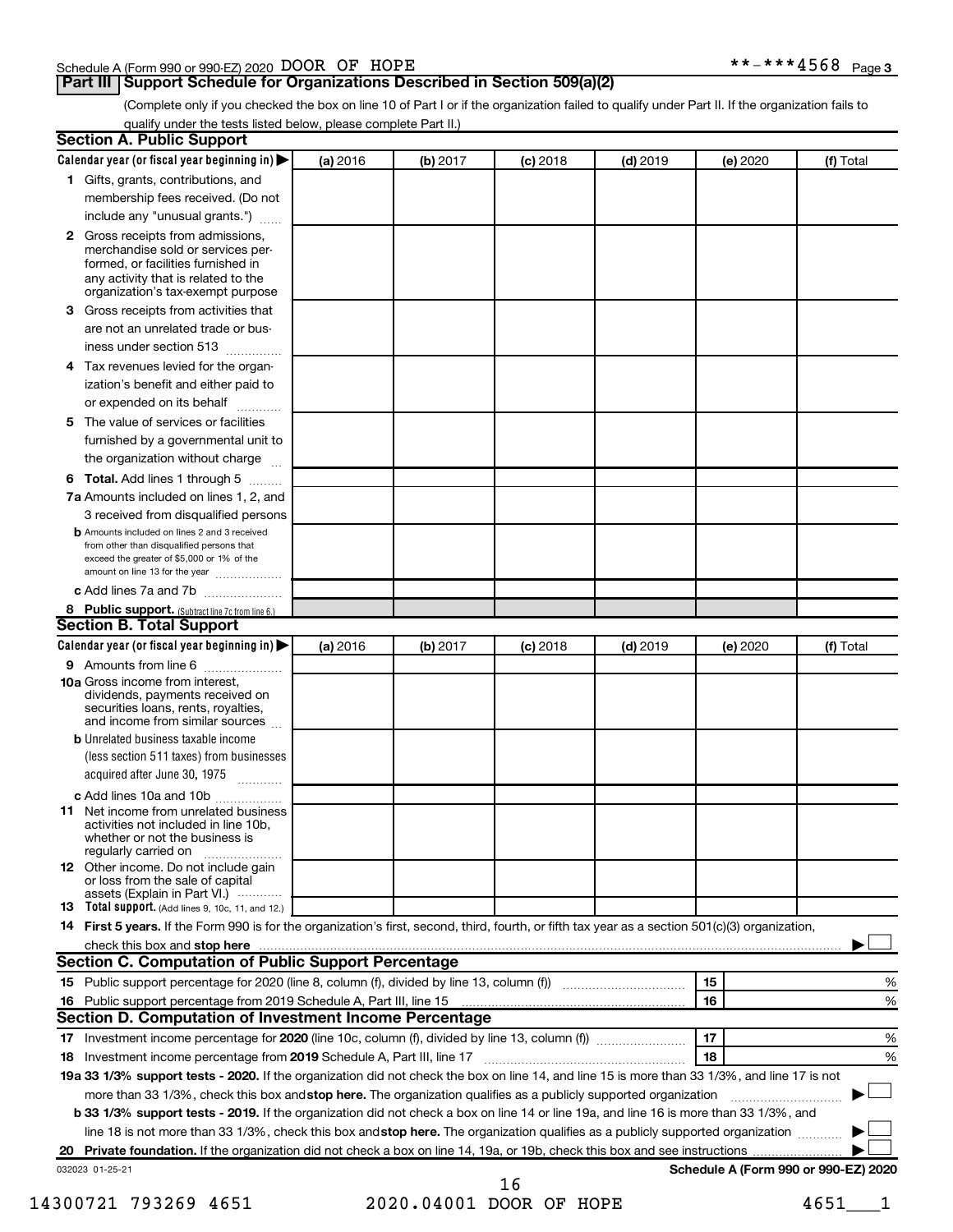**Yes No**

#### **Part IV Supporting Organizations**

(Complete only if you checked a box in line 12 on Part I. If you checked box 12a, Part I, complete Sections A and B. If you checked box 12b, Part I, complete Sections A and C. If you checked box 12c, Part I, complete Sections A, D, and E. If you checked box 12d, Part I, complete Sections A and D, and complete Part V.)

#### **Section A. All Supporting Organizations**

- **1** Are all of the organization's supported organizations listed by name in the organization's governing documents? If "No," describe in Part VI how the supported organizations are designated. If designated by *class or purpose, describe the designation. If historic and continuing relationship, explain.*
- **2** Did the organization have any supported organization that does not have an IRS determination of status under section 509(a)(1) or (2)? If "Yes," explain in Part **VI** how the organization determined that the supported *organization was described in section 509(a)(1) or (2).*
- **3a** Did the organization have a supported organization described in section 501(c)(4), (5), or (6)? If "Yes," answer *lines 3b and 3c below.*
- **b** Did the organization confirm that each supported organization qualified under section 501(c)(4), (5), or (6) and satisfied the public support tests under section 509(a)(2)? If "Yes," describe in Part VI when and how the *organization made the determination.*
- **c** Did the organization ensure that all support to such organizations was used exclusively for section 170(c)(2)(B) purposes? If "Yes," explain in Part VI what controls the organization put in place to ensure such use.
- **4 a** *If* Was any supported organization not organized in the United States ("foreign supported organization")? *"Yes," and if you checked box 12a or 12b in Part I, answer lines 4b and 4c below.*
- **b** Did the organization have ultimate control and discretion in deciding whether to make grants to the foreign supported organization? If "Yes," describe in Part VI how the organization had such control and discretion *despite being controlled or supervised by or in connection with its supported organizations.*
- **c** Did the organization support any foreign supported organization that does not have an IRS determination under sections 501(c)(3) and 509(a)(1) or (2)? If "Yes," explain in Part VI what controls the organization used *to ensure that all support to the foreign supported organization was used exclusively for section 170(c)(2)(B) purposes.*
- **5a** Did the organization add, substitute, or remove any supported organizations during the tax year? If "Yes," answer lines 5b and 5c below (if applicable). Also, provide detail in **Part VI,** including (i) the names and EIN *numbers of the supported organizations added, substituted, or removed; (ii) the reasons for each such action; (iii) the authority under the organization's organizing document authorizing such action; and (iv) how the action was accomplished (such as by amendment to the organizing document).*
- **b** Type I or Type II only. Was any added or substituted supported organization part of a class already designated in the organization's organizing document?
- **c Substitutions only.**  Was the substitution the result of an event beyond the organization's control?
- **6** Did the organization provide support (whether in the form of grants or the provision of services or facilities) to **Part VI.** support or benefit one or more of the filing organization's supported organizations? If "Yes," provide detail in anyone other than (i) its supported organizations, (ii) individuals that are part of the charitable class benefited by one or more of its supported organizations, or (iii) other supporting organizations that also
- **7** Did the organization provide a grant, loan, compensation, or other similar payment to a substantial contributor regard to a substantial contributor? If "Yes," complete Part I of Schedule L (Form 990 or 990-EZ). (as defined in section 4958(c)(3)(C)), a family member of a substantial contributor, or a 35% controlled entity with
- **8** Did the organization make a loan to a disqualified person (as defined in section 4958) not described in line 7? *If "Yes," complete Part I of Schedule L (Form 990 or 990-EZ).*
- **9 a** Was the organization controlled directly or indirectly at any time during the tax year by one or more in section 509(a)(1) or (2))? If "Yes," provide detail in **Part VI.** disqualified persons, as defined in section 4946 (other than foundation managers and organizations described
- **b** Did one or more disqualified persons (as defined in line 9a) hold a controlling interest in any entity in which the supporting organization had an interest? If "Yes," provide detail in Part VI.
- **c** Did a disqualified person (as defined in line 9a) have an ownership interest in, or derive any personal benefit from, assets in which the supporting organization also had an interest? If "Yes," provide detail in Part VI.
- **10 a** Was the organization subject to the excess business holdings rules of section 4943 because of section supporting organizations)? If "Yes," answer line 10b below. 4943(f) (regarding certain Type II supporting organizations, and all Type III non-functionally integrated
	- **b** Did the organization have any excess business holdings in the tax year? (Use Schedule C, Form 4720, to *determine whether the organization had excess business holdings.)*

032024 01-25-21

14300721 793269 4651 2020.04001 DOOR OF HOPE 4651\_\_\_1 17

**1 2 3a 3b 3c 4a 4b 4c 5a 5b 5c 6 7 8 9a 9b 9c 10a 10b Schedule A (Form 990 or 990-EZ) 2020**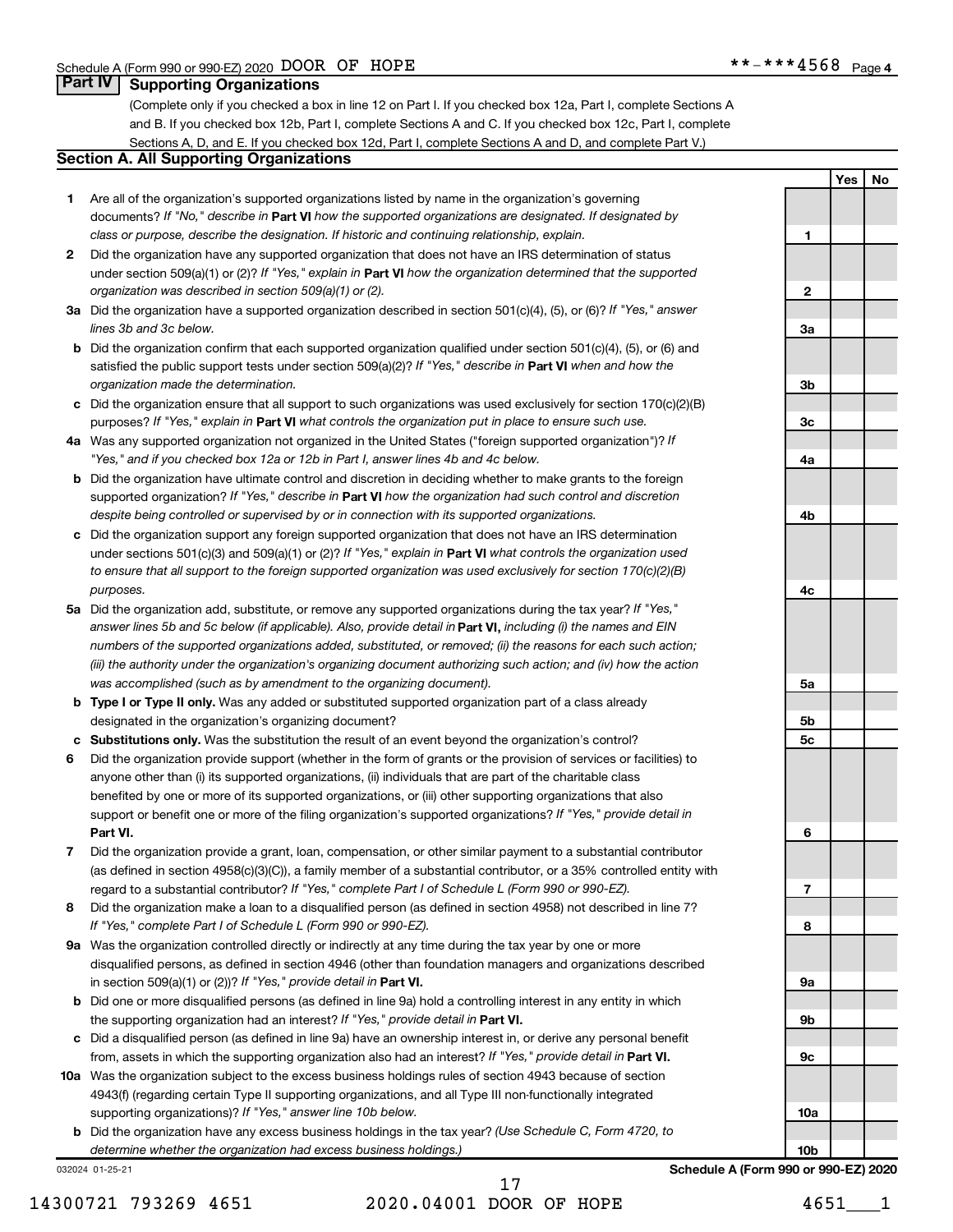|    | <b>Supporting Organizations (continued)</b><br>Part IV                                                                                                                                                                                                                                                                                                                                 |                 |     |    |
|----|----------------------------------------------------------------------------------------------------------------------------------------------------------------------------------------------------------------------------------------------------------------------------------------------------------------------------------------------------------------------------------------|-----------------|-----|----|
|    |                                                                                                                                                                                                                                                                                                                                                                                        |                 | Yes | No |
| 11 | Has the organization accepted a gift or contribution from any of the following persons?                                                                                                                                                                                                                                                                                                |                 |     |    |
|    | a A person who directly or indirectly controls, either alone or together with persons described in lines 11b and                                                                                                                                                                                                                                                                       |                 |     |    |
|    | 11c below, the governing body of a supported organization?                                                                                                                                                                                                                                                                                                                             | 11a             |     |    |
|    | <b>b</b> A family member of a person described in line 11a above?                                                                                                                                                                                                                                                                                                                      | 11 <sub>b</sub> |     |    |
|    | c A 35% controlled entity of a person described in line 11a or 11b above?If "Yes" to line 11a, 11b, or 11c, provide                                                                                                                                                                                                                                                                    |                 |     |    |
|    | detail in Part VI.                                                                                                                                                                                                                                                                                                                                                                     | 11c             |     |    |
|    | <b>Section B. Type I Supporting Organizations</b>                                                                                                                                                                                                                                                                                                                                      |                 |     |    |
|    |                                                                                                                                                                                                                                                                                                                                                                                        |                 | Yes | No |
| 1  | Did the governing body, members of the governing body, officers acting in their official capacity, or membership of one or<br>more supported organizations have the power to regularly appoint or elect at least a majority of the organization's officers,<br>directors, or trustees at all times during the tax year? If "No," describe in Part VI how the supported organization(s) |                 |     |    |
|    | effectively operated, supervised, or controlled the organization's activities. If the organization had more than one supported<br>organization, describe how the powers to appoint and/or remove officers, directors, or trustees were allocated among the                                                                                                                             |                 |     |    |
|    | supported organizations and what conditions or restrictions, if any, applied to such powers during the tax year.                                                                                                                                                                                                                                                                       | 1               |     |    |
| 2  | Did the organization operate for the benefit of any supported organization other than the supported                                                                                                                                                                                                                                                                                    |                 |     |    |
|    | organization(s) that operated, supervised, or controlled the supporting organization? If "Yes," explain in                                                                                                                                                                                                                                                                             |                 |     |    |
|    | Part VI how providing such benefit carried out the purposes of the supported organization(s) that operated.                                                                                                                                                                                                                                                                            |                 |     |    |
|    | supervised, or controlled the supporting organization.<br><b>Section C. Type II Supporting Organizations</b>                                                                                                                                                                                                                                                                           | $\mathbf{2}$    |     |    |
|    |                                                                                                                                                                                                                                                                                                                                                                                        |                 | Yes | No |
| 1  | Were a majority of the organization's directors or trustees during the tax year also a majority of the directors                                                                                                                                                                                                                                                                       |                 |     |    |
|    | or trustees of each of the organization's supported organization(s)? If "No," describe in Part VI how control                                                                                                                                                                                                                                                                          |                 |     |    |
|    | or management of the supporting organization was vested in the same persons that controlled or managed                                                                                                                                                                                                                                                                                 |                 |     |    |
|    | the supported organization(s).                                                                                                                                                                                                                                                                                                                                                         | 1               |     |    |
|    | <b>Section D. All Type III Supporting Organizations</b>                                                                                                                                                                                                                                                                                                                                |                 |     |    |
|    |                                                                                                                                                                                                                                                                                                                                                                                        |                 | Yes | No |
| 1  | Did the organization provide to each of its supported organizations, by the last day of the fifth month of the                                                                                                                                                                                                                                                                         |                 |     |    |
|    | organization's tax year, (i) a written notice describing the type and amount of support provided during the prior tax                                                                                                                                                                                                                                                                  |                 |     |    |
|    | year, (ii) a copy of the Form 990 that was most recently filed as of the date of notification, and (iii) copies of the                                                                                                                                                                                                                                                                 |                 |     |    |
|    | organization's governing documents in effect on the date of notification, to the extent not previously provided?                                                                                                                                                                                                                                                                       | 1               |     |    |
| 2  | Were any of the organization's officers, directors, or trustees either (i) appointed or elected by the supported                                                                                                                                                                                                                                                                       |                 |     |    |
|    | organization(s) or (ii) serving on the governing body of a supported organization? If "No," explain in Part VI how                                                                                                                                                                                                                                                                     |                 |     |    |
|    | the organization maintained a close and continuous working relationship with the supported organization(s).                                                                                                                                                                                                                                                                            | $\mathbf{2}$    |     |    |
| 3  | By reason of the relationship described in line 2, above, did the organization's supported organizations have a                                                                                                                                                                                                                                                                        |                 |     |    |
|    | significant voice in the organization's investment policies and in directing the use of the organization's                                                                                                                                                                                                                                                                             |                 |     |    |
|    | income or assets at all times during the tax year? If "Yes," describe in Part VI the role the organization's                                                                                                                                                                                                                                                                           |                 |     |    |
|    | supported organizations played in this regard.                                                                                                                                                                                                                                                                                                                                         | 3               |     |    |
|    | Section E. Type III Functionally Integrated Supporting Organizations                                                                                                                                                                                                                                                                                                                   |                 |     |    |
| 1  | Check the box next to the method that the organization used to satisfy the Integral Part Test during the yealsee instructions).                                                                                                                                                                                                                                                        |                 |     |    |
| a  | The organization satisfied the Activities Test. Complete line 2 below.                                                                                                                                                                                                                                                                                                                 |                 |     |    |
| b  | The organization is the parent of each of its supported organizations. Complete line 3 below.                                                                                                                                                                                                                                                                                          |                 |     |    |
| c  | The organization supported a governmental entity. Describe in Part VI how you supported a governmental entity (see instructions).                                                                                                                                                                                                                                                      |                 |     |    |
| 2  | Activities Test. Answer lines 2a and 2b below.                                                                                                                                                                                                                                                                                                                                         |                 | Yes | No |
| а  | Did substantially all of the organization's activities during the tax year directly further the exempt purposes of                                                                                                                                                                                                                                                                     |                 |     |    |
|    | the supported organization(s) to which the organization was responsive? If "Yes," then in Part VI identify<br>those supported organizations and explain how these activities directly furthered their exempt purposes,                                                                                                                                                                 |                 |     |    |
|    | how the organization was responsive to those supported organizations, and how the organization determined                                                                                                                                                                                                                                                                              |                 |     |    |
|    | that these activities constituted substantially all of its activities.                                                                                                                                                                                                                                                                                                                 | 2a              |     |    |
| b  | Did the activities described in line 2a, above, constitute activities that, but for the organization's involvement,                                                                                                                                                                                                                                                                    |                 |     |    |
|    | one or more of the organization's supported organization(s) would have been engaged in? If "Yes," explain in                                                                                                                                                                                                                                                                           |                 |     |    |
|    | Part VI the reasons for the organization's position that its supported organization(s) would have engaged in                                                                                                                                                                                                                                                                           |                 |     |    |
|    | these activities but for the organization's involvement.                                                                                                                                                                                                                                                                                                                               | 2b              |     |    |
| 3  | Parent of Supported Organizations. Answer lines 3a and 3b below.                                                                                                                                                                                                                                                                                                                       |                 |     |    |
| а  | Did the organization have the power to regularly appoint or elect a majority of the officers, directors, or                                                                                                                                                                                                                                                                            |                 |     |    |
|    | trustees of each of the supported organizations? If "Yes" or "No" provide details in Part VI.                                                                                                                                                                                                                                                                                          | За              |     |    |
| b  | Did the organization exercise a substantial degree of direction over the policies, programs, and activities of each                                                                                                                                                                                                                                                                    |                 |     |    |
|    | of its supported organizations? If "Yes," describe in Part VI the role played by the organization in this regard.                                                                                                                                                                                                                                                                      | Зb              |     |    |

032025 01-25-21

14300721 793269 4651 2020.04001 DOOR OF HOPE 4651 1 18

**Schedule A (Form 990 or 990-EZ) 2020**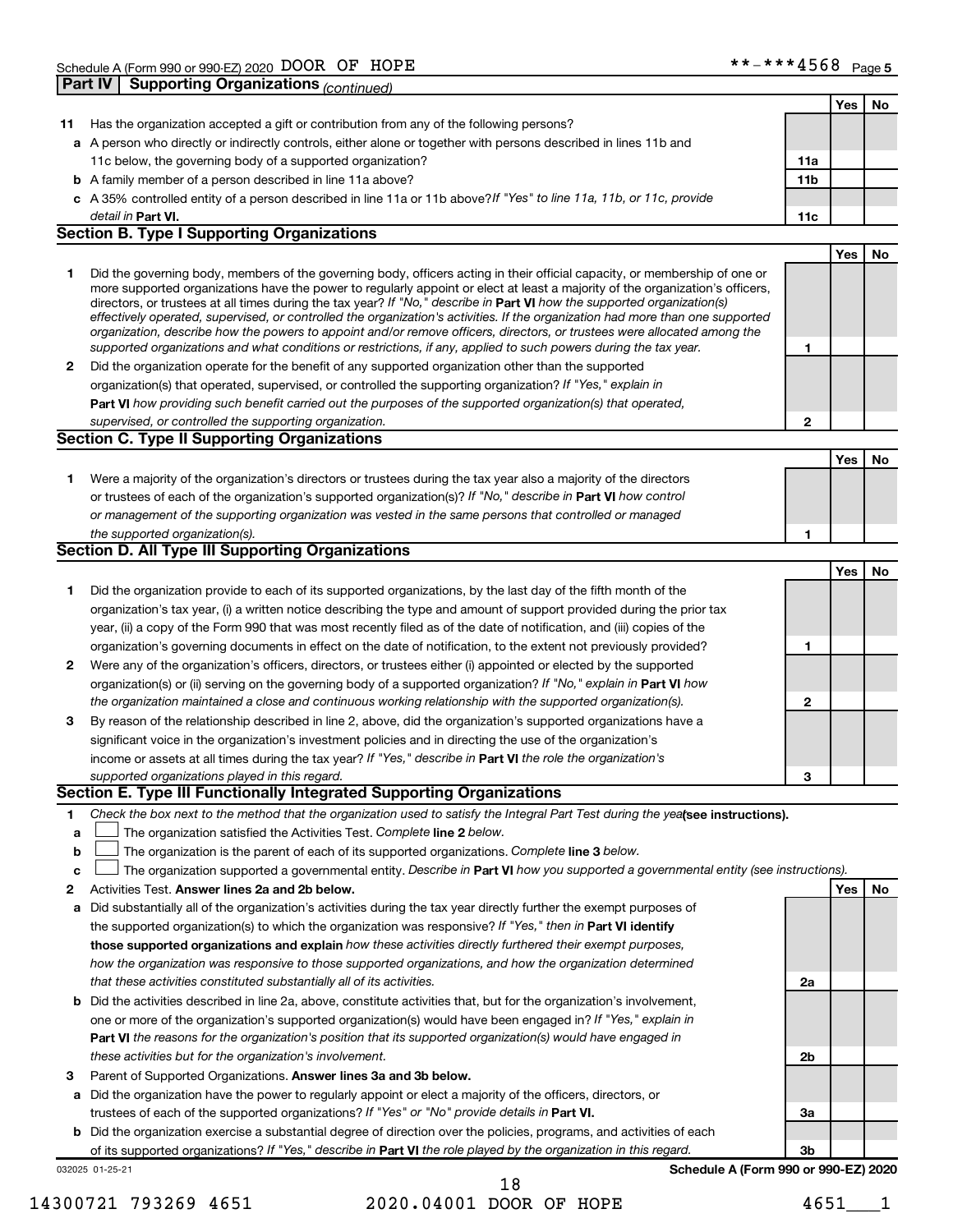Schedule A (Form 990 or 990-EZ) 2020 DOOR OF HOPE  $***-*+**4568$  Page **Part V Type III Non-Functionally Integrated 509(a)(3) Supporting Organizations** 

1 **Letter See instructions.** Check here if the organization satisfied the Integral Part Test as a qualifying trust on Nov. 20, 1970 (*explain in* Part **VI**). See instructions. All other Type III non-functionally integrated supporting organizations must complete Sections A through E.

| Section A - Adjusted Net Income |                                                                                                                                   |                | (A) Prior Year | (B) Current Year<br>(optional) |
|---------------------------------|-----------------------------------------------------------------------------------------------------------------------------------|----------------|----------------|--------------------------------|
| 1                               | Net short-term capital gain                                                                                                       | 1              |                |                                |
| 2                               | Recoveries of prior-year distributions                                                                                            | $\mathbf{2}$   |                |                                |
| З                               | Other gross income (see instructions)                                                                                             | 3              |                |                                |
| 4                               | Add lines 1 through 3.                                                                                                            | 4              |                |                                |
| 5                               | Depreciation and depletion                                                                                                        | 5              |                |                                |
| 6                               | Portion of operating expenses paid or incurred for production or                                                                  |                |                |                                |
|                                 | collection of gross income or for management, conservation, or                                                                    |                |                |                                |
|                                 | maintenance of property held for production of income (see instructions)                                                          | 6              |                |                                |
| 7                               | Other expenses (see instructions)                                                                                                 | $\overline{7}$ |                |                                |
| 8                               | Adjusted Net Income (subtract lines 5, 6, and 7 from line 4)                                                                      | 8              |                |                                |
|                                 | <b>Section B - Minimum Asset Amount</b>                                                                                           |                | (A) Prior Year | (B) Current Year<br>(optional) |
| 1                               | Aggregate fair market value of all non-exempt-use assets (see                                                                     |                |                |                                |
|                                 | instructions for short tax year or assets held for part of year):                                                                 |                |                |                                |
|                                 | a Average monthly value of securities                                                                                             | 1a             |                |                                |
|                                 | <b>b</b> Average monthly cash balances                                                                                            | 1 <sub>b</sub> |                |                                |
|                                 | c Fair market value of other non-exempt-use assets                                                                                | 1c             |                |                                |
|                                 | d Total (add lines 1a, 1b, and 1c)                                                                                                | 1d             |                |                                |
|                                 | e Discount claimed for blockage or other factors                                                                                  |                |                |                                |
|                                 | (explain in detail in <b>Part VI</b> ):                                                                                           |                |                |                                |
| 2                               | Acquisition indebtedness applicable to non-exempt-use assets                                                                      | $\mathbf{2}$   |                |                                |
| 3                               | Subtract line 2 from line 1d.                                                                                                     | 3              |                |                                |
| 4                               | Cash deemed held for exempt use. Enter 0.015 of line 3 (for greater amount,                                                       |                |                |                                |
|                                 | see instructions).                                                                                                                | 4              |                |                                |
| 5                               | Net value of non-exempt-use assets (subtract line 4 from line 3)                                                                  | 5              |                |                                |
| 6                               | Multiply line 5 by 0.035.                                                                                                         | 6              |                |                                |
| 7                               | Recoveries of prior-year distributions                                                                                            | $\overline{7}$ |                |                                |
| 8                               | Minimum Asset Amount (add line 7 to line 6)                                                                                       | 8              |                |                                |
|                                 | <b>Section C - Distributable Amount</b>                                                                                           |                |                | <b>Current Year</b>            |
| 1.                              | Adjusted net income for prior year (from Section A, line 8, column A)                                                             | 1              |                |                                |
| 2                               | Enter 0.85 of line 1.                                                                                                             | $\mathbf{2}$   |                |                                |
| з                               | Minimum asset amount for prior year (from Section B, line 8, column A)                                                            | 3              |                |                                |
| 4                               | Enter greater of line 2 or line 3.                                                                                                | 4              |                |                                |
| 5                               | Income tax imposed in prior year                                                                                                  | 5              |                |                                |
| 6                               | <b>Distributable Amount.</b> Subtract line 5 from line 4, unless subject to                                                       |                |                |                                |
|                                 | emergency temporary reduction (see instructions).                                                                                 | 6              |                |                                |
| 7                               | Check here if the current year is the organization's first as a non-functionally integrated Type III supporting organization (see |                |                |                                |

instructions).

**Schedule A (Form 990 or 990-EZ) 2020**

032026 01-25-21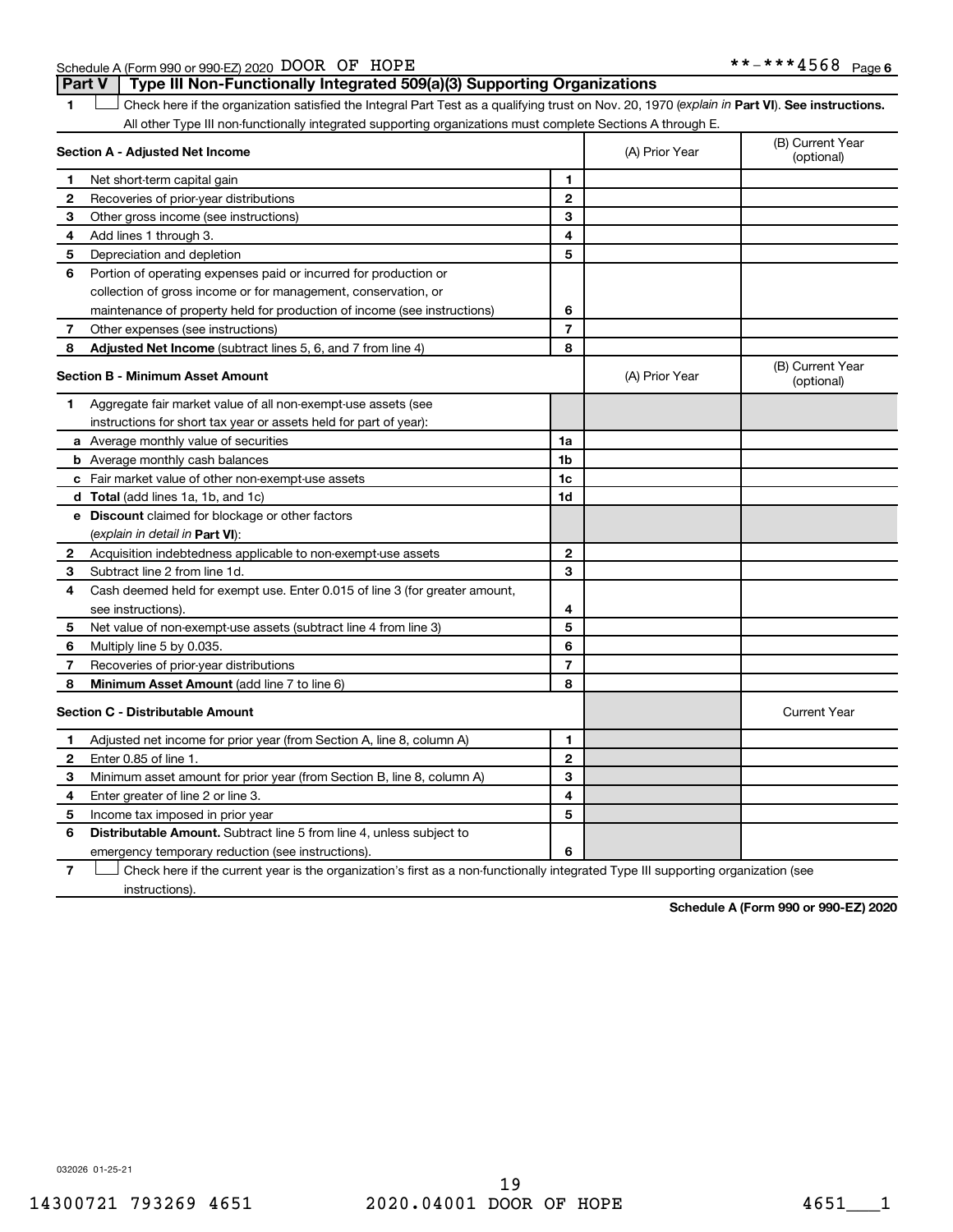|    | Type III Non-Functionally Integrated 509(a)(3) Supporting Organizations (continued)<br><b>Part V</b> |                                    |                                               |    |                                                  |  |  |  |
|----|------------------------------------------------------------------------------------------------------|------------------------------------|-----------------------------------------------|----|--------------------------------------------------|--|--|--|
|    | <b>Section D - Distributions</b>                                                                     |                                    |                                               |    | <b>Current Year</b>                              |  |  |  |
| 1  | Amounts paid to supported organizations to accomplish exempt purposes                                |                                    | 1                                             |    |                                                  |  |  |  |
| 2  | Amounts paid to perform activity that directly furthers exempt purposes of supported                 |                                    |                                               |    |                                                  |  |  |  |
|    | organizations, in excess of income from activity                                                     |                                    | 2                                             |    |                                                  |  |  |  |
| 3  | Administrative expenses paid to accomplish exempt purposes of supported organizations                |                                    | 3                                             |    |                                                  |  |  |  |
| 4  | Amounts paid to acquire exempt-use assets                                                            |                                    |                                               | 4  |                                                  |  |  |  |
| 5  | Qualified set-aside amounts (prior IRS approval required - provide details in Part VI)               |                                    |                                               | 5  |                                                  |  |  |  |
| 6  | Other distributions ( <i>describe in Part VI</i> ). See instructions.                                |                                    |                                               | 6  |                                                  |  |  |  |
| 7  | Total annual distributions. Add lines 1 through 6.                                                   |                                    |                                               | 7  |                                                  |  |  |  |
| 8  | Distributions to attentive supported organizations to which the organization is responsive           |                                    |                                               |    |                                                  |  |  |  |
|    | (provide details in Part VI). See instructions.                                                      |                                    |                                               | 8  |                                                  |  |  |  |
| 9  | Distributable amount for 2020 from Section C, line 6                                                 |                                    |                                               | 9  |                                                  |  |  |  |
| 10 | Line 8 amount divided by line 9 amount                                                               |                                    |                                               | 10 |                                                  |  |  |  |
|    | <b>Section E - Distribution Allocations (see instructions)</b>                                       | (i)<br><b>Excess Distributions</b> | (ii)<br><b>Underdistributions</b><br>Pre-2020 |    | (iii)<br><b>Distributable</b><br>Amount for 2020 |  |  |  |
| 1  | Distributable amount for 2020 from Section C, line 6                                                 |                                    |                                               |    |                                                  |  |  |  |
| 2  | Underdistributions, if any, for years prior to 2020 (reason-                                         |                                    |                                               |    |                                                  |  |  |  |
|    | able cause required - explain in Part VI). See instructions.                                         |                                    |                                               |    |                                                  |  |  |  |
| 3  | Excess distributions carryover, if any, to 2020                                                      |                                    |                                               |    |                                                  |  |  |  |
|    | a From 2015                                                                                          |                                    |                                               |    |                                                  |  |  |  |
|    | <b>b</b> From 2016                                                                                   |                                    |                                               |    |                                                  |  |  |  |
|    | c From 2017                                                                                          |                                    |                                               |    |                                                  |  |  |  |
|    | d From 2018                                                                                          |                                    |                                               |    |                                                  |  |  |  |
|    | e From 2019                                                                                          |                                    |                                               |    |                                                  |  |  |  |
|    | f Total of lines 3a through 3e                                                                       |                                    |                                               |    |                                                  |  |  |  |
|    | g Applied to underdistributions of prior years                                                       |                                    |                                               |    |                                                  |  |  |  |
|    | <b>h</b> Applied to 2020 distributable amount                                                        |                                    |                                               |    |                                                  |  |  |  |
| Ť. | Carryover from 2015 not applied (see instructions)                                                   |                                    |                                               |    |                                                  |  |  |  |
|    | Remainder. Subtract lines 3g, 3h, and 3i from line 3f.                                               |                                    |                                               |    |                                                  |  |  |  |
| 4  | Distributions for 2020 from Section D,                                                               |                                    |                                               |    |                                                  |  |  |  |
|    | line $7:$                                                                                            |                                    |                                               |    |                                                  |  |  |  |
|    | a Applied to underdistributions of prior years                                                       |                                    |                                               |    |                                                  |  |  |  |
|    | <b>b</b> Applied to 2020 distributable amount                                                        |                                    |                                               |    |                                                  |  |  |  |
|    | c Remainder. Subtract lines 4a and 4b from line 4.                                                   |                                    |                                               |    |                                                  |  |  |  |
| 5  | Remaining underdistributions for years prior to 2020, if                                             |                                    |                                               |    |                                                  |  |  |  |
|    | any. Subtract lines 3g and 4a from line 2. For result greater                                        |                                    |                                               |    |                                                  |  |  |  |
|    | than zero, explain in Part VI. See instructions.                                                     |                                    |                                               |    |                                                  |  |  |  |
| 6  | Remaining underdistributions for 2020. Subtract lines 3h                                             |                                    |                                               |    |                                                  |  |  |  |
|    | and 4b from line 1. For result greater than zero, explain in                                         |                                    |                                               |    |                                                  |  |  |  |
|    | <b>Part VI.</b> See instructions.                                                                    |                                    |                                               |    |                                                  |  |  |  |
| 7  | Excess distributions carryover to 2021. Add lines 3j                                                 |                                    |                                               |    |                                                  |  |  |  |
|    | and 4c.                                                                                              |                                    |                                               |    |                                                  |  |  |  |
| 8  | Breakdown of line 7:                                                                                 |                                    |                                               |    |                                                  |  |  |  |
|    | a Excess from 2016                                                                                   |                                    |                                               |    |                                                  |  |  |  |
|    | <b>b</b> Excess from 2017                                                                            |                                    |                                               |    |                                                  |  |  |  |
|    | c Excess from 2018                                                                                   |                                    |                                               |    |                                                  |  |  |  |
|    | d Excess from 2019                                                                                   |                                    |                                               |    |                                                  |  |  |  |
|    | e Excess from 2020                                                                                   |                                    |                                               |    |                                                  |  |  |  |

**Schedule A (Form 990 or 990-EZ) 2020**

032027 01-25-21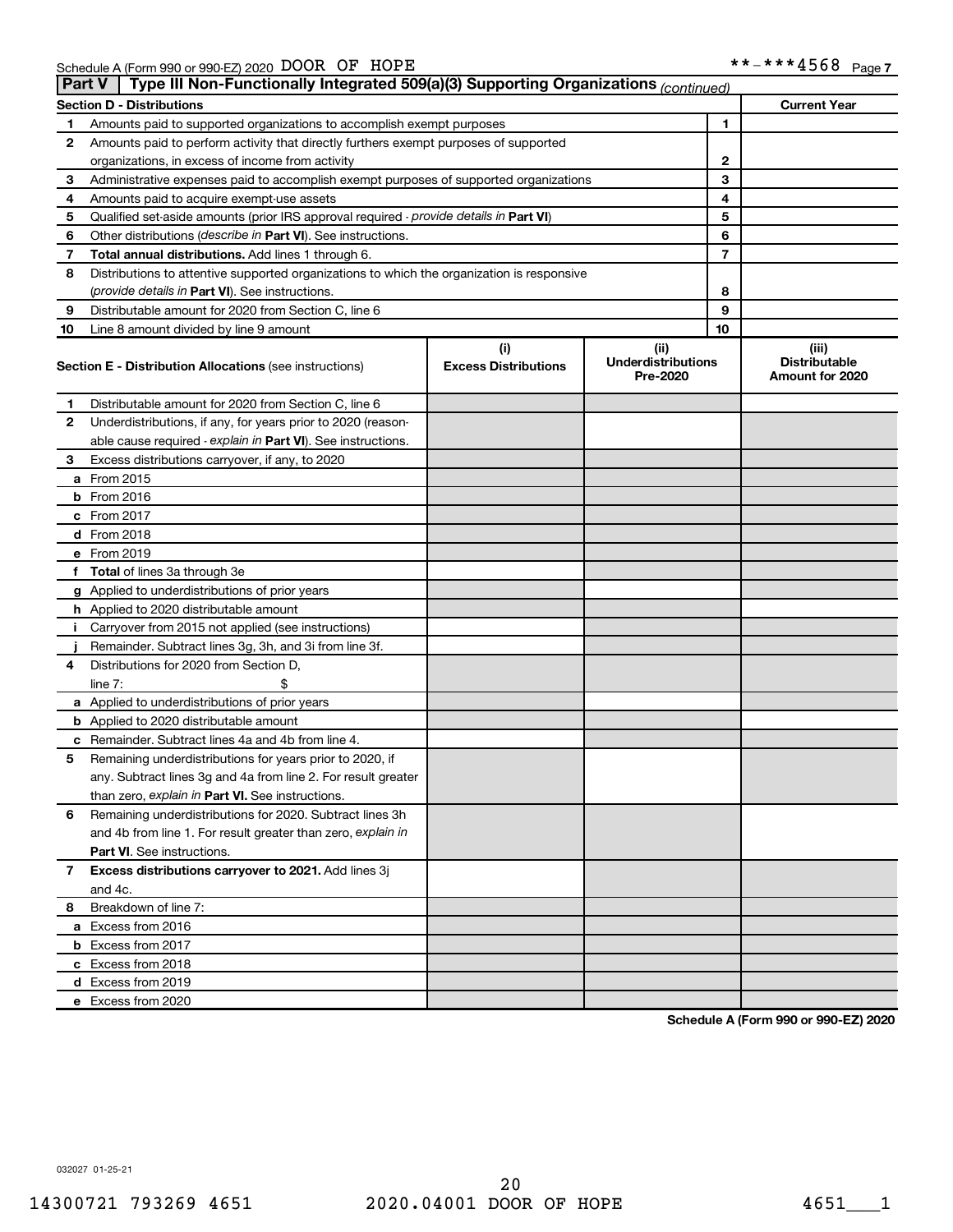|                     | 2020.04001 DOOR OF HOPE                                                                                                                                                                                                             | 4651                                 |
|---------------------|-------------------------------------------------------------------------------------------------------------------------------------------------------------------------------------------------------------------------------------|--------------------------------------|
| 032028 01-25-21     | 21                                                                                                                                                                                                                                  | Schedule A (Form 990 or 990-EZ) 2020 |
|                     |                                                                                                                                                                                                                                     |                                      |
|                     |                                                                                                                                                                                                                                     |                                      |
|                     |                                                                                                                                                                                                                                     |                                      |
|                     |                                                                                                                                                                                                                                     |                                      |
|                     |                                                                                                                                                                                                                                     |                                      |
|                     |                                                                                                                                                                                                                                     |                                      |
|                     |                                                                                                                                                                                                                                     |                                      |
|                     |                                                                                                                                                                                                                                     |                                      |
|                     |                                                                                                                                                                                                                                     |                                      |
|                     |                                                                                                                                                                                                                                     |                                      |
|                     |                                                                                                                                                                                                                                     |                                      |
|                     |                                                                                                                                                                                                                                     |                                      |
|                     |                                                                                                                                                                                                                                     |                                      |
|                     |                                                                                                                                                                                                                                     |                                      |
|                     |                                                                                                                                                                                                                                     |                                      |
|                     |                                                                                                                                                                                                                                     |                                      |
|                     |                                                                                                                                                                                                                                     |                                      |
|                     |                                                                                                                                                                                                                                     |                                      |
|                     |                                                                                                                                                                                                                                     |                                      |
|                     |                                                                                                                                                                                                                                     |                                      |
|                     |                                                                                                                                                                                                                                     |                                      |
|                     |                                                                                                                                                                                                                                     |                                      |
|                     |                                                                                                                                                                                                                                     |                                      |
|                     |                                                                                                                                                                                                                                     |                                      |
|                     |                                                                                                                                                                                                                                     |                                      |
|                     |                                                                                                                                                                                                                                     |                                      |
|                     |                                                                                                                                                                                                                                     |                                      |
|                     |                                                                                                                                                                                                                                     |                                      |
|                     |                                                                                                                                                                                                                                     |                                      |
|                     |                                                                                                                                                                                                                                     |                                      |
|                     |                                                                                                                                                                                                                                     |                                      |
| (See instructions.) | <b>Supplemental Information.</b> Provide the explanations required by Part II, line 10; Part II, line 17a or 17b; Part III, line 12; Part IV, Section A, lines 1, 2, 3b, 3c, 4b, 4c, 5a, 6, 9a, 9b, 9c, 11a, 11b, and 11c; Part IV, |                                      |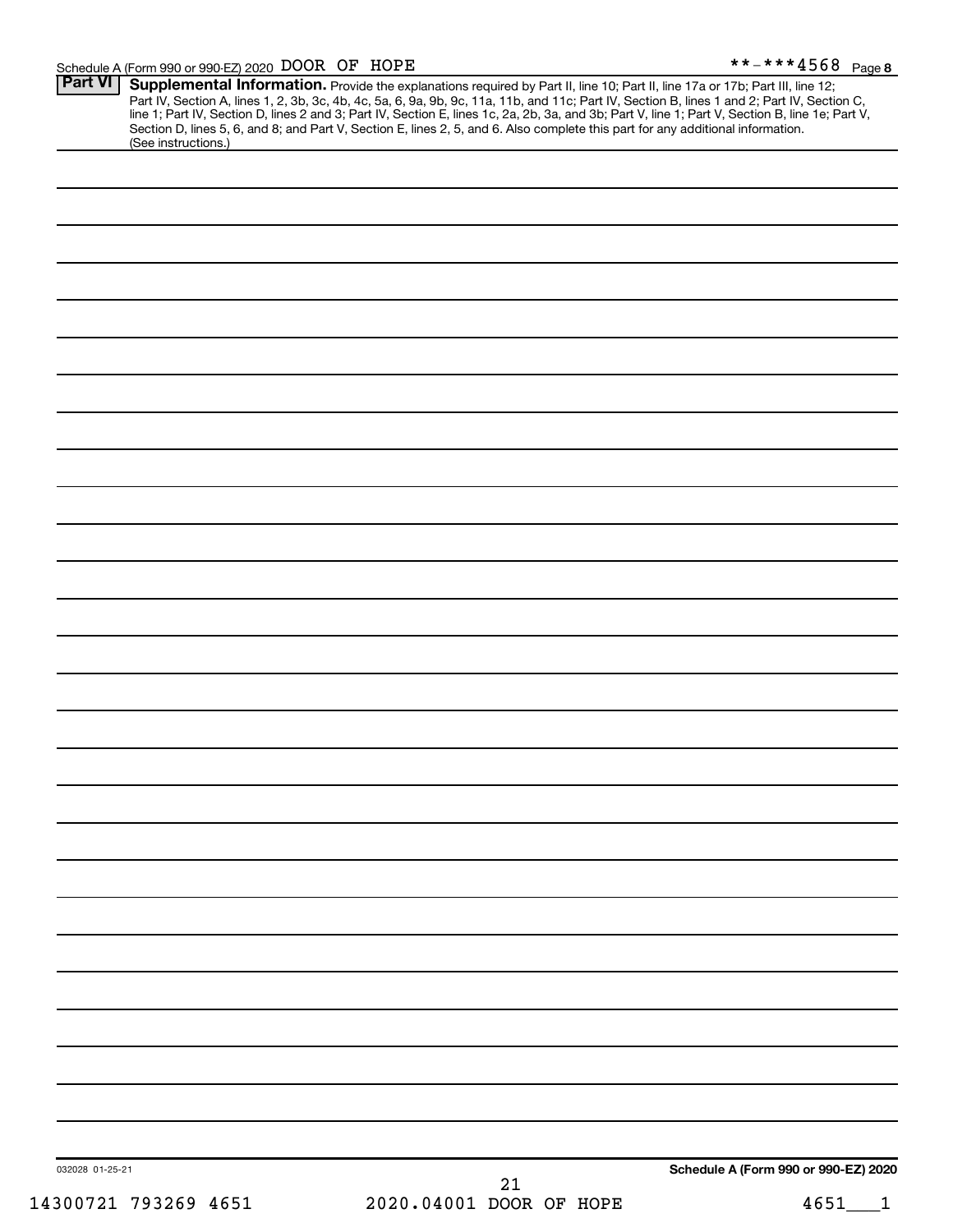| <b>SCHEDULE D</b> |
|-------------------|
|-------------------|

# **SCHEDULE D Supplemental Financial Statements**<br> **Form 990 2020**<br> **Part IV** line 6.7.8.9.10, 11a, 11b, 11d, 11d, 11d, 11d, 11d, 12a, 0r, 12b

**(Form 990) | Complete if the organization answered "Yes" on Form 990, Part IV, line 6, 7, 8, 9, 10, 11a, 11b, 11c, 11d, 11e, 11f, 12a, or 12b.**

**| Attach to Form 990. |Go to www.irs.gov/Form990 for instructions and the latest information.**



Department of the Treasury Internal Revenue Service **Name of the organization**<br> **NAME OF HOPE**<br>
TOOR OF HOPE

| Organizations Maintaining Donor Advised Funds or Other Similar Funds or Accounts. Complete if the<br>Part I                                                                                                                                                                                                                                       |                                                | **-***4568                                         |
|---------------------------------------------------------------------------------------------------------------------------------------------------------------------------------------------------------------------------------------------------------------------------------------------------------------------------------------------------|------------------------------------------------|----------------------------------------------------|
|                                                                                                                                                                                                                                                                                                                                                   |                                                |                                                    |
| organization answered "Yes" on Form 990, Part IV, line 6.                                                                                                                                                                                                                                                                                         |                                                |                                                    |
| (a) Donor advised funds                                                                                                                                                                                                                                                                                                                           |                                                | (b) Funds and other accounts                       |
| 1                                                                                                                                                                                                                                                                                                                                                 |                                                |                                                    |
| Aggregate value of contributions to (during year)<br>2                                                                                                                                                                                                                                                                                            |                                                |                                                    |
| з<br>Aggregate value of grants from (during year)                                                                                                                                                                                                                                                                                                 |                                                |                                                    |
| 4                                                                                                                                                                                                                                                                                                                                                 |                                                |                                                    |
| Did the organization inform all donors and donor advisors in writing that the assets held in donor advised funds<br>5                                                                                                                                                                                                                             |                                                |                                                    |
|                                                                                                                                                                                                                                                                                                                                                   |                                                | Yes                                                |
| Did the organization inform all grantees, donors, and donor advisors in writing that grant funds can be used only<br>6                                                                                                                                                                                                                            |                                                |                                                    |
| for charitable purposes and not for the benefit of the donor or donor advisor, or for any other purpose conferring                                                                                                                                                                                                                                |                                                |                                                    |
| impermissible private benefit?                                                                                                                                                                                                                                                                                                                    |                                                | Yes                                                |
| Part II<br><b>Conservation Easements.</b> Complete if the organization answered "Yes" on Form 990, Part IV, line 7.                                                                                                                                                                                                                               |                                                |                                                    |
| Purpose(s) of conservation easements held by the organization (check all that apply).<br>1.                                                                                                                                                                                                                                                       |                                                |                                                    |
| Preservation of land for public use (for example, recreation or education)                                                                                                                                                                                                                                                                        |                                                | Preservation of a historically important land area |
| Protection of natural habitat                                                                                                                                                                                                                                                                                                                     | Preservation of a certified historic structure |                                                    |
| Preservation of open space                                                                                                                                                                                                                                                                                                                        |                                                |                                                    |
| 2<br>Complete lines 2a through 2d if the organization held a qualified conservation contribution in the form of a conservation easement on the last                                                                                                                                                                                               |                                                |                                                    |
| day of the tax year.                                                                                                                                                                                                                                                                                                                              |                                                | Held at the End of the Tax Year                    |
|                                                                                                                                                                                                                                                                                                                                                   |                                                | 2a                                                 |
|                                                                                                                                                                                                                                                                                                                                                   |                                                | 2b                                                 |
| Number of conservation easements on a certified historic structure included in (a) manufacture included in (a)<br>c                                                                                                                                                                                                                               |                                                | 2c                                                 |
| Number of conservation easements included in (c) acquired after 7/25/06, and not on a historic structure<br>d                                                                                                                                                                                                                                     |                                                |                                                    |
| listed in the National Register [111] Marshall Register [11] Marshall Register [11] Marshall Register [11] Marshall Register [11] Marshall Register [11] Marshall Register [11] Marshall Register [11] Marshall Register [11]                                                                                                                     |                                                | 2d                                                 |
| Number of conservation easements modified, transferred, released, extinguished, or terminated by the organization during the tax<br>3                                                                                                                                                                                                             |                                                |                                                    |
| year                                                                                                                                                                                                                                                                                                                                              |                                                |                                                    |
|                                                                                                                                                                                                                                                                                                                                                   |                                                |                                                    |
| Number of states where property subject to conservation easement is located ><br>4                                                                                                                                                                                                                                                                |                                                |                                                    |
| Does the organization have a written policy regarding the periodic monitoring, inspection, handling of<br>5                                                                                                                                                                                                                                       |                                                |                                                    |
|                                                                                                                                                                                                                                                                                                                                                   |                                                |                                                    |
| violations, and enforcement of the conservation easements it holds?                                                                                                                                                                                                                                                                               |                                                | Yes                                                |
| Staff and volunteer hours devoted to monitoring, inspecting, handling of violations, and enforcing conservation easements during the year                                                                                                                                                                                                         |                                                |                                                    |
|                                                                                                                                                                                                                                                                                                                                                   |                                                |                                                    |
| Amount of expenses incurred in monitoring, inspecting, handling of violations, and enforcing conservation easements during the year                                                                                                                                                                                                               |                                                |                                                    |
| ► \$                                                                                                                                                                                                                                                                                                                                              |                                                |                                                    |
| Does each conservation easement reported on line 2(d) above satisfy the requirements of section 170(h)(4)(B)(i)                                                                                                                                                                                                                                   |                                                |                                                    |
|                                                                                                                                                                                                                                                                                                                                                   |                                                | Yes                                                |
| In Part XIII, describe how the organization reports conservation easements in its revenue and expense statement and                                                                                                                                                                                                                               |                                                |                                                    |
| balance sheet, and include, if applicable, the text of the footnote to the organization's financial statements that describes the                                                                                                                                                                                                                 |                                                |                                                    |
| organization's accounting for conservation easements.                                                                                                                                                                                                                                                                                             |                                                |                                                    |
|                                                                                                                                                                                                                                                                                                                                                   |                                                |                                                    |
| Complete if the organization answered "Yes" on Form 990, Part IV, line 8.                                                                                                                                                                                                                                                                         |                                                |                                                    |
|                                                                                                                                                                                                                                                                                                                                                   |                                                |                                                    |
| of art, historical treasures, or other similar assets held for public exhibition, education, or research in furtherance of public                                                                                                                                                                                                                 |                                                |                                                    |
| service, provide in Part XIII the text of the footnote to its financial statements that describes these items.                                                                                                                                                                                                                                    |                                                |                                                    |
| b If the organization elected, as permitted under FASB ASC 958, to report in its revenue statement and balance sheet works of                                                                                                                                                                                                                     |                                                |                                                    |
| art, historical treasures, or other similar assets held for public exhibition, education, or research in furtherance of public service,                                                                                                                                                                                                           |                                                |                                                    |
| provide the following amounts relating to these items:                                                                                                                                                                                                                                                                                            |                                                |                                                    |
|                                                                                                                                                                                                                                                                                                                                                   |                                                |                                                    |
| (ii) Assets included in Form 990, Part X                                                                                                                                                                                                                                                                                                          |                                                | $\blacktriangleright$ s                            |
| If the organization received or held works of art, historical treasures, or other similar assets for financial gain, provide                                                                                                                                                                                                                      |                                                |                                                    |
| the following amounts required to be reported under FASB ASC 958 relating to these items:                                                                                                                                                                                                                                                         |                                                |                                                    |
|                                                                                                                                                                                                                                                                                                                                                   |                                                | \$                                                 |
|                                                                                                                                                                                                                                                                                                                                                   |                                                | $\blacktriangleright$ s                            |
| 6<br>7<br>8<br>9<br>Part III   Organizations Maintaining Collections of Art, Historical Treasures, or Other Similar Assets.<br>1a If the organization elected, as permitted under FASB ASC 958, not to report in its revenue statement and balance sheet works<br>2<br>LHA For Paperwork Reduction Act Notice, see the Instructions for Form 990. |                                                | Schedule D (Form 990) 2020                         |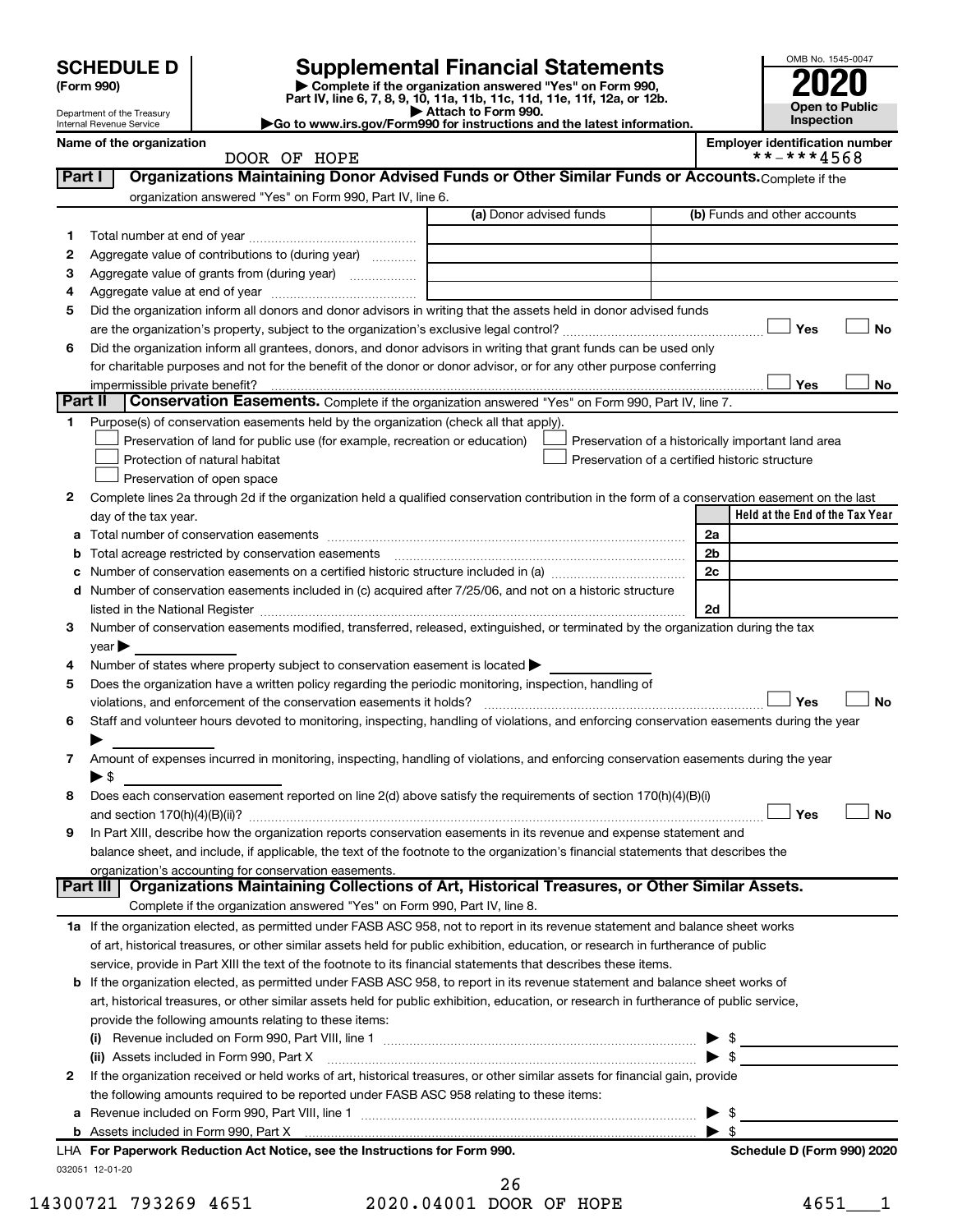|                                                                                                                               | DOOR OF HOPE<br>Schedule D (Form 990) 2020                                                                                                                                                                                     |                    |   |                |                                                                                                                                                                                                                                |  |                                                          | **-***4568 Page 2 |                |           |    |
|-------------------------------------------------------------------------------------------------------------------------------|--------------------------------------------------------------------------------------------------------------------------------------------------------------------------------------------------------------------------------|--------------------|---|----------------|--------------------------------------------------------------------------------------------------------------------------------------------------------------------------------------------------------------------------------|--|----------------------------------------------------------|-------------------|----------------|-----------|----|
|                                                                                                                               | Part III<br>Organizations Maintaining Collections of Art, Historical Treasures, or Other Similar Assets(continued)                                                                                                             |                    |   |                |                                                                                                                                                                                                                                |  |                                                          |                   |                |           |    |
| З                                                                                                                             | Using the organization's acquisition, accession, and other records, check any of the following that make significant use of its                                                                                                |                    |   |                |                                                                                                                                                                                                                                |  |                                                          |                   |                |           |    |
|                                                                                                                               | collection items (check all that apply):                                                                                                                                                                                       |                    |   |                |                                                                                                                                                                                                                                |  |                                                          |                   |                |           |    |
| a                                                                                                                             | Public exhibition                                                                                                                                                                                                              |                    |   |                | Loan or exchange program                                                                                                                                                                                                       |  |                                                          |                   |                |           |    |
| b                                                                                                                             | Scholarly research                                                                                                                                                                                                             | e                  |   |                | Other the contract of the contract of the contract of the contract of the contract of the contract of the contract of the contract of the contract of the contract of the contract of the contract of the contract of the cont |  |                                                          |                   |                |           |    |
| c                                                                                                                             | Preservation for future generations                                                                                                                                                                                            |                    |   |                |                                                                                                                                                                                                                                |  |                                                          |                   |                |           |    |
| 4                                                                                                                             | Provide a description of the organization's collections and explain how they further the organization's exempt purpose in Part XIII.                                                                                           |                    |   |                |                                                                                                                                                                                                                                |  |                                                          |                   |                |           |    |
| During the year, did the organization solicit or receive donations of art, historical treasures, or other similar assets<br>5 |                                                                                                                                                                                                                                |                    |   |                |                                                                                                                                                                                                                                |  |                                                          |                   |                |           |    |
|                                                                                                                               |                                                                                                                                                                                                                                |                    |   |                |                                                                                                                                                                                                                                |  |                                                          |                   | Yes            |           | No |
|                                                                                                                               | <b>Part IV</b><br>Escrow and Custodial Arrangements. Complete if the organization answered "Yes" on Form 990, Part IV, line 9, or                                                                                              |                    |   |                |                                                                                                                                                                                                                                |  |                                                          |                   |                |           |    |
|                                                                                                                               | reported an amount on Form 990, Part X, line 21.                                                                                                                                                                               |                    |   |                |                                                                                                                                                                                                                                |  |                                                          |                   |                |           |    |
|                                                                                                                               | 1a Is the organization an agent, trustee, custodian or other intermediary for contributions or other assets not included                                                                                                       |                    |   |                |                                                                                                                                                                                                                                |  |                                                          |                   |                |           |    |
|                                                                                                                               |                                                                                                                                                                                                                                |                    |   |                |                                                                                                                                                                                                                                |  |                                                          |                   | Yes            |           | No |
|                                                                                                                               | <b>b</b> If "Yes," explain the arrangement in Part XIII and complete the following table:                                                                                                                                      |                    |   |                |                                                                                                                                                                                                                                |  |                                                          |                   |                |           |    |
|                                                                                                                               |                                                                                                                                                                                                                                |                    |   |                |                                                                                                                                                                                                                                |  |                                                          |                   | Amount         |           |    |
| c                                                                                                                             | Beginning balance                                                                                                                                                                                                              |                    |   |                |                                                                                                                                                                                                                                |  | 1c                                                       |                   |                |           |    |
|                                                                                                                               | Additions during the year manufactured and an according to the state of the state of the state of the state of                                                                                                                 |                    |   |                |                                                                                                                                                                                                                                |  | 1d                                                       |                   |                |           |    |
|                                                                                                                               | e Distributions during the year manufactured and continuum control of the control of the control of the state of the state of the control of the control of the control of the control of the control of the control of the co |                    |   |                |                                                                                                                                                                                                                                |  | 1e<br>1f                                                 |                   |                |           |    |
|                                                                                                                               | 2a Did the organization include an amount on Form 990, Part X, line 21, for escrow or custodial account liability?                                                                                                             |                    |   |                |                                                                                                                                                                                                                                |  |                                                          |                   | Yes            |           | No |
|                                                                                                                               | <b>b</b> If "Yes," explain the arrangement in Part XIII. Check here if the explanation has been provided on Part XIII                                                                                                          |                    |   |                |                                                                                                                                                                                                                                |  | .                                                        |                   |                |           |    |
| Part V                                                                                                                        | <b>Endowment Funds.</b> Complete if the organization answered "Yes" on Form 990, Part IV, line 10.                                                                                                                             |                    |   |                |                                                                                                                                                                                                                                |  |                                                          |                   |                |           |    |
|                                                                                                                               |                                                                                                                                                                                                                                | (a) Current year   |   | (b) Prior year | (c) Two years back                                                                                                                                                                                                             |  | $\vert$ (d) Three years back $\vert$ (e) Four years back |                   |                |           |    |
| 1a                                                                                                                            | Beginning of year balance                                                                                                                                                                                                      |                    |   |                |                                                                                                                                                                                                                                |  |                                                          |                   |                |           |    |
|                                                                                                                               |                                                                                                                                                                                                                                |                    |   |                |                                                                                                                                                                                                                                |  |                                                          |                   |                |           |    |
|                                                                                                                               | Net investment earnings, gains, and losses                                                                                                                                                                                     |                    |   |                |                                                                                                                                                                                                                                |  |                                                          |                   |                |           |    |
|                                                                                                                               |                                                                                                                                                                                                                                |                    |   |                |                                                                                                                                                                                                                                |  |                                                          |                   |                |           |    |
|                                                                                                                               | e Other expenditures for facilities                                                                                                                                                                                            |                    |   |                |                                                                                                                                                                                                                                |  |                                                          |                   |                |           |    |
|                                                                                                                               | and programs                                                                                                                                                                                                                   |                    |   |                |                                                                                                                                                                                                                                |  |                                                          |                   |                |           |    |
|                                                                                                                               |                                                                                                                                                                                                                                |                    |   |                |                                                                                                                                                                                                                                |  |                                                          |                   |                |           |    |
| g                                                                                                                             |                                                                                                                                                                                                                                |                    |   |                |                                                                                                                                                                                                                                |  |                                                          |                   |                |           |    |
| 2                                                                                                                             | Provide the estimated percentage of the current year end balance (line 1g, column (a)) held as:                                                                                                                                |                    |   |                |                                                                                                                                                                                                                                |  |                                                          |                   |                |           |    |
|                                                                                                                               | Board designated or quasi-endowment                                                                                                                                                                                            |                    | % |                |                                                                                                                                                                                                                                |  |                                                          |                   |                |           |    |
| b                                                                                                                             | Permanent endowment                                                                                                                                                                                                            | %                  |   |                |                                                                                                                                                                                                                                |  |                                                          |                   |                |           |    |
| с                                                                                                                             | Term endowment $\blacktriangleright$                                                                                                                                                                                           | %                  |   |                |                                                                                                                                                                                                                                |  |                                                          |                   |                |           |    |
|                                                                                                                               | The percentages on lines 2a, 2b, and 2c should equal 100%.                                                                                                                                                                     |                    |   |                |                                                                                                                                                                                                                                |  |                                                          |                   |                |           |    |
|                                                                                                                               | ${\bf 3a}$ Are there endowment funds not in the possession of the organization that are held and administered for the organization                                                                                             |                    |   |                |                                                                                                                                                                                                                                |  |                                                          |                   |                |           |    |
|                                                                                                                               | by:                                                                                                                                                                                                                            |                    |   |                |                                                                                                                                                                                                                                |  |                                                          |                   |                | Yes       | No |
|                                                                                                                               | (i)                                                                                                                                                                                                                            |                    |   |                |                                                                                                                                                                                                                                |  |                                                          |                   | 3a(i)          |           |    |
|                                                                                                                               |                                                                                                                                                                                                                                |                    |   |                |                                                                                                                                                                                                                                |  |                                                          |                   | 3a(ii)         |           |    |
|                                                                                                                               |                                                                                                                                                                                                                                |                    |   |                |                                                                                                                                                                                                                                |  |                                                          |                   | 3b             |           |    |
|                                                                                                                               | Describe in Part XIII the intended uses of the organization's endowment funds.<br>Land, Buildings, and Equipment.<br>Part VI                                                                                                   |                    |   |                |                                                                                                                                                                                                                                |  |                                                          |                   |                |           |    |
|                                                                                                                               | Complete if the organization answered "Yes" on Form 990, Part IV, line 11a. See Form 990, Part X, line 10.                                                                                                                     |                    |   |                |                                                                                                                                                                                                                                |  |                                                          |                   |                |           |    |
|                                                                                                                               | Description of property                                                                                                                                                                                                        | (a) Cost or other  |   |                | (b) Cost or other                                                                                                                                                                                                              |  | (c) Accumulated                                          |                   | (d) Book value |           |    |
|                                                                                                                               |                                                                                                                                                                                                                                | basis (investment) |   |                | basis (other)                                                                                                                                                                                                                  |  | depreciation                                             |                   |                |           |    |
|                                                                                                                               |                                                                                                                                                                                                                                |                    |   |                | 147,770.                                                                                                                                                                                                                       |  |                                                          |                   |                | 147,770.  |    |
|                                                                                                                               |                                                                                                                                                                                                                                |                    |   |                | 1,672,363.                                                                                                                                                                                                                     |  | 1,050,114.                                               |                   |                | 622, 249. |    |
|                                                                                                                               |                                                                                                                                                                                                                                |                    |   |                |                                                                                                                                                                                                                                |  |                                                          |                   |                |           |    |
|                                                                                                                               |                                                                                                                                                                                                                                |                    |   |                | 189, 109.                                                                                                                                                                                                                      |  | 61,669.                                                  |                   |                | 127,440.  |    |
|                                                                                                                               |                                                                                                                                                                                                                                |                    |   |                | 98,748.                                                                                                                                                                                                                        |  | 52, 257.                                                 |                   |                | 46,491.   |    |
|                                                                                                                               | Total. Add lines 1a through 1e. (Column (d) must equal Form 990, Part X, column (B), line 10c.)                                                                                                                                |                    |   |                |                                                                                                                                                                                                                                |  |                                                          |                   |                | 943,950.  |    |
|                                                                                                                               |                                                                                                                                                                                                                                |                    |   |                |                                                                                                                                                                                                                                |  |                                                          |                   |                |           |    |

**Schedule D (Form 990) 2020**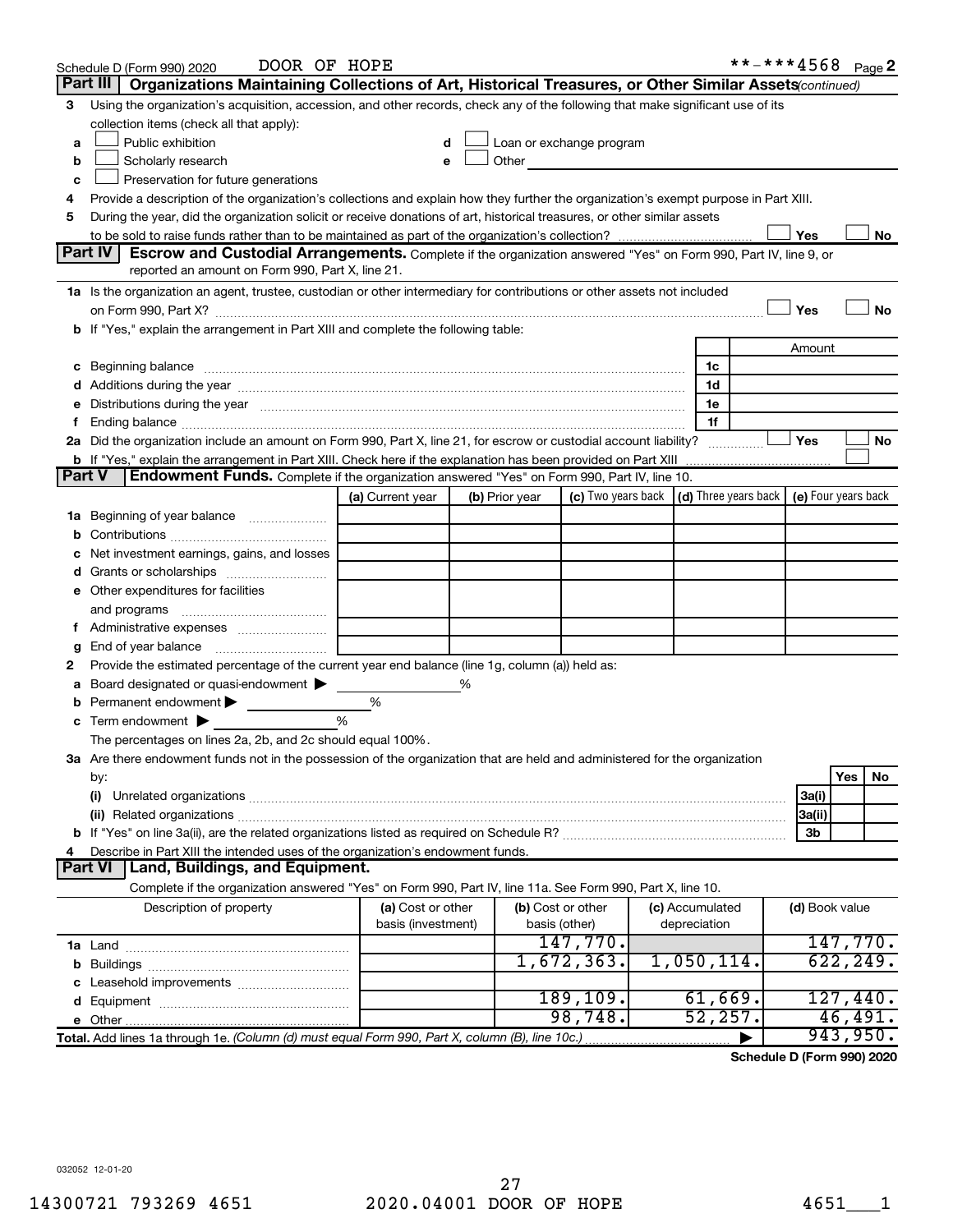|            | Part VII Investments - Other Securities.                                                                                                    |                 |                                                           |                |
|------------|---------------------------------------------------------------------------------------------------------------------------------------------|-----------------|-----------------------------------------------------------|----------------|
|            | Complete if the organization answered "Yes" on Form 990, Part IV, line 11b. See Form 990, Part X, line 12.                                  |                 |                                                           |                |
|            | (a) Description of security or category (including name of security)                                                                        | (b) Book value  | (c) Method of valuation: Cost or end-of-year market value |                |
|            | (1) Financial derivatives                                                                                                                   |                 |                                                           |                |
|            |                                                                                                                                             |                 |                                                           |                |
| (3) Other  |                                                                                                                                             |                 |                                                           |                |
| (A)        |                                                                                                                                             |                 |                                                           |                |
| (B)        |                                                                                                                                             |                 |                                                           |                |
| (C)        |                                                                                                                                             |                 |                                                           |                |
| (D)        |                                                                                                                                             |                 |                                                           |                |
| (E)        |                                                                                                                                             |                 |                                                           |                |
| (F)        |                                                                                                                                             |                 |                                                           |                |
| (G)        |                                                                                                                                             |                 |                                                           |                |
| (H)        |                                                                                                                                             |                 |                                                           |                |
|            | Total. (Col. (b) must equal Form 990, Part X, col. (B) line 12.)<br>Part VIII Investments - Program Related.                                |                 |                                                           |                |
|            |                                                                                                                                             |                 |                                                           |                |
|            | Complete if the organization answered "Yes" on Form 990, Part IV, line 11c. See Form 990, Part X, line 13.<br>(a) Description of investment | (b) Book value  | (c) Method of valuation: Cost or end-of-year market value |                |
|            |                                                                                                                                             |                 |                                                           |                |
| (1)        |                                                                                                                                             |                 |                                                           |                |
| (2)        |                                                                                                                                             |                 |                                                           |                |
| (3)        |                                                                                                                                             |                 |                                                           |                |
| (4)<br>(5) |                                                                                                                                             |                 |                                                           |                |
| (6)        |                                                                                                                                             |                 |                                                           |                |
| (7)        |                                                                                                                                             |                 |                                                           |                |
| (8)        |                                                                                                                                             |                 |                                                           |                |
| (9)        |                                                                                                                                             |                 |                                                           |                |
|            | Total. (Col. (b) must equal Form 990, Part X, col. (B) line 13.) $\blacktriangleright$                                                      |                 |                                                           |                |
| Part IX    | <b>Other Assets.</b>                                                                                                                        |                 |                                                           |                |
|            | Complete if the organization answered "Yes" on Form 990, Part IV, line 11d. See Form 990, Part X, line 15.                                  |                 |                                                           |                |
|            |                                                                                                                                             | (a) Description |                                                           | (b) Book value |
| (1)        |                                                                                                                                             |                 |                                                           |                |
| (2)        |                                                                                                                                             |                 |                                                           |                |
| (3)        |                                                                                                                                             |                 |                                                           |                |
| (4)        |                                                                                                                                             |                 |                                                           |                |
| (5)        |                                                                                                                                             |                 |                                                           |                |
| (6)        |                                                                                                                                             |                 |                                                           |                |
| (7)        |                                                                                                                                             |                 |                                                           |                |
| (8)        |                                                                                                                                             |                 |                                                           |                |
| (9)        |                                                                                                                                             |                 |                                                           |                |
|            | Total. (Column (b) must equal Form 990, Part X, col. (B) line 15.)                                                                          |                 |                                                           |                |
| Part X     | <b>Other Liabilities.</b>                                                                                                                   |                 |                                                           |                |
|            | Complete if the organization answered "Yes" on Form 990, Part IV, line 11e or 11f. See Form 990, Part X, line 25.                           |                 |                                                           |                |
| 1.         | (a) Description of liability                                                                                                                |                 |                                                           | (b) Book value |
| (1)        | Federal income taxes                                                                                                                        |                 |                                                           |                |
| (2)        | SECURITY DEPOSITS                                                                                                                           |                 |                                                           | 5,400.         |
| (3)        | REFUNDABLE ADVANCES                                                                                                                         |                 |                                                           | 190,000.       |
| (4)        |                                                                                                                                             |                 |                                                           |                |
| (5)        |                                                                                                                                             |                 |                                                           |                |
| (6)        |                                                                                                                                             |                 |                                                           |                |
| (7)        |                                                                                                                                             |                 |                                                           |                |
| (8)        |                                                                                                                                             |                 |                                                           |                |
| (9)        |                                                                                                                                             |                 |                                                           |                |
|            | Total. (Column (b) must equal Form 990, Part X, col. (B) line 25.)                                                                          |                 |                                                           | 195,400.       |

**2.** Liability for uncertain tax positions. In Part XIII, provide the text of the footnote to the organization's financial statements that reports the organization's liability for uncertain tax positions under FASB ASC 740. Check here if the text of the footnote has been provided in Part XIII.  $\perp$ 

#### **Schedule D (Form 990) 2020**

032053 12-01-20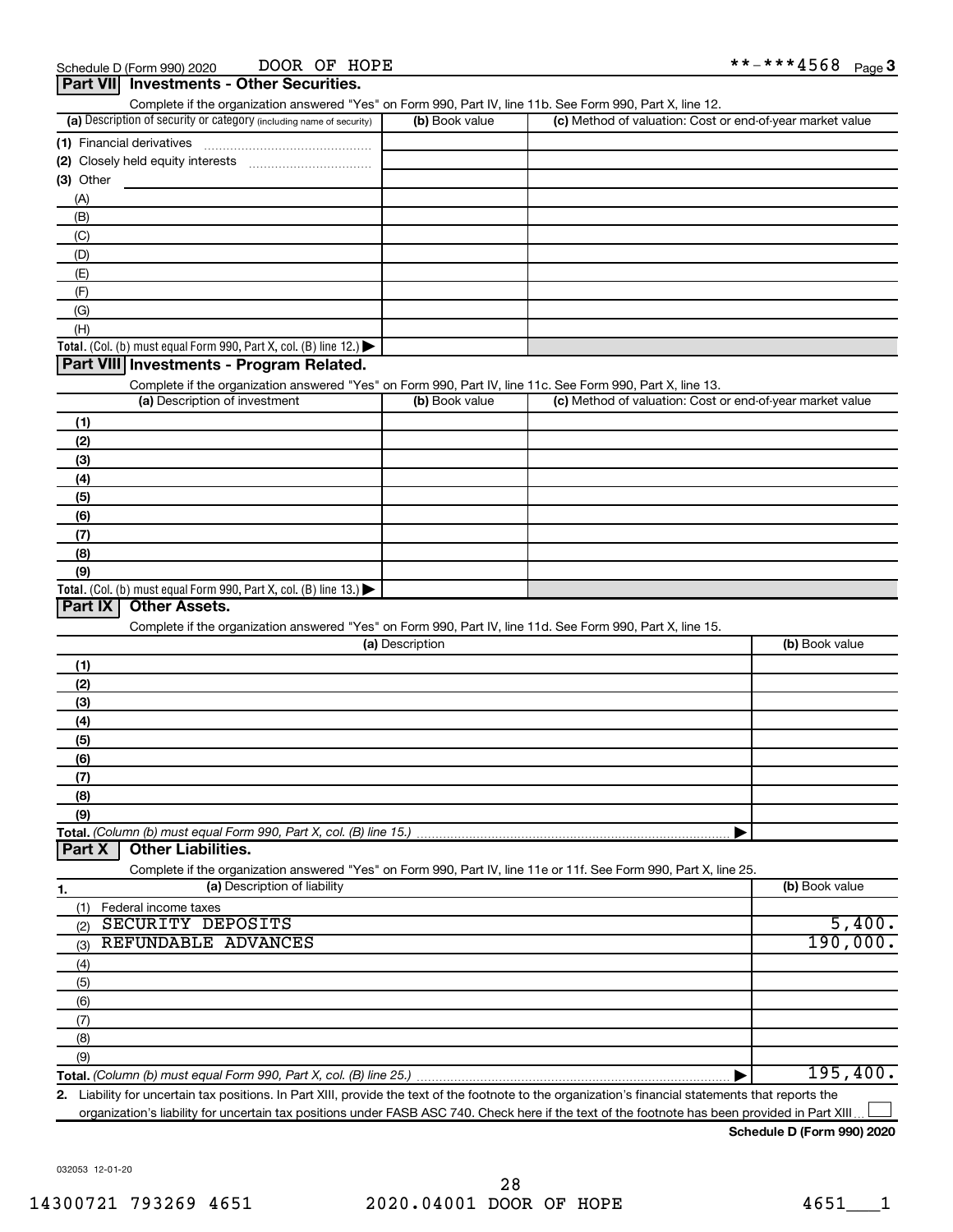| anua nar Daturn |  |
|-----------------|--|

**5**

3,145,670.

|    | DOOR OF HOPE<br>Schedule D (Form 990) 2020                                                                                                                                                                                          |                |                | **-***4568 Page 4 |
|----|-------------------------------------------------------------------------------------------------------------------------------------------------------------------------------------------------------------------------------------|----------------|----------------|-------------------|
|    | <b>Part XI</b><br>Reconciliation of Revenue per Audited Financial Statements With Revenue per Return.                                                                                                                               |                |                |                   |
|    | Complete if the organization answered "Yes" on Form 990, Part IV, line 12a.                                                                                                                                                         |                |                |                   |
| 1  | Total revenue, gains, and other support per audited financial statements [100011001100110110110110110111111111                                                                                                                      |                | $\blacksquare$ | 4,721,920.        |
| 2  | Amounts included on line 1 but not on Form 990, Part VIII, line 12:                                                                                                                                                                 |                |                |                   |
| a  |                                                                                                                                                                                                                                     | 2a             |                |                   |
| b  |                                                                                                                                                                                                                                     | 2 <sub>b</sub> |                |                   |
| с  |                                                                                                                                                                                                                                     | 2 <sub>c</sub> |                |                   |
| d  | Other (Describe in Part XIII.) (2000) (2000) (2000) (2010) (2010) (2010) (2010) (2010) (2010) (2010) (2010) (20                                                                                                                     | 2d             |                |                   |
| е  | Add lines 2a through 2d                                                                                                                                                                                                             |                | 2e             | 0.                |
| 3  |                                                                                                                                                                                                                                     |                | 3              | 4,721,920.        |
| 4  | Amounts included on Form 990, Part VIII, line 12, but not on line 1:                                                                                                                                                                |                |                |                   |
| a  |                                                                                                                                                                                                                                     | 4a             |                |                   |
| b  | Other (Describe in Part XIII.)                                                                                                                                                                                                      | 4 <sub>b</sub> |                |                   |
| C. | Add lines 4a and 4b                                                                                                                                                                                                                 |                | 4c             | 0.                |
| 5. |                                                                                                                                                                                                                                     |                | 5              | 4,721,920.        |
|    | Part XII Reconciliation of Expenses per Audited Financial Statements With Expenses per Return.                                                                                                                                      |                |                |                   |
|    | Complete if the organization answered "Yes" on Form 990, Part IV, line 12a.                                                                                                                                                         |                |                |                   |
| 1  |                                                                                                                                                                                                                                     |                | $\blacksquare$ | 3, 145, 670.      |
| 2  | Amounts included on line 1 but not on Form 990, Part IX, line 25:                                                                                                                                                                   |                |                |                   |
| a  |                                                                                                                                                                                                                                     | 2a             |                |                   |
| b  |                                                                                                                                                                                                                                     | 2 <sub>b</sub> |                |                   |
| с  |                                                                                                                                                                                                                                     | 2 <sub>c</sub> |                |                   |
|    |                                                                                                                                                                                                                                     |                |                |                   |
| e  | Add lines 2a through 2d <b>[10]</b> University of the state of the state of the state of the state of the state of the state of the state of the state of the state of the state of the state of the state of the state of the stat |                | <b>2e</b>      | 0.                |
| 3. |                                                                                                                                                                                                                                     |                | 3              | 3, 145, 670.      |
| 4  | Amounts included on Form 990, Part IX, line 25, but not on line 1:                                                                                                                                                                  |                |                |                   |
| a  | Investment expenses not included on Form 990, Part VIII, line 7b [11, 111, 111, 111]                                                                                                                                                | 4a             |                |                   |
| b  | Other (Describe in Part XIII.)                                                                                                                                                                                                      | 4b             |                |                   |
|    | c Add lines 4a and 4b                                                                                                                                                                                                               |                | 4c             | 0.                |

| <b>Part XIII Supplemental Information.</b>                                                                                                                     |
|----------------------------------------------------------------------------------------------------------------------------------------------------------------|
| Provide the descriptions required for Part II, lines 3, 5, and 9; Part III, lines 1a and 4; Part IV, lines 1b and 2b; Part V, line 4; Part X, line 2; Part XI, |
| lines 2d and 4b; and Part XII, lines 2d and 4b. Also complete this part to provide any additional information.                                                 |

**3 4c.**  *(This must equal Form 990, Part I, line 18.)* Total expenses. Add lines and

032054 12-01-20

**5**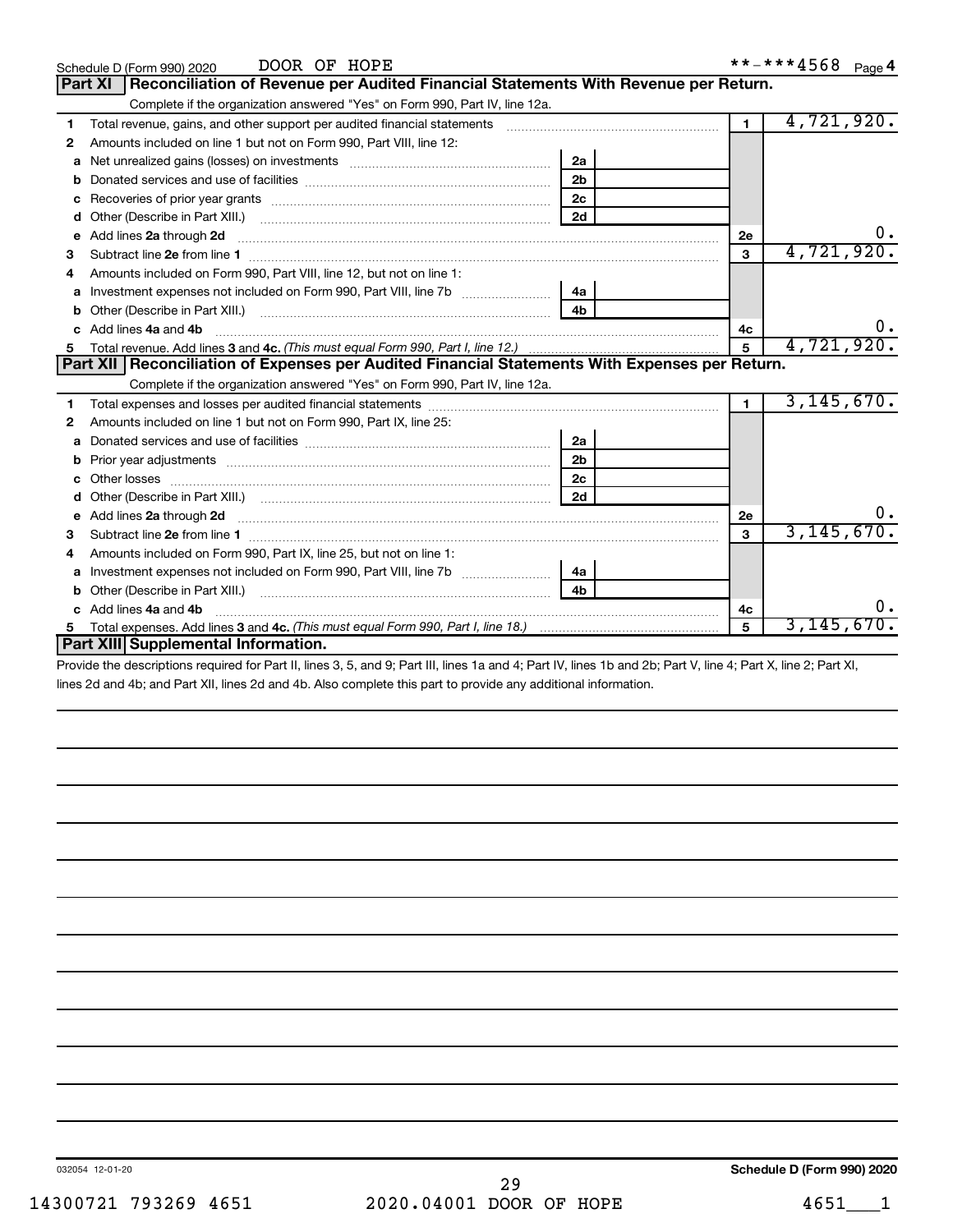#### **SCHEDULE M (Form 990)**

# **Noncash Contributions**

OMB No. 1545-0047

Department of the Treasury Internal Revenue Service

**Part I Types of Property**

◆ Complete if the organizations answered "Yes" on Form 990, Part IV, lines 29 or 30.<br>● Complete if the organizations answered "Yes" on Form 990, Part IV, lines 29 or 30. **Attach to Form 990.** J

**Open to Public Inspection**

|  | Name of the organization |
|--|--------------------------|
|--|--------------------------|

| Go to www.irs.gov/Form990 for instructions and the latest information |
|-----------------------------------------------------------------------|
|                                                                       |

**Employer identification number**

### DOOR OF HOPE **\*\*-\*\*\*4568**

| <b>raili</b> |                             | Types of Froperty                                                                                                                                                                                                                                                                                                                                                                                                                                                                                                                                                                  |                               |                                      |                                                                                                      |                                                              |            |     |    |
|--------------|-----------------------------|------------------------------------------------------------------------------------------------------------------------------------------------------------------------------------------------------------------------------------------------------------------------------------------------------------------------------------------------------------------------------------------------------------------------------------------------------------------------------------------------------------------------------------------------------------------------------------|-------------------------------|--------------------------------------|------------------------------------------------------------------------------------------------------|--------------------------------------------------------------|------------|-----|----|
|              |                             |                                                                                                                                                                                                                                                                                                                                                                                                                                                                                                                                                                                    | (a)<br>Check if<br>applicable | (b)<br>Number of<br>contributions or | (c)<br>Noncash contribution<br>amounts reported on<br>items contributed Form 990, Part VIII, line 1g | (d)<br>Method of determining<br>noncash contribution amounts |            |     |    |
| 1.           |                             |                                                                                                                                                                                                                                                                                                                                                                                                                                                                                                                                                                                    |                               |                                      |                                                                                                      |                                                              |            |     |    |
| $\mathbf{2}$ |                             |                                                                                                                                                                                                                                                                                                                                                                                                                                                                                                                                                                                    |                               |                                      |                                                                                                      |                                                              |            |     |    |
| З            |                             |                                                                                                                                                                                                                                                                                                                                                                                                                                                                                                                                                                                    |                               |                                      |                                                                                                      |                                                              |            |     |    |
| 4            |                             |                                                                                                                                                                                                                                                                                                                                                                                                                                                                                                                                                                                    |                               |                                      |                                                                                                      |                                                              |            |     |    |
| 5            |                             | Clothing and household goods                                                                                                                                                                                                                                                                                                                                                                                                                                                                                                                                                       | $\overline{\text{x}}$         |                                      | 25,781.FMV                                                                                           |                                                              |            |     |    |
| 6            |                             |                                                                                                                                                                                                                                                                                                                                                                                                                                                                                                                                                                                    |                               |                                      |                                                                                                      |                                                              |            |     |    |
| 7            |                             |                                                                                                                                                                                                                                                                                                                                                                                                                                                                                                                                                                                    |                               |                                      |                                                                                                      |                                                              |            |     |    |
| 8            |                             |                                                                                                                                                                                                                                                                                                                                                                                                                                                                                                                                                                                    |                               |                                      |                                                                                                      |                                                              |            |     |    |
|              |                             |                                                                                                                                                                                                                                                                                                                                                                                                                                                                                                                                                                                    |                               |                                      |                                                                                                      |                                                              |            |     |    |
| 9            |                             |                                                                                                                                                                                                                                                                                                                                                                                                                                                                                                                                                                                    |                               |                                      |                                                                                                      |                                                              |            |     |    |
| 10           |                             | Securities - Closely held stock                                                                                                                                                                                                                                                                                                                                                                                                                                                                                                                                                    |                               |                                      |                                                                                                      |                                                              |            |     |    |
| 11           |                             | Securities - Partnership, LLC, or                                                                                                                                                                                                                                                                                                                                                                                                                                                                                                                                                  |                               |                                      |                                                                                                      |                                                              |            |     |    |
|              |                             |                                                                                                                                                                                                                                                                                                                                                                                                                                                                                                                                                                                    |                               |                                      |                                                                                                      |                                                              |            |     |    |
| 12           |                             |                                                                                                                                                                                                                                                                                                                                                                                                                                                                                                                                                                                    |                               |                                      |                                                                                                      |                                                              |            |     |    |
| 13           |                             | Qualified conservation contribution -                                                                                                                                                                                                                                                                                                                                                                                                                                                                                                                                              |                               |                                      |                                                                                                      |                                                              |            |     |    |
|              |                             |                                                                                                                                                                                                                                                                                                                                                                                                                                                                                                                                                                                    |                               |                                      |                                                                                                      |                                                              |            |     |    |
| 14           |                             | Qualified conservation contribution - Other                                                                                                                                                                                                                                                                                                                                                                                                                                                                                                                                        | $\overline{\text{x}}$         |                                      | 308,030.FMV                                                                                          |                                                              |            |     |    |
| 15           |                             |                                                                                                                                                                                                                                                                                                                                                                                                                                                                                                                                                                                    |                               |                                      |                                                                                                      |                                                              |            |     |    |
| 16           |                             | Real estate - Commercial                                                                                                                                                                                                                                                                                                                                                                                                                                                                                                                                                           |                               |                                      |                                                                                                      |                                                              |            |     |    |
| 17           |                             |                                                                                                                                                                                                                                                                                                                                                                                                                                                                                                                                                                                    |                               |                                      |                                                                                                      |                                                              |            |     |    |
| 18           |                             |                                                                                                                                                                                                                                                                                                                                                                                                                                                                                                                                                                                    | $\overline{\texttt{x}}$       |                                      |                                                                                                      |                                                              |            |     |    |
| 19           |                             |                                                                                                                                                                                                                                                                                                                                                                                                                                                                                                                                                                                    |                               |                                      | 11,491.FMV                                                                                           |                                                              |            |     |    |
| 20           |                             | Drugs and medical supplies                                                                                                                                                                                                                                                                                                                                                                                                                                                                                                                                                         |                               |                                      |                                                                                                      |                                                              |            |     |    |
| 21           |                             |                                                                                                                                                                                                                                                                                                                                                                                                                                                                                                                                                                                    |                               |                                      |                                                                                                      |                                                              |            |     |    |
| 22           |                             |                                                                                                                                                                                                                                                                                                                                                                                                                                                                                                                                                                                    |                               |                                      |                                                                                                      |                                                              |            |     |    |
| 23           |                             |                                                                                                                                                                                                                                                                                                                                                                                                                                                                                                                                                                                    |                               |                                      |                                                                                                      |                                                              |            |     |    |
| 24           |                             |                                                                                                                                                                                                                                                                                                                                                                                                                                                                                                                                                                                    |                               |                                      |                                                                                                      |                                                              |            |     |    |
| 25           | Other $\blacktriangleright$ | (GIFT CARDS                                                                                                                                                                                                                                                                                                                                                                                                                                                                                                                                                                        | X                             | 01                                   |                                                                                                      | 4,959. CASH VALUE OF GIFT C                                  |            |     |    |
| 26           | Other $\blacktriangleright$ | $\left(\begin{array}{ccc} \begin{array}{ccc} \end{array} & \begin{array}{ccc} \end{array} & \begin{array}{ccc} \end{array} & \begin{array}{ccc} \end{array} & \begin{array}{ccc} \end{array} & \begin{array}{ccc} \end{array} & \begin{array}{ccc} \end{array} & \begin{array}{ccc} \end{array} & \begin{array}{ccc} \end{array} & \begin{array}{ccc} \end{array} & \begin{array}{ccc} \end{array} & \begin{array}{ccc} \end{array} & \begin{array}{ccc} \end{array} & \begin{array}{ccc} \end{array} & \begin{array}{ccc} \end{array} & \begin{array}{ccc} \end{array} & \begin{$ |                               |                                      |                                                                                                      |                                                              |            |     |    |
| 27           | Other $\blacktriangleright$ |                                                                                                                                                                                                                                                                                                                                                                                                                                                                                                                                                                                    |                               |                                      |                                                                                                      |                                                              |            |     |    |
| 28           | Other                       |                                                                                                                                                                                                                                                                                                                                                                                                                                                                                                                                                                                    |                               |                                      |                                                                                                      |                                                              |            |     |    |
| 29           |                             | Number of Forms 8283 received by the organization during the tax year for contributions                                                                                                                                                                                                                                                                                                                                                                                                                                                                                            |                               |                                      |                                                                                                      |                                                              |            |     |    |
|              |                             | for which the organization completed Form 8283, Part V, Donee Acknowledgement                                                                                                                                                                                                                                                                                                                                                                                                                                                                                                      |                               |                                      | 29                                                                                                   |                                                              |            |     |    |
|              |                             |                                                                                                                                                                                                                                                                                                                                                                                                                                                                                                                                                                                    |                               |                                      |                                                                                                      |                                                              |            | Yes | No |
|              |                             | 30a During the year, did the organization receive by contribution any property reported in Part I, lines 1 through 28, that it                                                                                                                                                                                                                                                                                                                                                                                                                                                     |                               |                                      |                                                                                                      |                                                              |            |     |    |
|              |                             | must hold for at least three years from the date of the initial contribution, and which isn't required to be used for                                                                                                                                                                                                                                                                                                                                                                                                                                                              |                               |                                      |                                                                                                      |                                                              |            |     |    |
|              |                             |                                                                                                                                                                                                                                                                                                                                                                                                                                                                                                                                                                                    |                               |                                      |                                                                                                      |                                                              | <b>30a</b> |     | x  |
|              |                             | <b>b</b> If "Yes," describe the arrangement in Part II.                                                                                                                                                                                                                                                                                                                                                                                                                                                                                                                            |                               |                                      |                                                                                                      |                                                              |            |     |    |
| 31           |                             | Does the organization have a gift acceptance policy that requires the review of any nonstandard contributions?                                                                                                                                                                                                                                                                                                                                                                                                                                                                     |                               |                                      |                                                                                                      | .                                                            | 31         |     | x  |
| 32a          |                             | Does the organization hire or use third parties or related organizations to solicit, process, or sell noncash                                                                                                                                                                                                                                                                                                                                                                                                                                                                      |                               |                                      |                                                                                                      |                                                              |            |     |    |
|              | contributions?              |                                                                                                                                                                                                                                                                                                                                                                                                                                                                                                                                                                                    |                               |                                      |                                                                                                      |                                                              | 32a        |     | х  |
|              |                             | <b>b</b> If "Yes," describe in Part II.                                                                                                                                                                                                                                                                                                                                                                                                                                                                                                                                            |                               |                                      |                                                                                                      |                                                              |            |     |    |
| 33           |                             | If the organization didn't report an amount in column (c) for a type of property for which column (a) is checked,                                                                                                                                                                                                                                                                                                                                                                                                                                                                  |                               |                                      |                                                                                                      |                                                              |            |     |    |

**Schedule M (Form 990) 2020** 

032141 11-23-20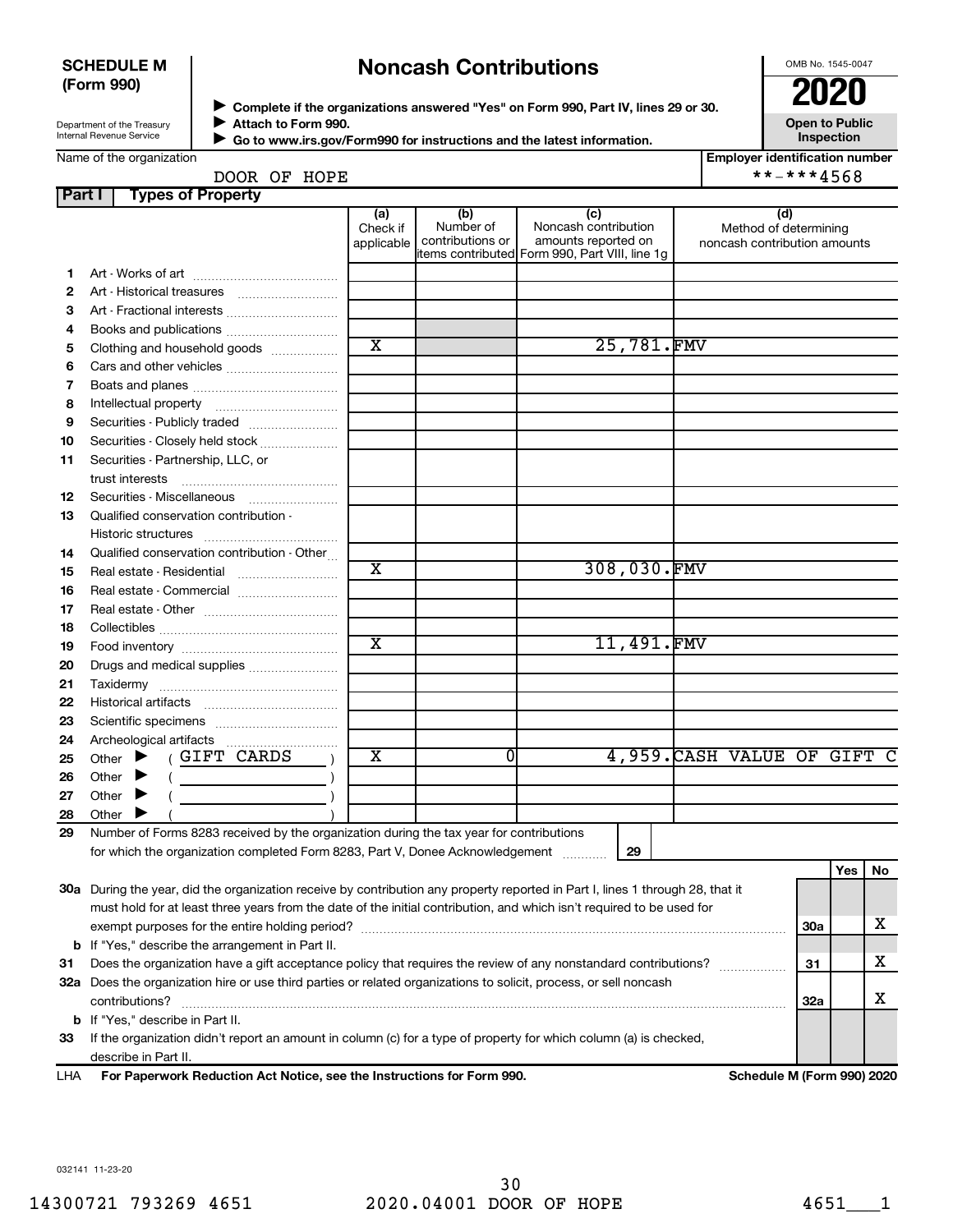Provide the information required by Part I, lines 30b, 32b, and 33, and whether the organization is reporting in Part I, column (b), the number of contributions, the number of items received, or a combination of both. Also complete this part for any additional information. **Part II Supplemental Information.** 

| 032142 11-23-20 | Schedule M (Form 990) 2020 |
|-----------------|----------------------------|
|                 |                            |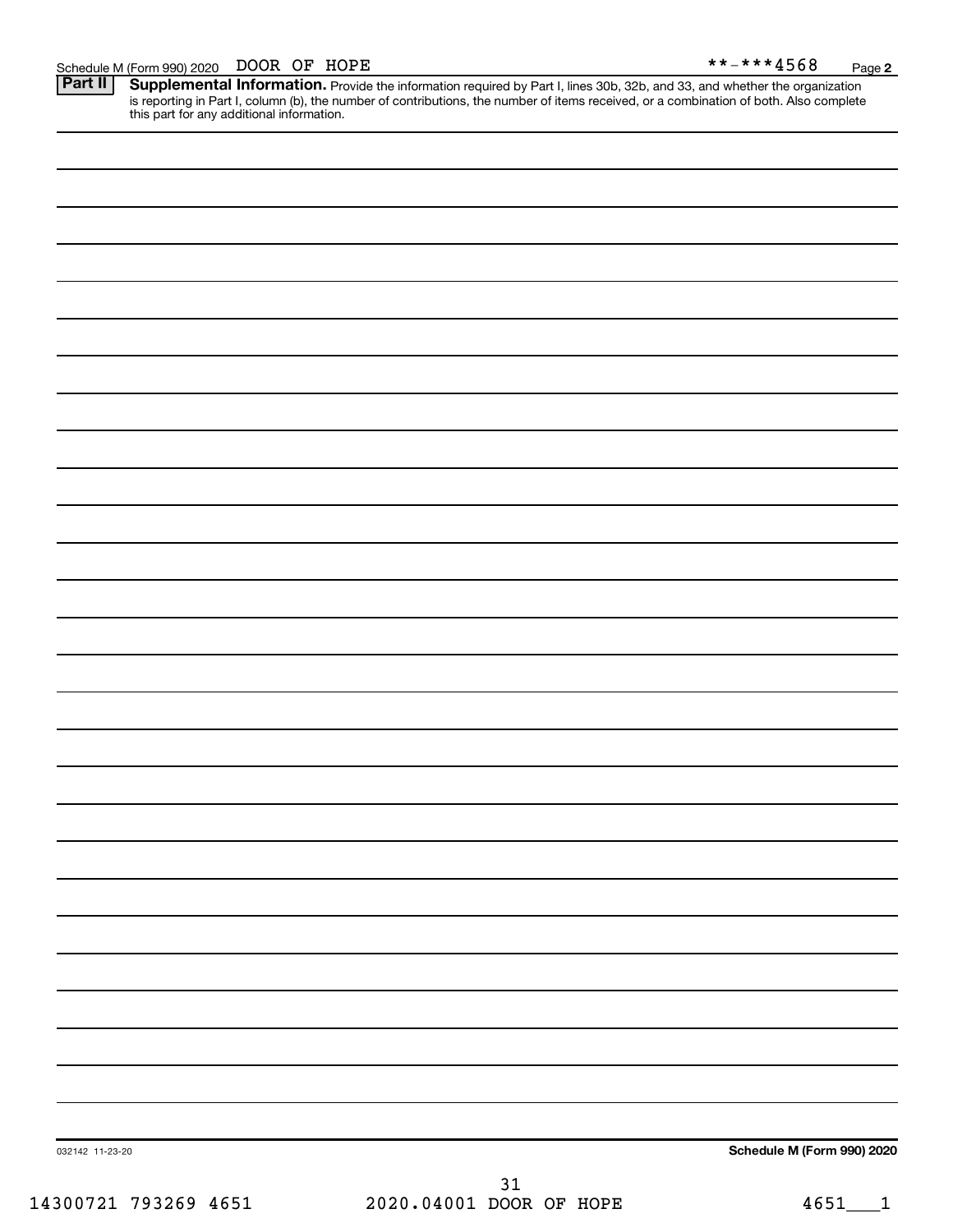**(Form 990 or 990-EZ)**

Department of the Treasury Internal Revenue Service Name of the organization

**Complete to provide information for responses to specific questions on Form 990 or 990-EZ or to provide any additional information. | Attach to Form 990 or 990-EZ. | Go to www.irs.gov/Form990 for the latest information. SCHEDULE O Supplemental Information to Form 990 or 990-EZ 2020**<br>(Form 990 or 990-EZ)

OMB No. 1545-0047 **Open to Public Inspection**

DOOR OF HOPE

**Employer identification number**<br>\* \* - \* \* \* 4 5 6 8

FORM 990, PART I, LINE 1, DESCRIPTION OF ORGANIZATION MISSION:

ORGANIZATION ATTEMPTS TO TRANSFORM THE LIVES OF FAMILIES AND CHILDREN

BY EMPOWERING THEM WITH THE SKILLS NECESSARY TO MAINTAIN LONG TERM

SUCCESS. OUR GOAL IS TO BREAK THE CYCLE OF HOMELESSNESS WITH EVERY

FAMILY THAT ENTERS OUR PROGRAM.

FORM 990, PART VI, SECTION B, LINE 11B:

THE BOARD HAS GIVEN AUTHORITY TO THE EXECUTIVE DIRECTOR TO REVIEW, MAKE

CHANGES, APPROVE AND FILE THE FORM 990.

FORM 990, PART VI, SECTION B, LINE 12C:

AT EACH BOARD MEETING A QUESTION IS RAISED TO DETERMINE IF THERE ARE ANY NEW CONFLICTS THAT NEED TO BE DISCUSSED. IN THE PAST THERE WAS A CONFLICT WITH THE CITY OF PASADENA CDBG GRANT. THIS WAS DISCUSSED WITH THE BOARD, THE CITY OF PASADENA AND HUD AND A MUTUALLY ACCEPTABLE ACTION WAS DETERMINED.

FORM 990, PART VI, SECTION C, LINE 19:

THE GOVERNING DOCUMENTS, CONFLICT OF INTEREST POLICY AND FINANCIAL

STATEMENTS ARE AVAILABLE UPON REQUEST, DURING NORMAL BUSINESS HOURS, WITH

AN APPOINTMENT.

032211 11-20-20 **For Paperwork Reduction Act Notice, see the Instructions for Form 990 or 990-EZ. Schedule O (Form 990 or 990-EZ) 2020** LHA

14300721 793269 4651 2020.04001 DOOR OF HOPE 4651\_\_\_1 32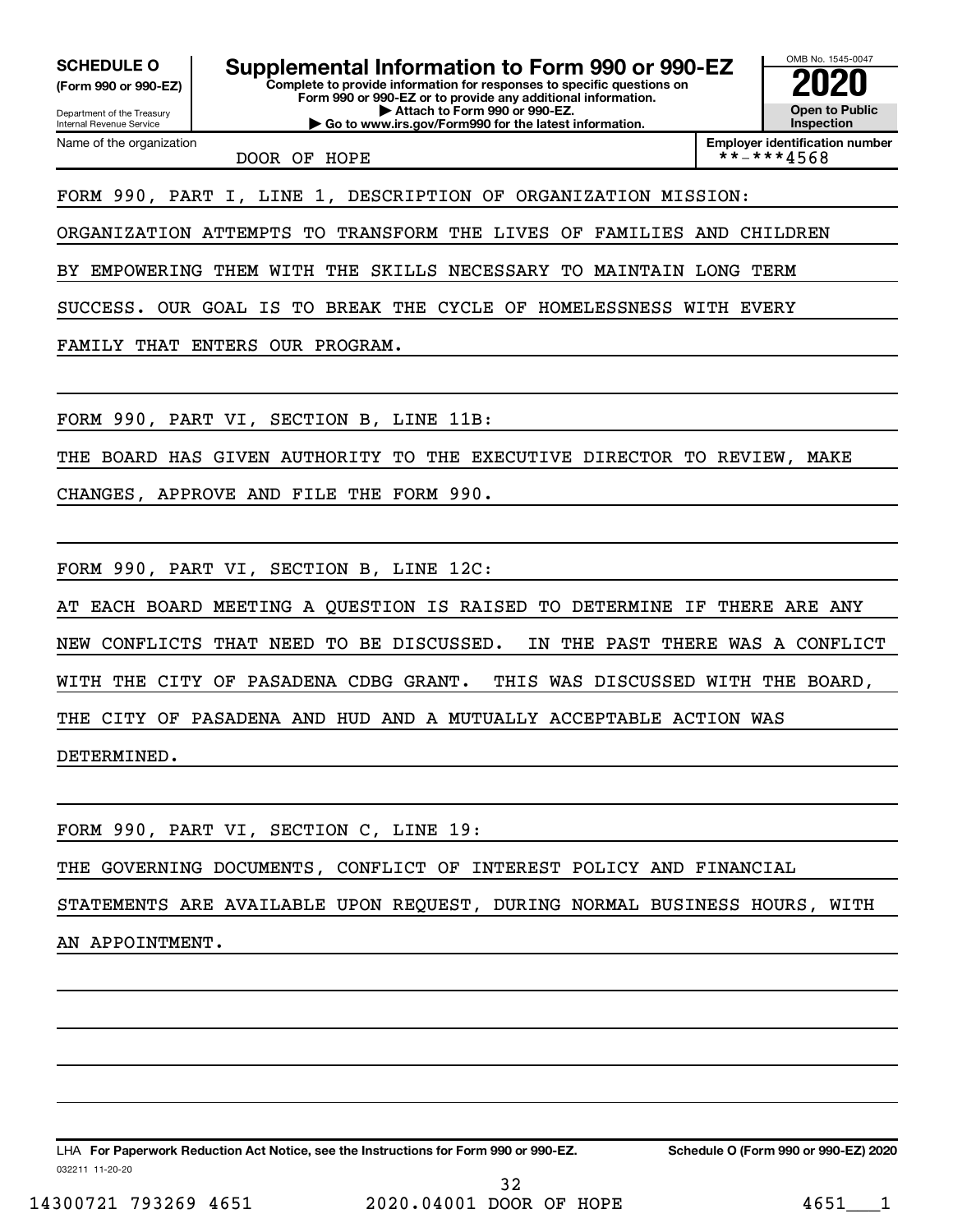# TAXABLE YEAR **California Exempt Organization California Exempt Organization 2020 Annual Information Return 199**

|              |                                |                        | Calendar Year 2020 or fiscal year beginning (mm/dd/yyyy)                                                                                                                                                                         | , and ending (mm/dd/yyyy)                                                      |             |                               |                |                                                                |                                                          |
|--------------|--------------------------------|------------------------|----------------------------------------------------------------------------------------------------------------------------------------------------------------------------------------------------------------------------------|--------------------------------------------------------------------------------|-------------|-------------------------------|----------------|----------------------------------------------------------------|----------------------------------------------------------|
|              | Corporation/Organization name  |                        |                                                                                                                                                                                                                                  |                                                                                |             | California corporation number |                |                                                                |                                                          |
|              |                                |                        |                                                                                                                                                                                                                                  |                                                                                |             |                               |                |                                                                |                                                          |
|              | DOOR OF HOPE                   |                        |                                                                                                                                                                                                                                  |                                                                                |             | 1550010                       |                |                                                                |                                                          |
|              |                                |                        | Additional information. See instructions.                                                                                                                                                                                        |                                                                                | <b>FEIN</b> |                               |                |                                                                |                                                          |
|              |                                |                        |                                                                                                                                                                                                                                  |                                                                                |             | **-***4568                    |                |                                                                |                                                          |
|              | Street address (suite or room) |                        |                                                                                                                                                                                                                                  |                                                                                |             | PMB no.                       |                |                                                                |                                                          |
|              |                                |                        | P.O. BOX 90455                                                                                                                                                                                                                   |                                                                                |             |                               |                |                                                                |                                                          |
| City         |                                |                        |                                                                                                                                                                                                                                  |                                                                                | State       | ZIP code                      |                |                                                                |                                                          |
|              | <b>PASADENA</b>                |                        |                                                                                                                                                                                                                                  |                                                                                | CA          | 91109                         |                |                                                                |                                                          |
|              | Foreign country name           |                        | Foreign province/state/county                                                                                                                                                                                                    |                                                                                |             | Foreign postal code           |                |                                                                |                                                          |
|              |                                |                        | Yes $X$ No I                                                                                                                                                                                                                     |                                                                                |             |                               |                |                                                                |                                                          |
| A<br>B       | First return                   |                        | Yes $X$ No                                                                                                                                                                                                                       | Did the organization have any changes to its guidelines                        |             |                               |                |                                                                | Yes $\boxed{\mathbf{X}}$ No                              |
| C            |                                |                        | Yes $X$ No                                                                                                                                                                                                                       | J If exempt under R&TC Section 23701d, has the organization                    |             |                               |                |                                                                |                                                          |
| D            |                                |                        | Final information return?                                                                                                                                                                                                        |                                                                                |             |                               |                |                                                                | Yes $X$ No                                               |
|              |                                | Dissolved              | Surrendered (Withdrawn) Merged/Reorganized                                                                                                                                                                                       | K Is the organization exempt under R&TC Section 23701g? $\bullet$              |             |                               |                |                                                                | Yes $\lfloor \mathbf{X} \rfloor$ No                      |
|              |                                |                        | Enter date: (mm/dd/yyyy) $\bullet$                                                                                                                                                                                               | If "Yes," enter the gross receipts from nonmember sources \$                   |             |                               |                |                                                                |                                                          |
| Е            |                                |                        | Check accounting method: (1) Cash (2) $X$ Accrual (3) Other                                                                                                                                                                      | L Is the organization a limited liability company? $\ldots$ $\bullet$ $\vdots$ |             |                               |                |                                                                | $Yes \  \  \boxed{\mathbf{X}} \  \  \boxed{\mathbf{No}}$ |
| F            |                                |                        | Federal return filed? (1) $\bullet$ $\Box$ 990T(2) $\bullet$ $\Box$ 990PF (3) $\bullet$ $\Box$ Sch H(990)                                                                                                                        | M Did the organization file Form 100 or Form 109 to                            |             |                               |                |                                                                |                                                          |
|              |                                |                        | $(4)$ X Other 990 series                                                                                                                                                                                                         |                                                                                |             |                               |                |                                                                | Yes $X$ No                                               |
| G            |                                |                        | Is this a group filing? See instructions $\begin{bmatrix} \bullet & \bullet \end{bmatrix}$ Yes $\begin{bmatrix} \mathbf{X} \end{bmatrix}$ No                                                                                     | N Is the organization under audit by the IRS or has the                        |             |                               |                |                                                                |                                                          |
| н            |                                |                        | Yes $X$ No                                                                                                                                                                                                                       |                                                                                |             |                               |                |                                                                | Yes $X$ No                                               |
|              |                                |                        | If "Yes," what is the parent's name?                                                                                                                                                                                             | O Is federal Form 1023/1024 pending?                                           |             |                               |                |                                                                | Yes $X$ No                                               |
|              |                                |                        |                                                                                                                                                                                                                                  | Date filed with IRS                                                            |             |                               |                |                                                                |                                                          |
|              |                                |                        |                                                                                                                                                                                                                                  |                                                                                |             |                               |                |                                                                |                                                          |
|              | Part I                         |                        | Complete Part I unless not required to file this form. See General Information B and C.                                                                                                                                          |                                                                                |             |                               |                |                                                                |                                                          |
|              |                                | 1                      |                                                                                                                                                                                                                                  |                                                                                |             |                               | $\mathbf{1}$   |                                                                | $31,196$ <sub>00</sub>                                   |
|              |                                | 2                      | Gross dues and assessments from members and affiliates [111] [11] contains and a filiates [11] contains and a filiates [11] contains and a filial mass of the state of the state of the state of the state of the state of the   |                                                                                |             |                               | $\overline{2}$ |                                                                | 00                                                       |
|              |                                | 3                      | Gross contributions, gifts, grants, and similar amounts received example assets and string 1                                                                                                                                     |                                                                                |             |                               | 3              | $4,690,724$ <sub>00</sub>                                      |                                                          |
|              | Receipts                       | 4                      | Total gross receipts for filing requirement test. Add line 1 through line 3.                                                                                                                                                     |                                                                                |             |                               |                |                                                                |                                                          |
|              | and                            |                        | This line must be completed. If the result is less than \$50,000, see General Information B                                                                                                                                      |                                                                                |             |                               | 4              | $4,721,920$ <sub>00</sub>                                      |                                                          |
|              | Revenues                       | 5                      |                                                                                                                                                                                                                                  | $\overline{6}$                                                                 |             | 00                            |                |                                                                |                                                          |
|              |                                | 6<br>7                 | Cost or other basis, and sales expenses of assets sold $\begin{array}{ccc}\n &  & \bullet\n\end{array}$<br>Total costs. Add line 5 and line 6                                                                                    |                                                                                |             | 00                            | $\overline{7}$ |                                                                |                                                          |
|              |                                | 8                      | Total gross income. Subtract line 7 from line 4 manufactured contains and contained and substitutions of the U                                                                                                                   |                                                                                |             |                               | 8              | $4,721,920$ <sub>00</sub>                                      | 00                                                       |
|              |                                | 9                      | Total expenses and disbursements. From Side 2, Part II, line 18                                                                                                                                                                  |                                                                                |             | $\bullet$                     | 9              | $3,145,670$ <sub>00</sub>                                      |                                                          |
|              | Expenses                       | 10                     |                                                                                                                                                                                                                                  |                                                                                |             |                               | 10             | $1,576,250$ <sub>00</sub>                                      |                                                          |
|              |                                | 11                     | Total payments                                                                                                                                                                                                                   |                                                                                |             |                               | 11             |                                                                | 00                                                       |
|              |                                | 12                     | Use tax. See General Information K                                                                                                                                                                                               |                                                                                |             |                               | 12             |                                                                | 00                                                       |
|              |                                | 13                     |                                                                                                                                                                                                                                  |                                                                                |             |                               | 13             |                                                                | 00                                                       |
|              | <b>Filing Fee</b>              | 14                     |                                                                                                                                                                                                                                  |                                                                                |             |                               | 14             |                                                                | 00                                                       |
|              |                                | 15                     | Penalties and Interest. See General Information J                                                                                                                                                                                |                                                                                |             | 15                            |                | 00                                                             |                                                          |
|              |                                | 16                     | <b>Balance due.</b> Add line 12 and line 15. Then subtract line 11 from the result <b>construes and the Result Bullet Bullet Bullet Bullet Bullet Bullet Bullet Bullet Bullet Bullette <b>Bullet Bullette <b>Bullet</b></b></b>  |                                                                                |             |                               | 16             |                                                                | 00                                                       |
|              |                                |                        | the penalties of perjury, I declare that I have examined this return, including accompanying schedules and statements, and to the best of my knowledge and belief,<br>It is true, correct, and complete. Declaration of preparer |                                                                                |             |                               |                |                                                                |                                                          |
| Sign<br>Here |                                |                        | Title                                                                                                                                                                                                                            |                                                                                | Date        |                               |                | ● Telephone                                                    |                                                          |
|              |                                |                        | Signature<br>of officer                                                                                                                                                                                                          | <b>EXECUTIVE DIRE</b>                                                          |             |                               |                |                                                                |                                                          |
|              |                                |                        |                                                                                                                                                                                                                                  | Date                                                                           | Check if    |                               |                | $\bullet$ PTIN                                                 |                                                          |
|              |                                |                        | Preparer's SUSAN CARON                                                                                                                                                                                                           |                                                                                |             | self-employed                 |                | P00163651                                                      |                                                          |
| Paid         |                                |                        | Firm's name                                                                                                                                                                                                                      |                                                                                |             |                               |                | <b>•</b> Firm's FEIN                                           |                                                          |
|              | Preparer's                     | (or yours,<br>if self- | HENSIEK & CARON, CPA'S                                                                                                                                                                                                           |                                                                                |             |                               |                | $\star \star$ - $\star \star \star$ 1603<br><b>• Telephone</b> |                                                          |
|              | Use Only                       |                        | 650 SIERRA MADRE VILLA #303<br>employed)<br>and address                                                                                                                                                                          |                                                                                |             |                               |                |                                                                |                                                          |
|              |                                |                        | PASADENA, CA 91107<br>May the FTB discuss this return with the preparer shown above? See instructions [1001] May the FTB discuss this return with the preparer shown above? See instructions                                     |                                                                                |             | $\bullet$ X                   |                | 626)                                                           | $792 - 9988$                                             |
|              |                                |                        |                                                                                                                                                                                                                                  |                                                                                |             |                               | Yes            | <b>No</b>                                                      |                                                          |

п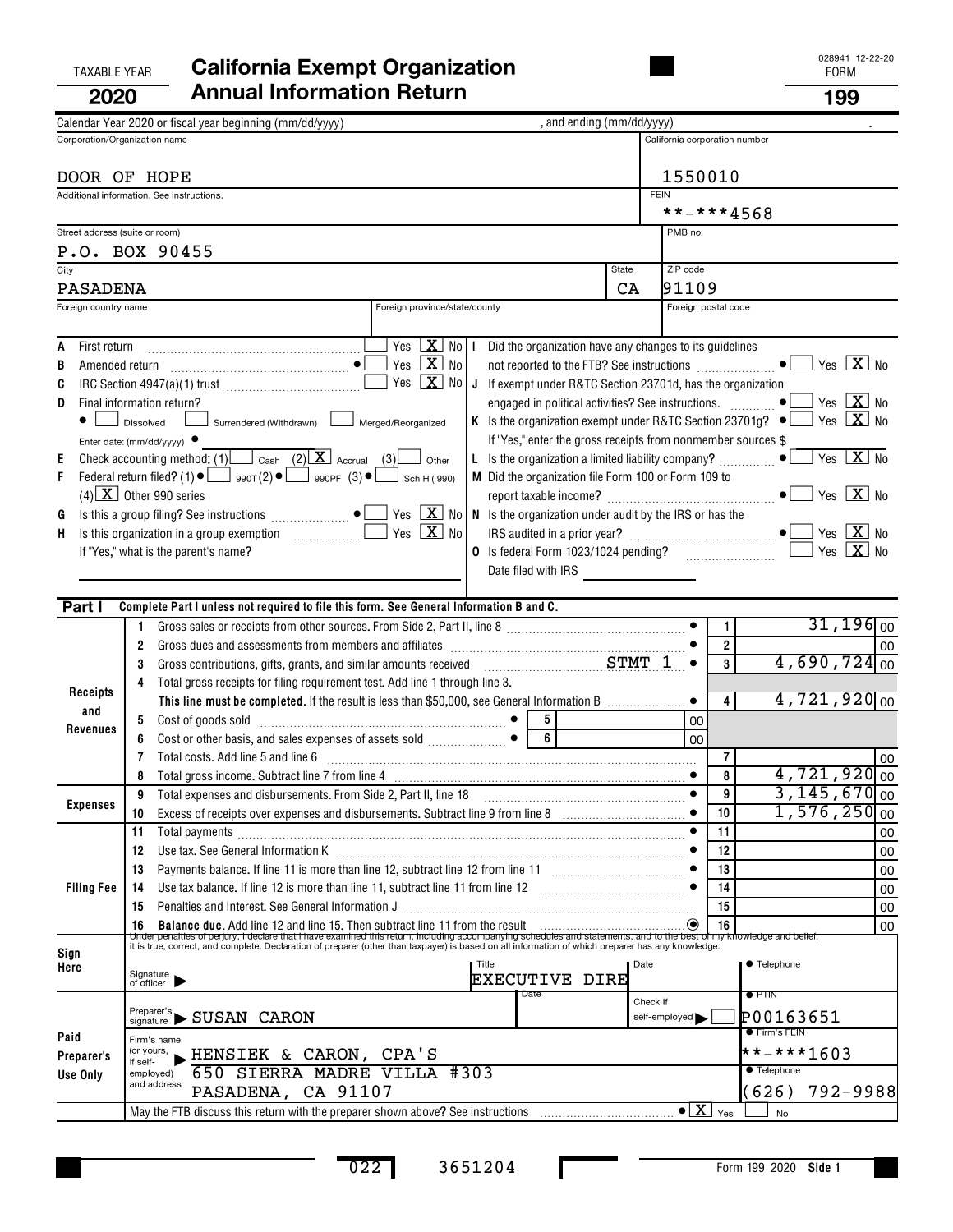#### DOOR OF HOPE \*\*-\*\*\*4568

**Organizations with gross receipts of more than \$50,000 and private foundations regardless of amount of gross receipts - complete Part II or furnish substitute information. Part II**

|                           | 1.           |                                                                                                                                                                                                                               |                                                                                                                       |             |             | $\mathbf{1}$              | 00                                      |  |  |  |  |
|---------------------------|--------------|-------------------------------------------------------------------------------------------------------------------------------------------------------------------------------------------------------------------------------|-----------------------------------------------------------------------------------------------------------------------|-------------|-------------|---------------------------|-----------------------------------------|--|--|--|--|
|                           | $\mathbf{2}$ |                                                                                                                                                                                                                               |                                                                                                                       |             |             | $\overline{2}$            | 5,138<br>00                             |  |  |  |  |
|                           | 3            |                                                                                                                                                                                                                               |                                                                                                                       | 3<br>4      | 00<br>00    |                           |                                         |  |  |  |  |
| Receipts                  | 4            | Gross rents                                                                                                                                                                                                                   |                                                                                                                       |             |             |                           |                                         |  |  |  |  |
| from                      | 5            |                                                                                                                                                                                                                               |                                                                                                                       |             |             | 5                         | 00                                      |  |  |  |  |
| Other                     | 6            |                                                                                                                                                                                                                               |                                                                                                                       |             |             | 6                         | 00                                      |  |  |  |  |
| <b>Sources</b>            | 7            | Other income                                                                                                                                                                                                                  | SEE STATEMENT 2 .                                                                                                     |             |             | $\overline{7}$            | $26,058$ <sub>00</sub>                  |  |  |  |  |
|                           | 8            |                                                                                                                                                                                                                               | Total gross sales or receipts from other sources. Add line 1 through line 7. Enter here and on Side 1, Part I, line 1 |             |             | 8                         | $31,196$ 00                             |  |  |  |  |
|                           | 9            | Contributions, gifts, grants, and similar amounts paid [11] [11] contract and an intervention of the set of the set of the set of the set of the set of the set of the set of the set of the set of the set of the set of the |                                                                                                                       |             |             | 9                         | 00                                      |  |  |  |  |
|                           | 10           |                                                                                                                                                                                                                               |                                                                                                                       |             |             | 10                        | 00                                      |  |  |  |  |
|                           | 11           |                                                                                                                                                                                                                               |                                                                                                                       |             | $\bullet$   | 11                        | $34, 259$ <sub>00</sub>                 |  |  |  |  |
|                           |              |                                                                                                                                                                                                                               |                                                                                                                       |             |             | 12                        | $1,462,210$ <sub>00</sub>               |  |  |  |  |
| <b>Expenses</b>           |              |                                                                                                                                                                                                                               |                                                                                                                       |             |             | 13                        | 00<br>$121,737$ 00                      |  |  |  |  |
| and                       |              |                                                                                                                                                                                                                               |                                                                                                                       |             |             | 14                        |                                         |  |  |  |  |
| Disburse-                 |              |                                                                                                                                                                                                                               |                                                                                                                       |             |             | 15                        | $443,687$ <sub>00</sub><br>$108,905$ 00 |  |  |  |  |
| ments                     | 16           | Depreciation and depletion (See instructions)<br>Other expenses and disbursements<br>CEE STATEMENT 4                                                                                                                          |                                                                                                                       |             |             | 16                        |                                         |  |  |  |  |
|                           | 17           |                                                                                                                                                                                                                               |                                                                                                                       |             |             | 17                        | $974,872$ <sub>00</sub>                 |  |  |  |  |
| <b>Schedule L</b>         |              | 18 Total expenses and disbursements. Add line 9 through line 17. Enter here and on Side 1, Part I, line 9<br><b>Balance Sheet</b>                                                                                             | Beginning of taxable year                                                                                             |             |             | 18<br>End of taxable year | $3,145,670$ <sub>00</sub>               |  |  |  |  |
|                           |              |                                                                                                                                                                                                                               | (a)                                                                                                                   | (b)         | (c)         |                           | (d)                                     |  |  |  |  |
| Assets                    |              |                                                                                                                                                                                                                               |                                                                                                                       | 1, 265, 438 |             |                           | 2,650,982                               |  |  |  |  |
| 1 Cash                    |              |                                                                                                                                                                                                                               |                                                                                                                       | 15,837      |             | $\bullet$                 | 52,794                                  |  |  |  |  |
|                           |              |                                                                                                                                                                                                                               |                                                                                                                       |             |             |                           |                                         |  |  |  |  |
|                           |              |                                                                                                                                                                                                                               |                                                                                                                       |             |             |                           |                                         |  |  |  |  |
|                           |              | 5 Federal and state government obligations                                                                                                                                                                                    |                                                                                                                       |             |             |                           |                                         |  |  |  |  |
| 6                         |              | Investments in other bonds                                                                                                                                                                                                    |                                                                                                                       |             |             |                           |                                         |  |  |  |  |
|                           |              |                                                                                                                                                                                                                               |                                                                                                                       |             |             |                           |                                         |  |  |  |  |
| 8 Mortgage loans          |              |                                                                                                                                                                                                                               |                                                                                                                       |             |             |                           |                                         |  |  |  |  |
| 9 Other investments       |              |                                                                                                                                                                                                                               |                                                                                                                       |             |             |                           |                                         |  |  |  |  |
|                           |              |                                                                                                                                                                                                                               | 1,821,693                                                                                                             |             | 1,960,220   |                           |                                         |  |  |  |  |
|                           |              | <b>b</b> Less accumulated depreciation <i></i>                                                                                                                                                                                | 1,055,135                                                                                                             | 766,558     | 1, 164, 040 |                           | 796,180                                 |  |  |  |  |
| 11 Land                   |              |                                                                                                                                                                                                                               |                                                                                                                       | 147,770     |             | ٠                         | 147,770                                 |  |  |  |  |
|                           |              |                                                                                                                                                                                                                               |                                                                                                                       | 588,882     |             | $\bullet$                 | 970,846                                 |  |  |  |  |
|                           |              |                                                                                                                                                                                                                               |                                                                                                                       | 2,784,485   |             |                           | 4,618,572                               |  |  |  |  |
| Liabilities and net worth |              |                                                                                                                                                                                                                               |                                                                                                                       |             |             |                           |                                         |  |  |  |  |
|                           |              |                                                                                                                                                                                                                               |                                                                                                                       | 122,534     |             | ٠                         | 191,621                                 |  |  |  |  |
|                           |              | 15 Contributions, gifts, or grants payable                                                                                                                                                                                    |                                                                                                                       |             |             |                           |                                         |  |  |  |  |
|                           |              | 16 Bonds and notes payable                                                                                                                                                                                                    |                                                                                                                       |             |             | $\bullet$                 |                                         |  |  |  |  |
|                           |              |                                                                                                                                                                                                                               |                                                                                                                       |             |             |                           |                                         |  |  |  |  |
|                           |              |                                                                                                                                                                                                                               |                                                                                                                       | 6,650       |             |                           | 195,400                                 |  |  |  |  |
|                           |              | 19 Capital stock or principal fund                                                                                                                                                                                            |                                                                                                                       |             |             | ٠                         |                                         |  |  |  |  |
|                           |              | 20 Paid-in or capital surplus. Attach reconciliation                                                                                                                                                                          |                                                                                                                       |             |             | ٠                         |                                         |  |  |  |  |
| 21.                       |              | Retained earnings or income fund                                                                                                                                                                                              |                                                                                                                       | 2,655,301   |             | $\bullet$                 | 4,231,551                               |  |  |  |  |
|                           |              | 22 Total liabilities and net worth                                                                                                                                                                                            |                                                                                                                       | 2,784,485   |             |                           | 4,618,572                               |  |  |  |  |
| <b>Schedule M-1</b>       |              |                                                                                                                                                                                                                               | Reconciliation of income per books with income per return                                                             |             |             |                           |                                         |  |  |  |  |
|                           |              |                                                                                                                                                                                                                               | Do not complete this schedule if the amount on Schedule L, line 13, column (d), is less than \$50,000.                |             |             |                           |                                         |  |  |  |  |

| 1 Net income per books                               |  | 1,576,250  |                                         | Income recorded on books this year |           |
|------------------------------------------------------|--|------------|-----------------------------------------|------------------------------------|-----------|
| 2 Federal income tax                                 |  |            |                                         | not included in this return        |           |
| <b>3</b> Excess of capital losses over capital gains |  |            | 8 Deductions in this return not charged |                                    |           |
| 4 Income not recorded on books this year             |  |            |                                         | against book income this year      |           |
| 5 Expenses recorded on books this year not           |  |            |                                         | 9 Total. Add line 7 and line 8     |           |
| deducted in this return                              |  |            |                                         | 10 Net income per return.          |           |
|                                                      |  | 1.576.2501 |                                         | Subtract line 9 from line 6        | 1,576,250 |

022 3652204

п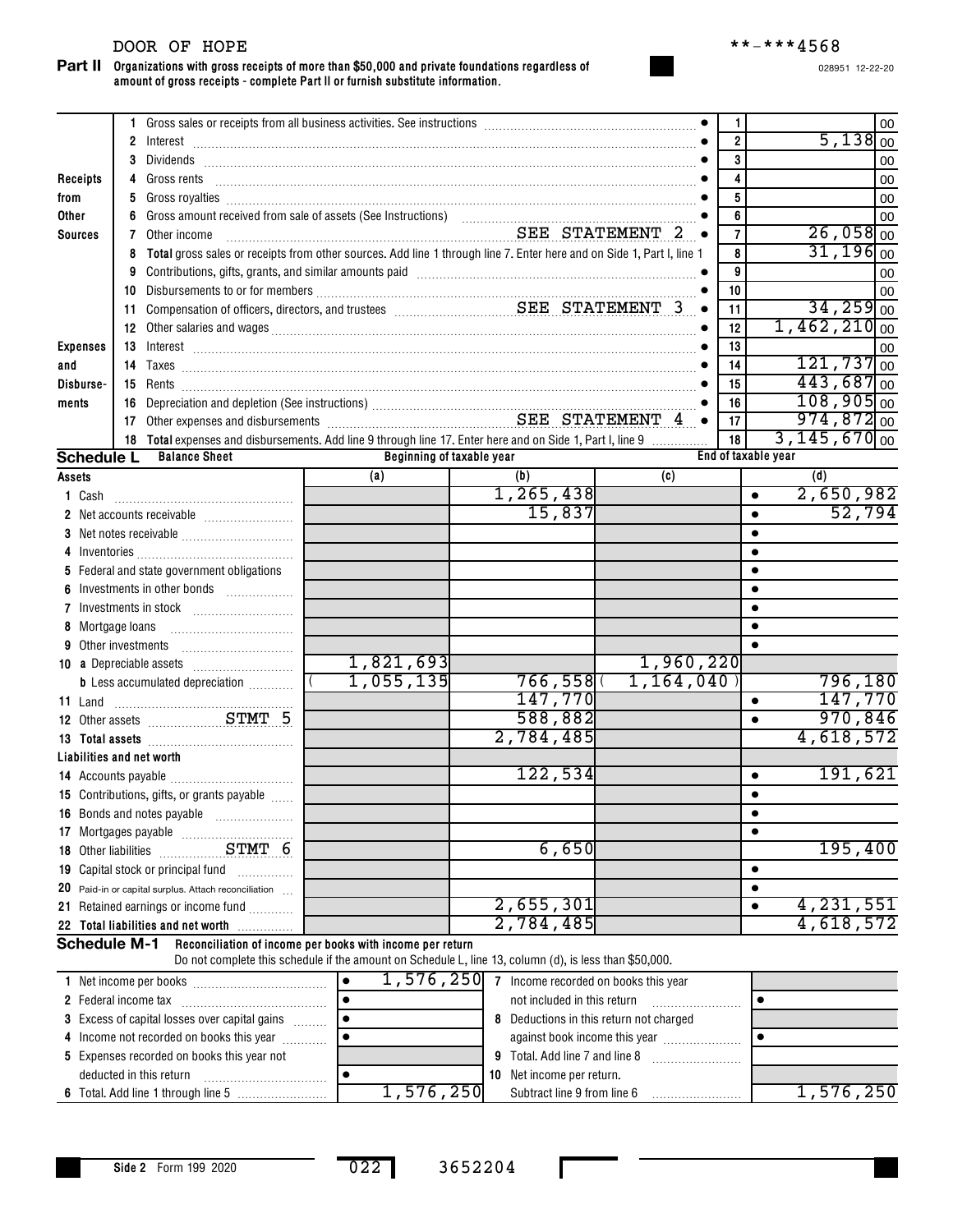${}^{26,058}$ .

~~~~~~~~~~~~~~

| CA 199                                          | CASH CONTRIBUTIONS<br>INCLUDED ON PART I, LINE 3 | <b>STATEMENT</b><br>1 |                              |  |
|-------------------------------------------------|--------------------------------------------------|-----------------------|------------------------------|--|
| CONTRIBUTOR'S NAME                              | CONTRIBUTOR'S ADDRESS                            | DATE OF<br>GIFT       | <b>AMOUNT</b>                |  |
| HINZ FAMILY CHARITABLE<br><b>FDN</b>            | 25233 ANZA DRIVE SANTA<br>CLARITA, CA 91355      |                       | 150,000.                     |  |
| MARK AND SARAH SILK                             | 2929 LARMONA DRIVE PASADENA,<br>CA 91107         |                       | 150,000.                     |  |
| JEAN L POTTER FOUNDATION                        | 1 TOWN CENTER ROAD, #701 BOCA<br>RATON, FL 33486 |                       | 110,000.                     |  |
| <b>JOSHUA AND KATHERINE</b><br><b>UNGERECHT</b> | 1627 POPPY PEAK DRIVE<br>PASADENA, CA 91105      |                       | 410,000.                     |  |
| TOTAL INCLUDED ON LINE 3                        |                                                  |                       | 820,000.                     |  |
| CA 199                                          | OTHER INCOME                                     |                       | 2<br><b>STATEMENT</b>        |  |
| DESCRIPTION                                     |                                                  |                       | <b>AMOUNT</b>                |  |
| RENTAL INCOME<br>PROGRAM INCOME<br>OTHER INCOME |                                                  |                       | 15, 116.<br>6,066.<br>4,876. |  |

}}}}}}}}}}}} }}}}}}}}}}

TOTAL TO FORM 199, PART II, LINE 7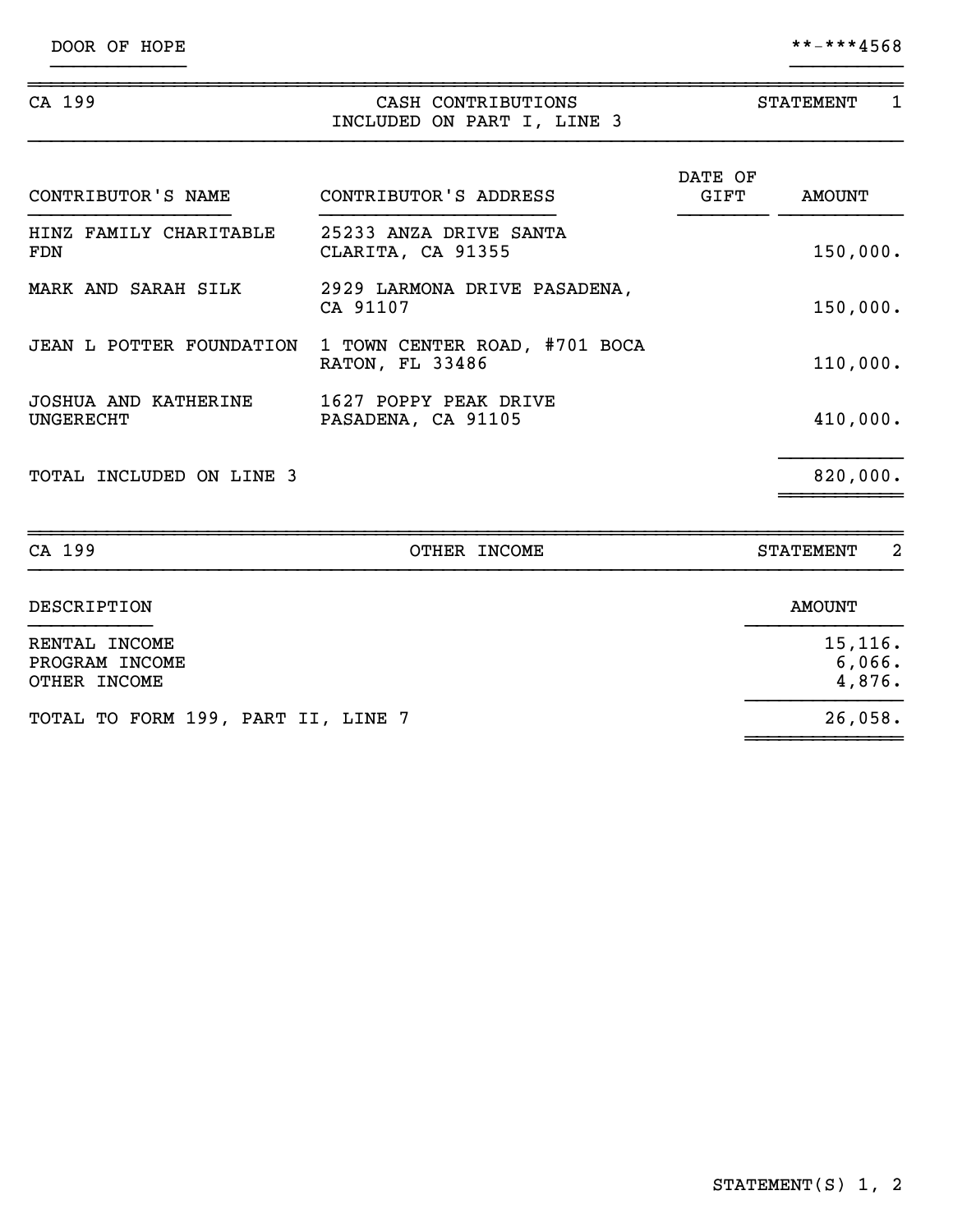|                                                                    | CA 199 COMPENSATION OF OFFICERS, DIRECTORS AND TRUSTEES |                                                 | 3<br><b>STATEMENT</b> |
|--------------------------------------------------------------------|---------------------------------------------------------|-------------------------------------------------|-----------------------|
| NAME AND ADDRESS                                                   |                                                         | TITLE AND<br>AVERAGE HRS WORKED/WK COMPENSATION |                       |
| MEGAN KATERJIAN<br>P.O. BOX 90455<br>PASADENA, CA 91109            |                                                         | EXECUTIVE DIRECTOR<br>40.00                     | 0.                    |
| ROBERT LAGACE<br>P.O. BOX 90455<br>PASADENA, CA 91109              |                                                         | CHAIR<br>5.00                                   | 0.                    |
| DICK KLEINERT<br>P.O. BOX 90455<br>PASADENA, CA 91109              |                                                         | SECRETARY<br>5.00                               | 0.                    |
| CAMILLA HARTMAN<br>P.O. BOX 90455<br>PASADENA, CA 91109            |                                                         | DIRECTOR<br>3.00                                | 0.                    |
| CARL CLAUSON<br>P.O. BOX 90455<br>PASADENA, CA 91109               |                                                         | TREASURER<br>5.00                               | 0.                    |
| DAVID BUNN<br>P.O. BOX 90455<br>PASADENA, CA 91109                 |                                                         | <b>DIRECTOR</b><br>3.00                         | 0.                    |
| <b>JANNETTE FUNDERBURK</b><br>P.O. BOX 90455<br>PASADENA, CA 91109 |                                                         | <b>DIRECTOR</b><br>3.00                         | 0.                    |
| KAY WOLKING<br>P.O. BOX 90455<br>PASADENA, CA 91109                |                                                         | <b>DIRECTOR</b><br>3.00                         | 0.                    |
| LISA SOMMERS<br>P.O. BOX 90455<br>PASADENA, CA 91109               |                                                         | VICE CHAIR<br>5.00                              | 0.                    |
| MARC HENDERSON<br>P.O. BOX 90455<br>PASADENA, CA 91109             |                                                         | <b>DIRECTOR</b><br>3.00                         | 0.                    |
| TONY LANCASTER<br>P.O. BOX 90455<br>PASADENA, CA 91109             |                                                         | <b>DIRECTOR</b><br>3.00                         | 0.                    |

}}}}}}}}}}}} }}}}}}}}}}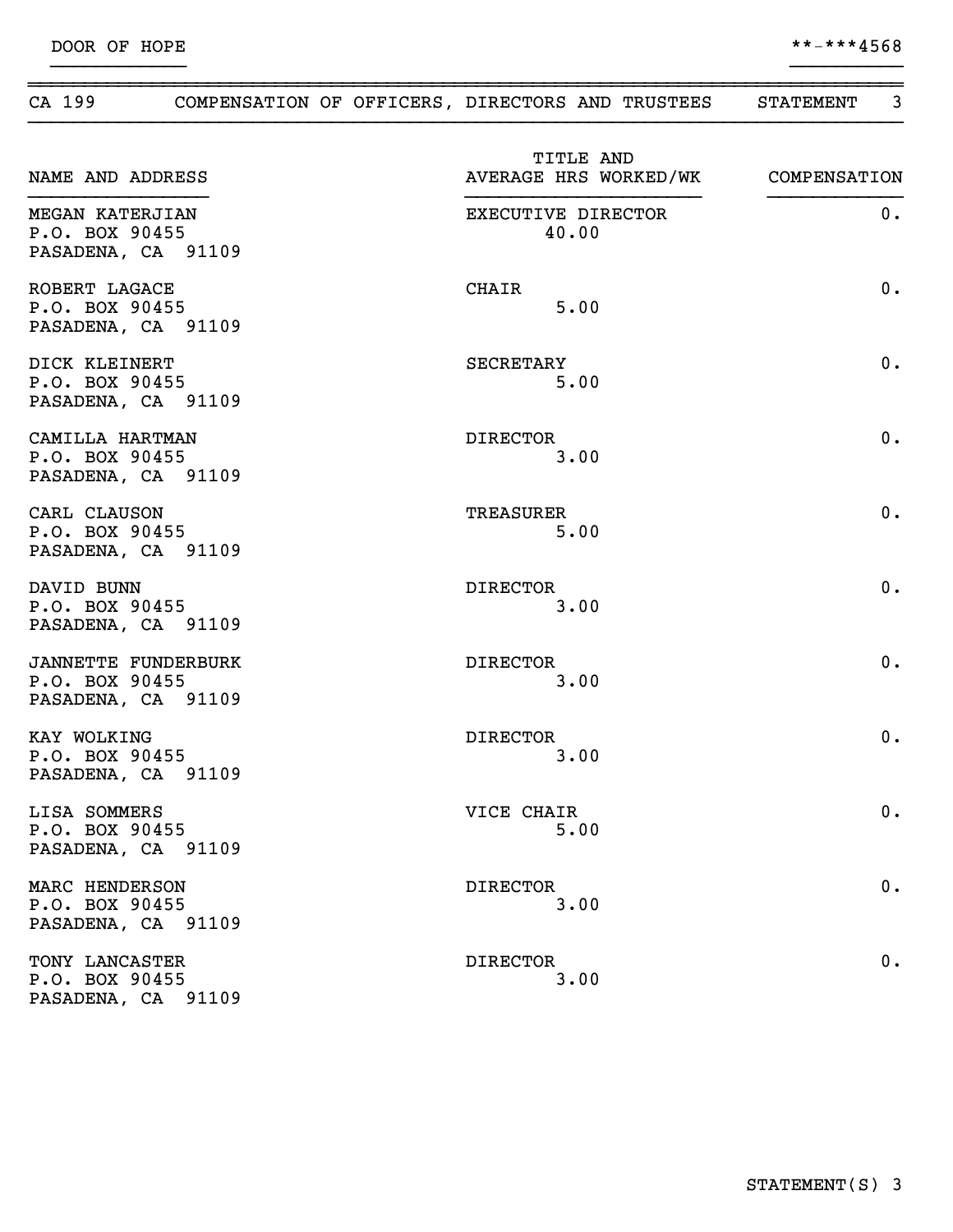| DOOR OF HOPE                                            |                                    | **-***4568 |
|---------------------------------------------------------|------------------------------------|------------|
| CHARLIE PLOWMAN<br>P.O. BOX 90455<br>PASADENA, CA 91109 | <b>DIRECTOR</b><br>3.00            | $0$ .      |
| WENDI GAINES<br>P.O. BOX 90455<br>PASADENA, CA 91109    | <b>DIRECTOR</b><br>3.00            | $0$ .      |
| TYLER LAZARIAN<br>P.O. BOX 90455<br>PASADENA, CA 91109  | <b>DIRECTOR</b><br>3.00            | $0$ .      |
| MICHELE PRINCE<br>P.O. BOX 90455<br>PASADENA, CA 91109  | CHAIR - DEVELOPMENT COMMIT<br>5.00 | $0$ .      |
| TOTAL TO FORM 199, PART II, LINE 11                     |                                    | 0.         |

~~~~~~~~~~~~~~~~~~~~~~~~~~~~~~~~~~~~~~~~~~~~~~~~~~~~~~~~~~~~~~~~~~~~~~~~~~~~~~ CA 199 COTHER EXPENSES STATEMENT 4

| RENTAL ASSISTANCE                   |           |
|-------------------------------------|-----------|
|                                     | 343,030.  |
| PROGRAM COSTS                       | 161, 501. |
| <b>BAD DEBTS</b>                    | 38,925.   |
| PRINTING, COPYING AND P             | 23, 256.  |
| OTHER EMPLOYEE BENEFITS             | 190, 320. |
| <b>ACCOUNTING FEES</b>              | 16,585.   |
| OTHER PROFESSIONAL FEES             | 54,534.   |
| ADVERTISING AND PROMOTION           | 9,078.    |
| OFFICE EXPENSES                     | 48,868.   |
| INFORMATION TECHNOLOGY              | 27,720.   |
| TRAVEL                              | 5,257.    |
| CONFERENCES AND CONVENTIONS         | 12,738.   |
| <b>INSURANCE</b>                    | 25,586.   |
| ALL OTHER EXPENSES                  | 17,474.   |
| TOTAL TO FORM 199, PART II, LINE 17 | 974,872.  |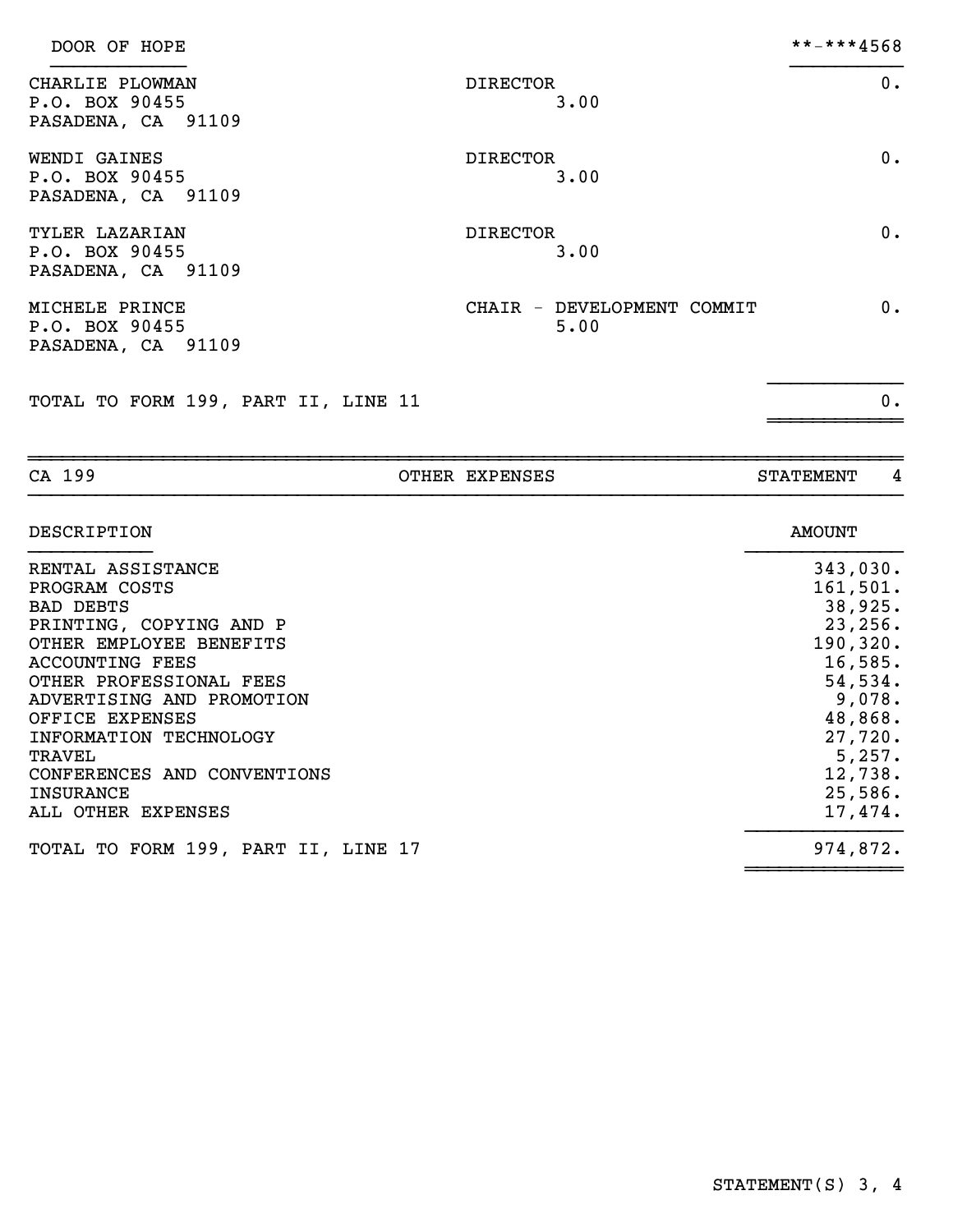| DOOR OF HOPE |  |  |
|--------------|--|--|
|--------------|--|--|

 $***-***4568$ 

| CA 199<br>OTHER ASSETS                                                      |                       | 5<br><b>STATEMENT</b> |
|-----------------------------------------------------------------------------|-----------------------|-----------------------|
| DESCRIPTION                                                                 | BEG. OF YEAR          | END OF YEAR           |
| PLEDGES AND GRANTS RECEIVABLE<br>PREPAID EXPENSES AND DEFERRED CHARGES      | 547,595.<br>41,287.   | 915,686.<br>55, 160.  |
| TOTAL TO FORM 199, SCHEDULE L, LINE 12                                      | 588,882.              | 970,846.              |
| CA 199<br>OTHER LIABILITIES                                                 |                       | 6<br><b>STATEMENT</b> |
| DESCRIPTION                                                                 | BEG. OF YEAR          | END OF YEAR           |
| SECURITY DEPOSITS<br>REFUNDABLE ADVANCES                                    | 6,650.<br>0.          | 5,400.<br>190,000.    |
| TOTAL TO FORM 199, SCHEDULE L, LINE 18                                      | 6,650.                | 195,400.              |
| CA 199<br><b>FUND BALANCES</b>                                              |                       | 7<br><b>STATEMENT</b> |
| DESCRIPTION                                                                 | BEG. OF YEAR          | END OF YEAR           |
| NET ASSETS WITHOUT DONOR RESTRICTIONS<br>NET ASSETS WITH DONOR RESTRICTIONS | 2,589,704.<br>65,597. | 4,188,270.<br>43,281. |
| TOTAL TO FORM 199, SCHEDULE L, LINE 21                                      | 2,655,301.            | 4, 231, 551.          |